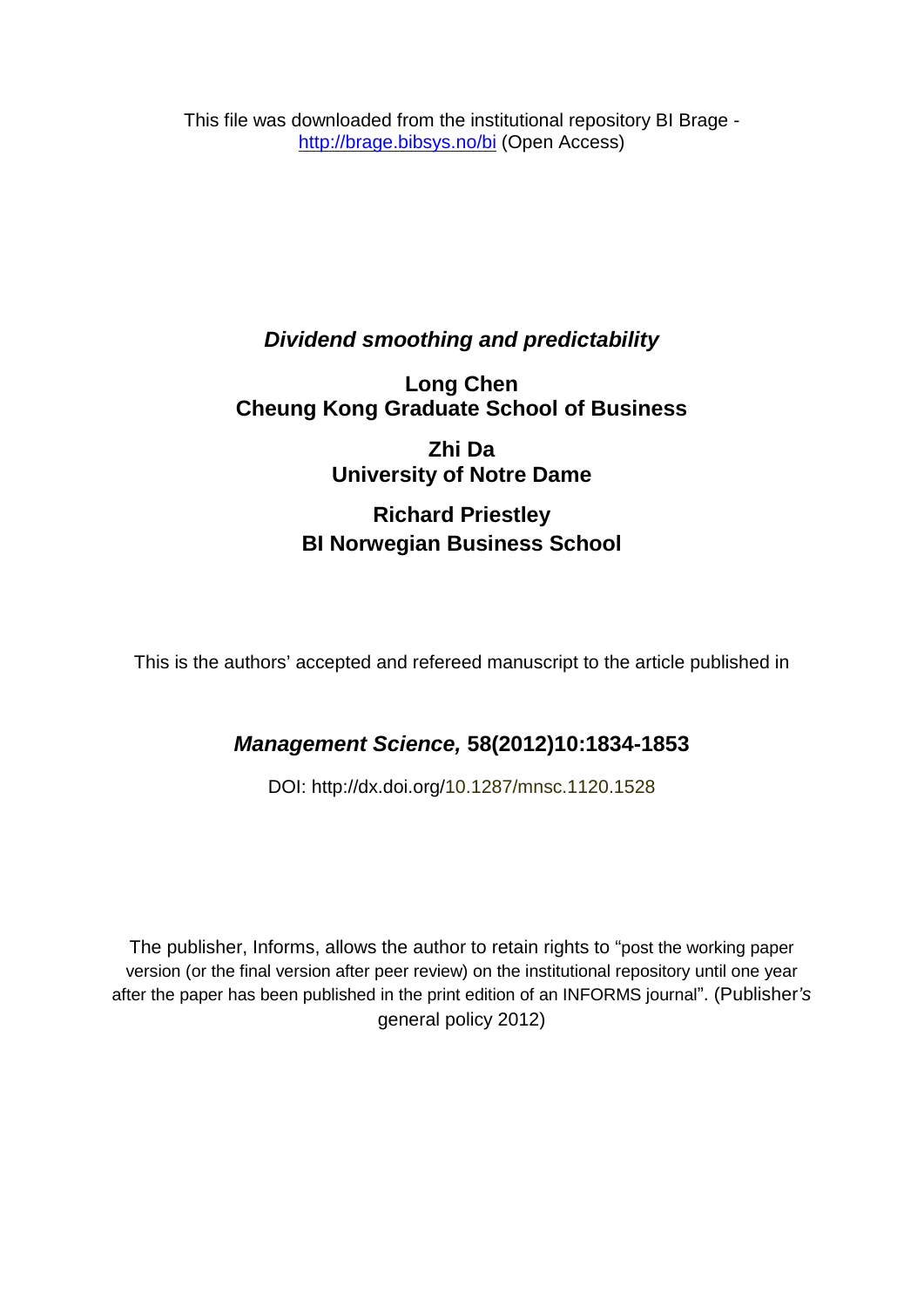## Dividend Smoothing and Predictability

Long Chen<sup>∗</sup>

Olin Business School and CKGSB Washington University in St. Louis

Zhi Da† Mendoza College of Business University of Notre Dame

Richard Priestley‡ Norwegian School of Management

August 2011§

# Forthcoming, Management Science

#### Abstract

The relative predictability of returns and dividends is a central issue since it forms the paradigm to interpret asset price variation. A little studied question is how dividend smoothing, as a choice of corporate policy, affects predictability. We show that, even if dividends are supposed to be predictable without smoothing, dividend smoothing can bury this predictability. Since aggregate dividends are dramatically more smoothed in the postwar period than before, the lack of dividend growth predictability in the postwar period does not necessarily mean that there is no cash flow news in stock price variations; rather, a more plausible interpretation is that dividends are smoothed. Using two alternative measures that are less subject to dividend smoothing – net payout and earnings – we reach the consistent conclusion that cash flow news plays a more important role than discount rate news in price variations in the postwar period.

JEL Classification: G12, E44

Key Words: Dividend-price ratio, earning-price ratio, dividend growth, earnings growth, return, predictability, dividend smoothing

<sup>∗</sup>Olin School of Business, Washington University in St. Louis. Tel: (314) 935-8374, and e-mail: lchen29@wustl.edu. † 239 Mendoza College of Business, University of Notre Dame, Notre Dame IN 46556. Tel: (574) 631-0354, and e-mail: zda@nd.edu.

<sup>‡</sup>Department of Financial Economics, BI Norwegian Business School, Nydalsveien 37, 0484 Oslo. Tel: (47) 46410515, and email: richard.priestley@bi.no.

<sup>§</sup>For helpful discussion and comments, we are grateful to Utpal Bhattacharya, Paul Burik, John Campbell, Chun Chang, Shane Corwin, Phil Dybvig, Wayne Ferson, Paul Gao, Tom George, Radhakrishnan Gopalan, Craig Holden, Ravi Jagannathan, Jennifer Juergens, Ralph Koijen (discussant at FRA), Tim Loughran, Bill MacDonald, Kumar Praveen, Paul Schultz, Sophes Shive, Charles Trzcinka, and seminar participants at 2009 Finance Research Association annual meeting, Beijing University, Hong Kong University, Hong Kong University of Science and Technology, Indiana University, Shanghai Advanced Institute of Finance, Tsinghua University, University of Notre Dame, University of Houston, University of Illinois at Chicago, Lancaster University, Tel Aviv University, and Washington University in St. Louis. The usual disclaimer applies.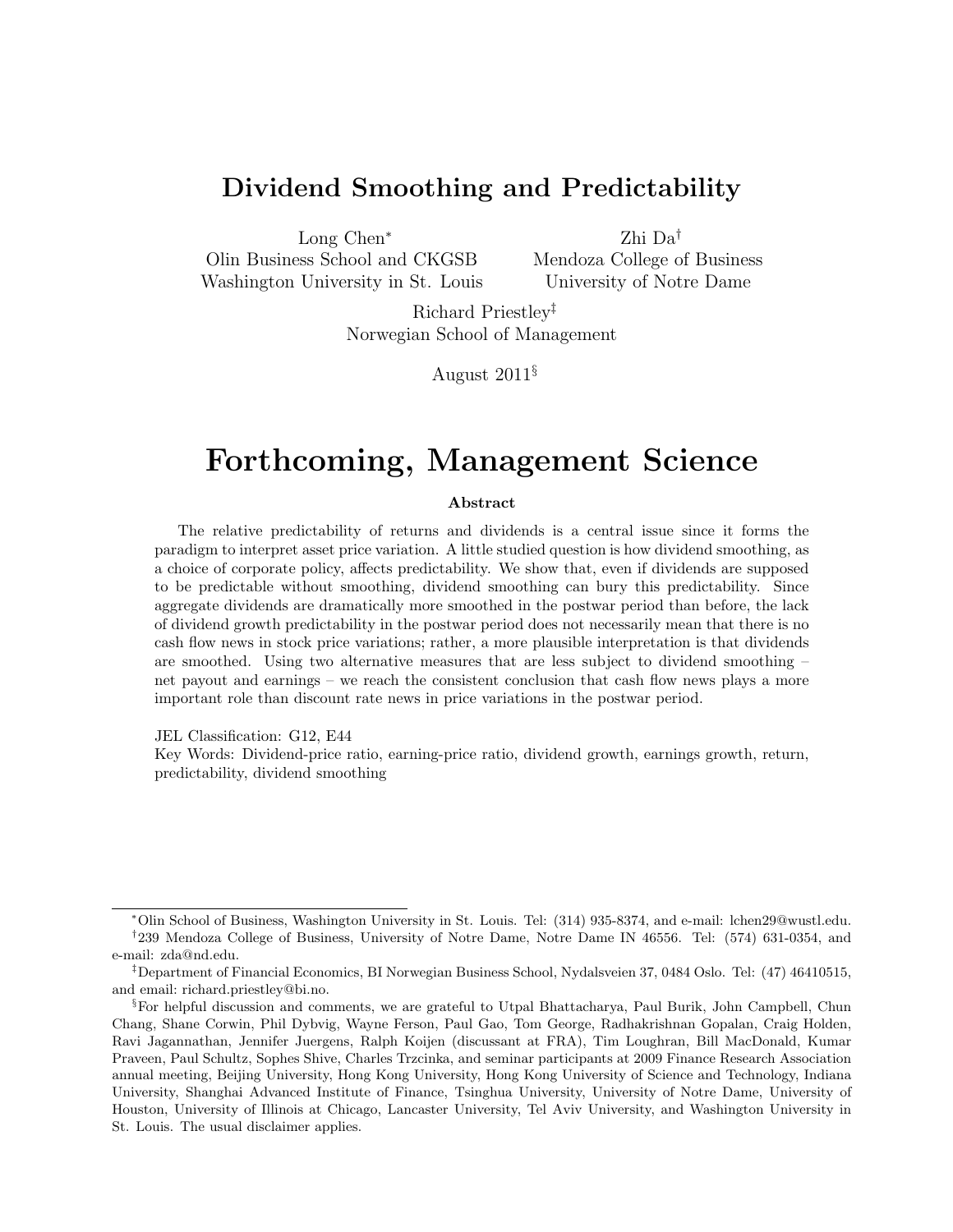### 1 Introduction

In their seminal paper, Miller and Modigliani (1961) argue forcefully that dividend policy is irrelevant: stock prices should be driven by "real" behavior – the earnings power of corporate assets and investment policy – and, crucially, not by how the earnings power is distributed.

Although dividends might not be relevant for stock prices, they are critical for economic analysis. To understand whether investors' revised forecasts regarding future cash flows or discount rates are the drivers of price variation, economists usually compare the predictability of cash flows relative to that of stock returns.<sup>1</sup> "Predictability of dividends and/or returns form, in many ways, the rational paradigm to interpret asset price variation." (Bansal and Yaron (2007)).<sup>2</sup>

The general conclusion of the extant literature is that in the postwar period the dividend-price ratio (i.e., dividend yield) can predict aggregate returns, but not dividend growth. This finding has led to the widely accepted view that almost all the variation in the dividend yield is driven by the variation in discount rates (Cochrane (1992, 2001, 2008) and Campbell and Ammer (1993)). However, Chen (2009) shows that dividend growth is strongly predictable by the dividend yield in 1872-1945 but this predictability completely disappears in the postwar period. This finding raises an interesting paradox since any conclusions regarding asset price variations based on the relative dividend growth/return predictability findings would be the *opposite* for the pre- and postwar periods.

What has caused such a dramatic change of predictability? How much of the inability of the dividend yield to predict dividend growth stems from the fact that over any period of time dividends can be arbitrary and delinked from asset prices? The answers to these questions are important since they shape our understanding of stock price movements.

We ask first whether firms smooth dividends more in the postwar period than the prewar period. We define dividend smoothing as the phenomenon that dividend payout is determined not only by current earnings (Lintner (1956)) or "permanent earnings" (Marsh and Merton (1987)), but also by past dividend payout. The evidence is compelling: dividend payout at the aggregate level has become much more smoothed. For example, applying Lintner's (1956) model for 1871-1945, the speed of adjustment to target is 0.37; the corresponding number for 1946-2006 is 0.09. As another example, if we regress dividend change on its own lag, the coefficient on lagged dividend change is statistically insignificant at 0.061 for the prewar period; the corresponding coefficient is strongly significant at 0.687 in the postwar period. Dividend policy has evolved in such a way that its own lag has become its best predictor in the postwar period.

Having established the evidence of dividend smoothing, we then ask whether dividend smoothing affects predictability. Using simulation analysis, we start with the null hypothesis that dividends are predictable by the dividend yield. We then change the degree of dividend smoothing and adopt a dividend policy such that it is sustainable and the dividend yield is always within a sensible range.

<sup>&</sup>lt;sup>1</sup>The idea is that, if cash flow growth rates and stock returns are predictable, the expected cash flow growth rates and the expected returns must be time-varying. Such variations must cause stock prices to change, and thus the relative predictability reveals which component is more important in driving price movements.

<sup>&</sup>lt;sup>2</sup>For example, to explain the equity premium puzzle, Campbell and Cochrane (1999) focus on modeling the timevarying expected return while Bansal and Yaron (2004) model both expected return and dividend growth. As another example, see Ang and Liu (2004) for how to discount future cash flows using time-varying discount rates.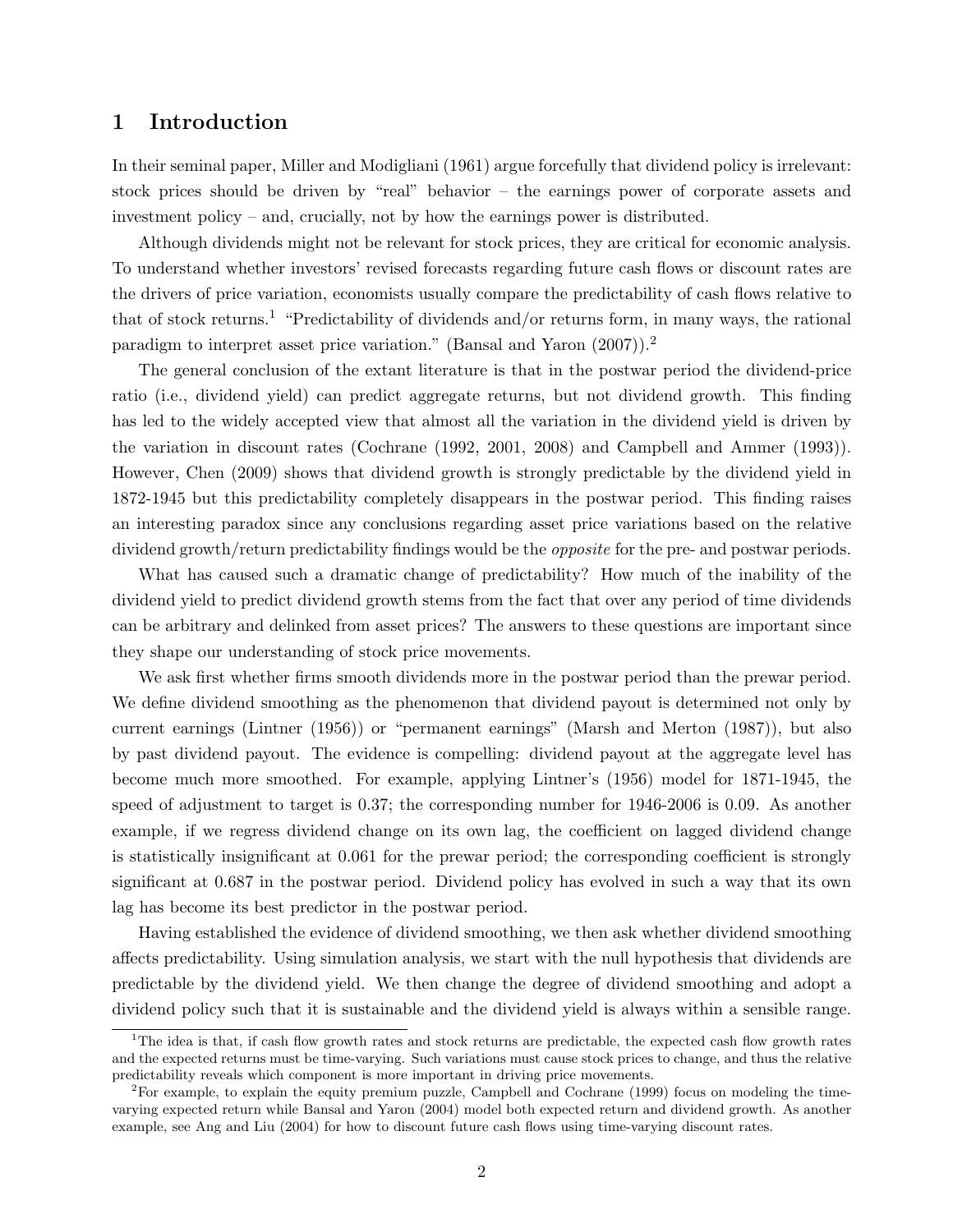We find that introducing dividend smoothing can eliminate dividend growth predictability in a finite sample. Severe dividend smoothing also makes the dividend yield very persistent, a pattern evident in the data: its AR(1) coefficient is 0.557 in the prewar period, and 0.956 in the postwar period.

The combined evidence that (i) dividends are much more smoothed in the postwar period and (ii) dividend smoothing can severely affect predictability has the following implication: the lack of dividend growth predictability in the postwar period does not necessarily mean that aggregate stock price variations contain no cash flow news; rather, a more logical interpretation is that dividends are so smoothed that they do not reflect well future cash flows.

Since dividend smoothing makes the interpretation of the relative dividend/return predictability ineffective, we explore two alternative measures that are less subject to smoothing: net payout and earnings.<sup>3</sup> In both cases, we reach the same conclusion that is remarkably consistent for both the full and postwar samples. We find that the majority of the variation of the net payout (earnings) yield comes from net payout (earnings) growth, suggesting a role for cash flow news much larger than discount rate news. This conclusion contrasts with what we know through investigations of dividend growth predictability.

To further highlight the role of dividend smoothing in cash flow predictability, we sort firms into three portfolios based on how smooth a firm's dividend payout is. Smoothness is defined as the standard deviation of dividend growth divided by the standard deviation of earnings growth. Interestingly, in the postwar period dividend growth is predictable by the dividend yield for the least-smoothed portfolio, but not so for the most-smoothed portfolio. The evidence for the most smoothed portfolio suggests that, for the postwar period, more than 100% of the dividend yield variance is driven by discount rate news, a result that is widely accepted in the current literature. In stark contrast, the evidence for the least smoothed portfolio suggests that 70% (30%) of the variance is driven by cash flow (discount rate) news. Further confirming the evidence, we find that earnings growth is predictable for both portfolios in the postwar period. In this case, cash flow news, as measured by earnings growth is responsible for almost all the variation in the earnings yield.

To our best knowledge, this is the first paper that formally studies the role of dividend smoothing on predictability and the interpretation of price variation.<sup>4</sup> Given that dividends are widely regarded as the measure of cash flow to shareholders, and that dividends can be easily manipulated by firms, understanding the impact of dividend smoothing seems important. This study fills this void by building a bridge between corporate policy and asset pricing.<sup>5</sup>

<sup>&</sup>lt;sup>3</sup>The benefit of using earnings as the meaningful measure of cash flows is summarized by Miller and Modigliani (1961): "We can follow the standard practice of the security analyst and think in terms of price per share, dividends per share, and the rate of growth of dividends per share; or we can think in terms of the total value of the enterprise, total earnings, and the rate of growth of total earnings. Our own preference happens to be for the second approach primarily because certain additional variables of interest — such as dividend policy, leverage, and size of firm – can be incorporated more easily and meaningfully into test equations in which the growth term is the growth of total earnings."

<sup>4</sup>There is a voluminous literature that relies on the relative extent of return and dividend growth predictability to interpret price variation. This literature includes, among others, Campbell and Shiller (1988, 1998), Cochrane (1992, 2001, 2008), Ang (2002), Goyal and Welch (2003), Lettau and Ludvigson (2005), Lettau and Nieuwerburgh (2008), Ang and Bekaert (2007), Binsbergen and Koijen (2010), Chen (2009), and Chen and Zhao (2009).

<sup>&</sup>lt;sup>5</sup>Chen (2009) also asks whether dividend smoothing has contributed to the lack of dividend predictability in the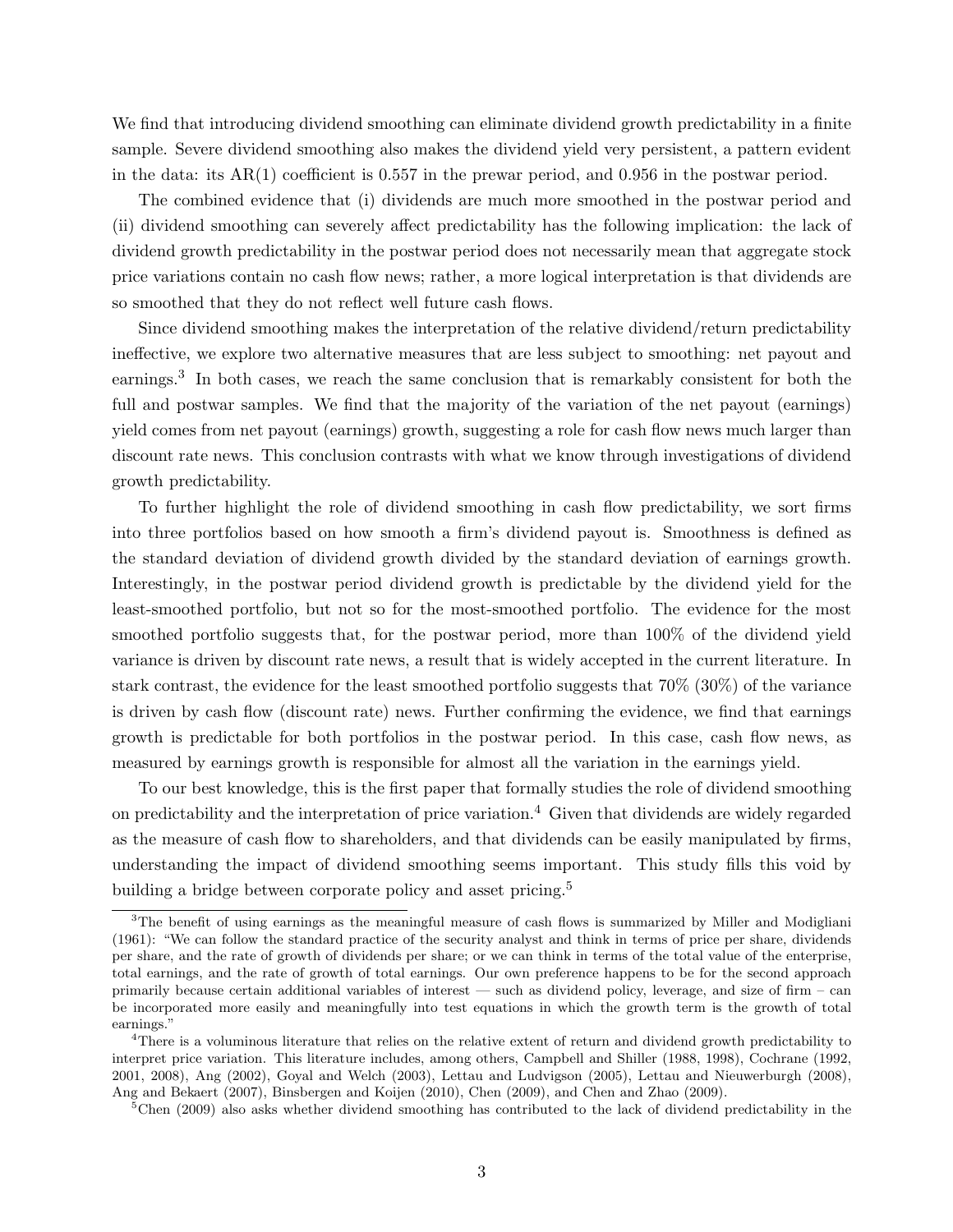Our finding, through simulation, that dividend smoothing can affect predictability is not trivial. The general belief is that one cannot "hide cash flows" forever. Our contribution is to show that this belief does not necessarily translate into predictability. Dividends might not be predictable by the dividend yield even for long samples.

Many studies have used payout yield or earnings yield to predict returns.<sup>6</sup> This is the first study to show that (i) the relative equity return and cash flow predictability is stable for both the long sample and the postwar sample once one does not rely on dividends, and (ii) the lack of dividend predictability in the postwar period only applies to firms with strong dividend smoothing. These new pieces of evidence, together with our simulation results and the finding that dividends are much more smoothed in the postwar period, provide strong support to the main conclusion.

Differently, Lettau and Ludvigson (2005) point out that the comovement between dividends and prices can make dividends less predictable by dividend yield. Lacerda and Santa-Clara (2010) adjust the dividend price ratio by the past average rate of dividend growth in order to better predict returns. Binsbergen and Koijen (2010) show that dividend growth is predictable based on past values of dividend growth, but they do not find significant predictability using the dividend yield.<sup>7</sup>

The remainder of the paper is organized as follows. Section 2 provides a theoretical motivation on why dividend smoothing might affect predictability. Section 3 provides empirical evidence regarding the aggregate dividend behavior. Section 4 studies whether dividend smoothing affects predictability. The predictability of dividend growth, net payout growth, earnings growth, and returns is assessed in section 5. Section 6 concludes.

## 2 Theoretical motivation

Campbell and Shiller (1988) show that the log dividend yield, suppressing a constant, can be approximated as

$$
d_t - p_t = E_t \left[ \sum_{j=0}^{\infty} \rho^j r_{t+1+j} \right] - E_t \left[ \sum_{j=0}^{\infty} \rho^j \Delta d_{t+1+j} \right],
$$
 (1)

where  $d_t$  is log dividend,  $p_t$  is log price,  $r_{t+1+j}$  is log return, and  $\Delta d_{t+1+j}$  is log dividend growth. Equation (1) says that the log dividend yield is the difference between expected future returns and expected future dividend growth. It follows that the variation of the dividend yield must predict

postwar period. To answer this question, he examines whether the book-to-market ratio can predict the earnings return on equity and finds the answer is no. But he does not provide any evidence on increased dividend smoothing in the postwar period; nor does he investigate how dividend smoothing affects predictability.

<sup>6</sup>A partial list includes Vuolteenaho (2000), Bansal, Khatchatrian, and Yaron (2005), Robertson and Wright (2006), Boudoukh, Michaely, Richardson, and Roberts (2007), Bansal and Yaron (2007), Ang and Bekaert (2007), Sadka (2007), Larrain and Yogo (2008), Hansen, Heaton, and Li (2008), and Pontiff and Woodgate (2008).

<sup>7</sup>Our conclusion that dividend smoothing might have contributed to the lack of dividend growth predictability is consistent with the conclusion by Mankiw and Miron (1986) that interest rate smoothing by the Federal Reserve might have led to the lack of interest rate predictability. In the same vein, both Engsted and Pedersen (2009) and Rangvid, Schmeling, and Schrimpf (2010) show that dividend growth is predictable in countries where dividends smoothing is much less pronounced.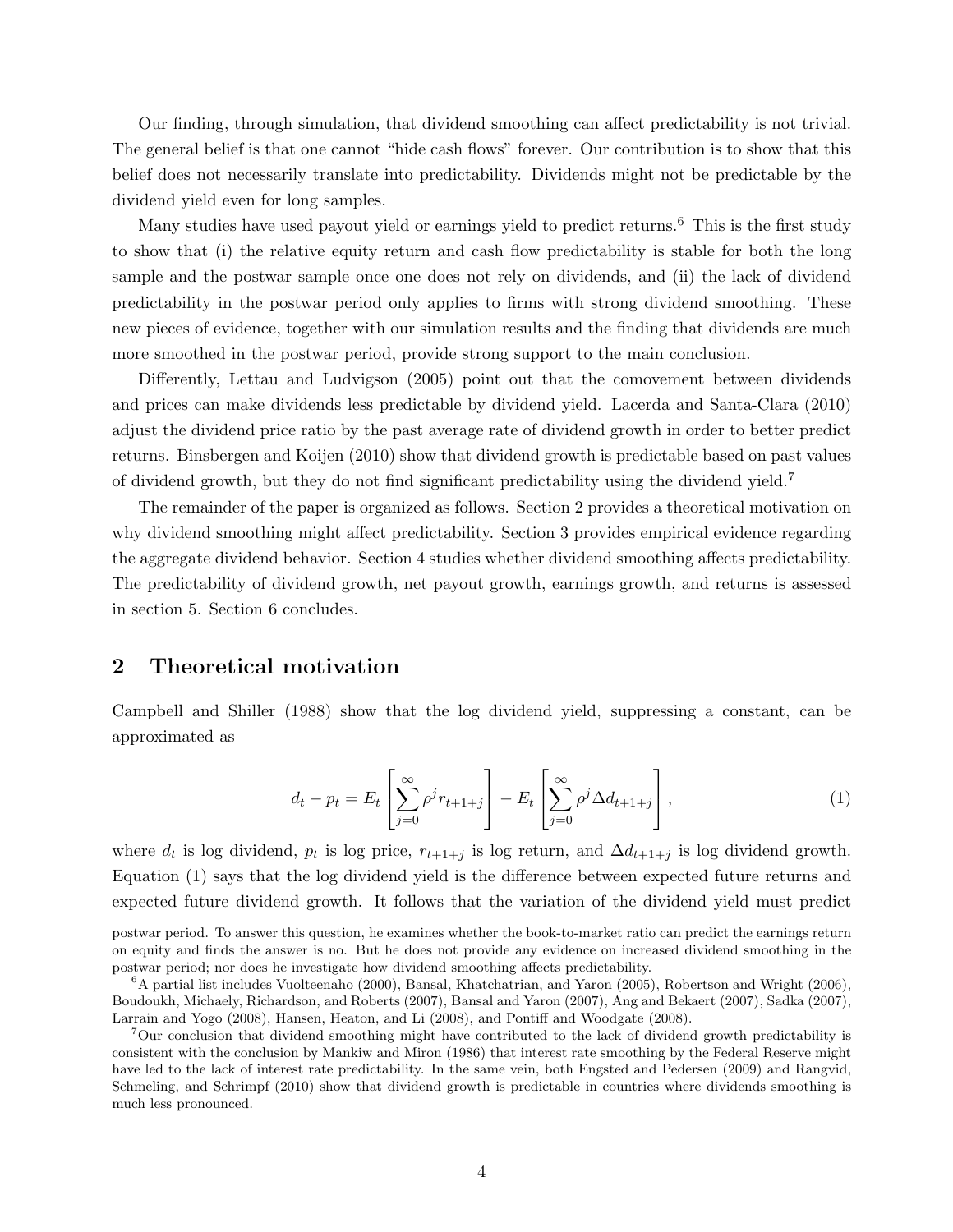the revisions to the two expectation components. This identity has inspired economists to examine whether expected returns or expected dividend growth is more predictable by the dividend yield. In doing so, the key objective is to understand why stock prices vary.

This predictive regression approach is potentially problematic. The rationale for running predictive regressions is to understand whether price variation contains news about future cash flows. However, if dividends do not vary according to the outlook of future cash flows, then it deems the exercise of predictive regressions futile in a finite sample.

To understand the issue, consider the Lintner (1956) partial adjustment model in log form as an illustration:

$$
\Delta d_{t+1} = \alpha_0 + \alpha_1 e_{t+1} + \alpha_2 d_t + u_{t+1},
$$
\n(2)

where  $e_{t+1}$  is earnings and  $u_{t+1}$  is an error term. Rewrite (2) in terms of differences:

$$
\Delta d_{t+1} - \Delta d_t = \alpha_1 \Delta e_{t+1} + \alpha_2 \Delta d_t + \Delta u_{t+1},\tag{3}
$$

or

$$
\Delta d_{t+1} = \alpha_1 \Delta e_{t+1} + (1 + \alpha_2) \Delta d_t + \Delta u_{t+1}.
$$
\n
$$
(4)
$$

Dividends are most smoothed if  $\alpha_1 = 0$  and  $\alpha_2 = 0$ , in which case dividends grow at a constant rate plus some noise.

The summation of dividend growth is

$$
\sum_{j=0}^{\infty} \rho^j \Delta d_{t+1+j} = \text{constant} + \frac{(1+\alpha_2)}{1-(1+\alpha_2)\rho} \Delta d_t + \frac{\alpha_1}{1-(1+\alpha_2)\rho} \sum_{j=0}^{\infty} \rho^j \Delta e_{t+1+j}
$$

$$
+ \frac{1}{1-(1+\alpha_2)\rho} \sum_{j=0}^{\infty} \rho^j u_{t+1+j}.
$$
(5)

Suppressing the constant, the dividend yield can then be written as

$$
d_t - p_t = E_t \left[ \sum_{j=0}^{\infty} \rho^j r_{t+1+j} \right] - E_t \left[ \sum_{j=0}^{\infty} \rho^j \Delta d_{t+1+j} \right]
$$
(6)

$$
= E_t \left[ \sum_{j=0}^{\infty} \rho^j r_{t+1+j} \right] - \left[ \frac{(1+\alpha_2)}{1-(1+\alpha_2)\rho} \Delta d_t + \frac{\alpha_1}{1-(1+\alpha_2)\rho} E_t \left( \sum_{j=0}^{\infty} \rho^j \Delta e_{t+1+j} \right) \right] (7)
$$

= Discount rate component − [Smoothing component + Earnings component] , (8)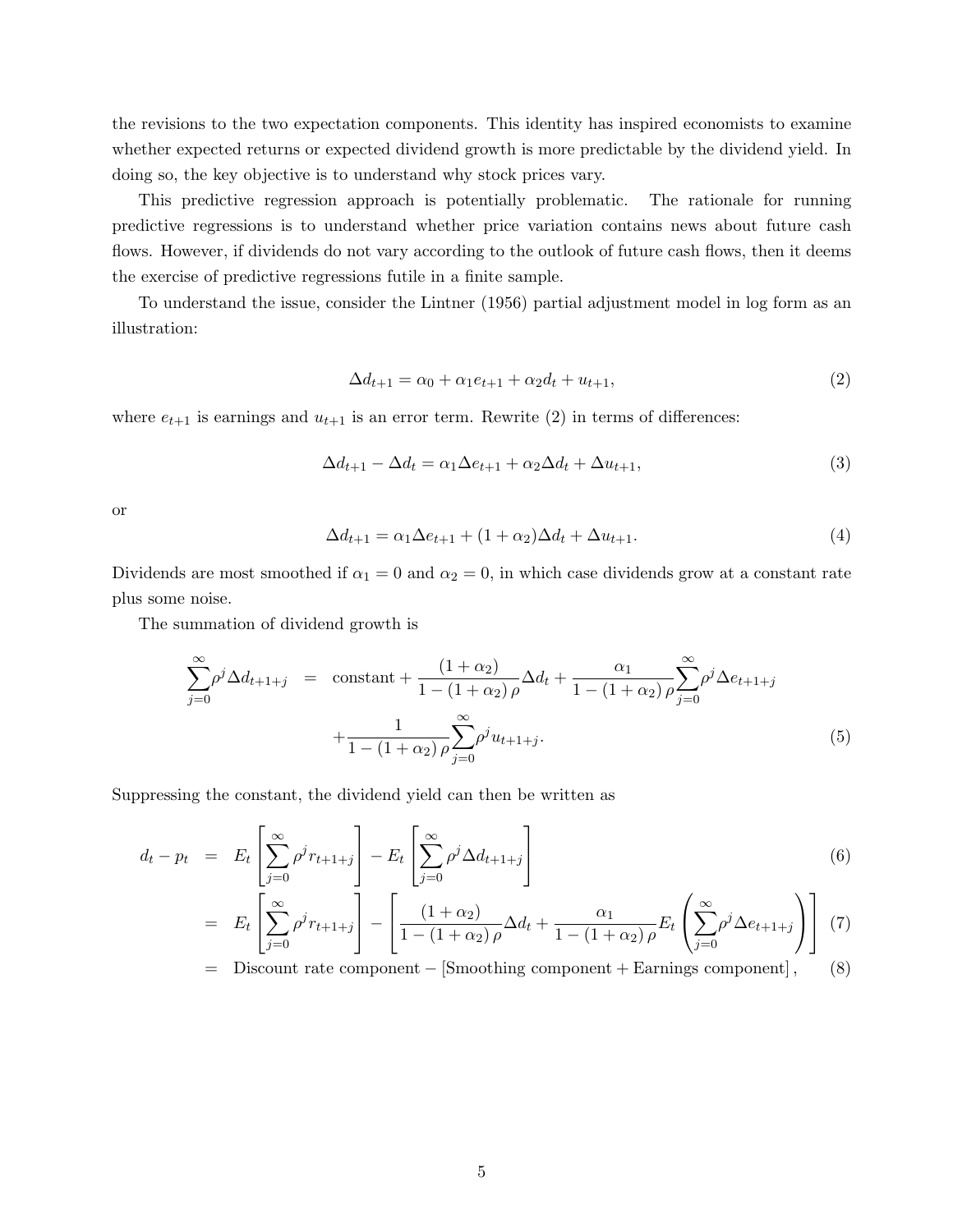where

$$
\text{Discount rate component} = E_t \left[ \sum_{j=0}^{\infty} \rho^j r_{t+1+j} \right],\tag{9}
$$

$$
\text{Smoothing component} = \frac{(1+\alpha_2)}{1-(1+\alpha_2)\rho} \Delta d_t,\tag{10}
$$

Earning component 
$$
= \frac{\alpha_1}{1 - (1 + \alpha_2) \rho} E_t \left( \sum_{j=0}^{\infty} \rho^j \Delta e_{t+1+j} \right).
$$
 (11)

The intuition is as follows. The smoothing component is deterministic as it is known at time  $t$ . Given  $\Delta d_t$ , one knows precisely its contribution to future dividend payout as a result of dividend smoothing. If dividends are very smoothed (i.e., both  $\alpha_1$  and  $\alpha_2$  are close to zero), the variation of dividend growth is not informative of future cash flows. The earnings component is important because its variation represents cash flow news.<sup>8</sup>

The above theoretical discussion indicates that dividend smoothing could defeat the purpose of predictive regressions using dividend growth. If so, it could explain two puzzling findings: first, Chen (2009) finds that dividend growth is strongly predictable during the prewar period but is not predictable in the postwar period; second, only discount rate news appears to be important in asset price variations.

Based on this discussion, we ask three questions in sequence: (i) are dividends more smoothed in the postwar period? (ii) does dividend smoothing affect predictability? and (iii) do alternative cash flow measures that are less smoothed address the issue?

### 3 Are dividends more smoothed in the postwar period?

### 3.1 Dividend policy models

Lintner (1956) proposes the following partial-adjustment model of dividend-setting behavior:

$$
\Delta D_t = \alpha_0 + \alpha_1 E_t + \alpha_2 D_{t-1} + u_t \tag{12}
$$

where  $\Delta D_t$  is the change of the level of dividends,  $E_t$  is earnings and  $u_t$  is an error term. In this equation  $-\alpha_1/\alpha_2$  is the target payout ratio (TPR) and  $-\alpha_2$  is the speed of adjustment (SA) to the target. Equation (12) is the first dividend policy model we will estimate.

This model posits that over the long term firms aim at paying a constant fraction of earnings in the form of dividends. Under this policy, a positive earnings shock would imply additional dividend payout but firms often respond by increasing the dividend only by a portion of the dividend hike implied by the target payout ratio. This portion is also known as the speed of adjustment and reflects

<sup>8</sup>One could argue that dividend smoothing in this illustrative example may not be sustainable in the long run in some states of the world. For this reason, in our formal simulation exercise later on, we impose constraints to ensure that the dividend policy is always sustainable.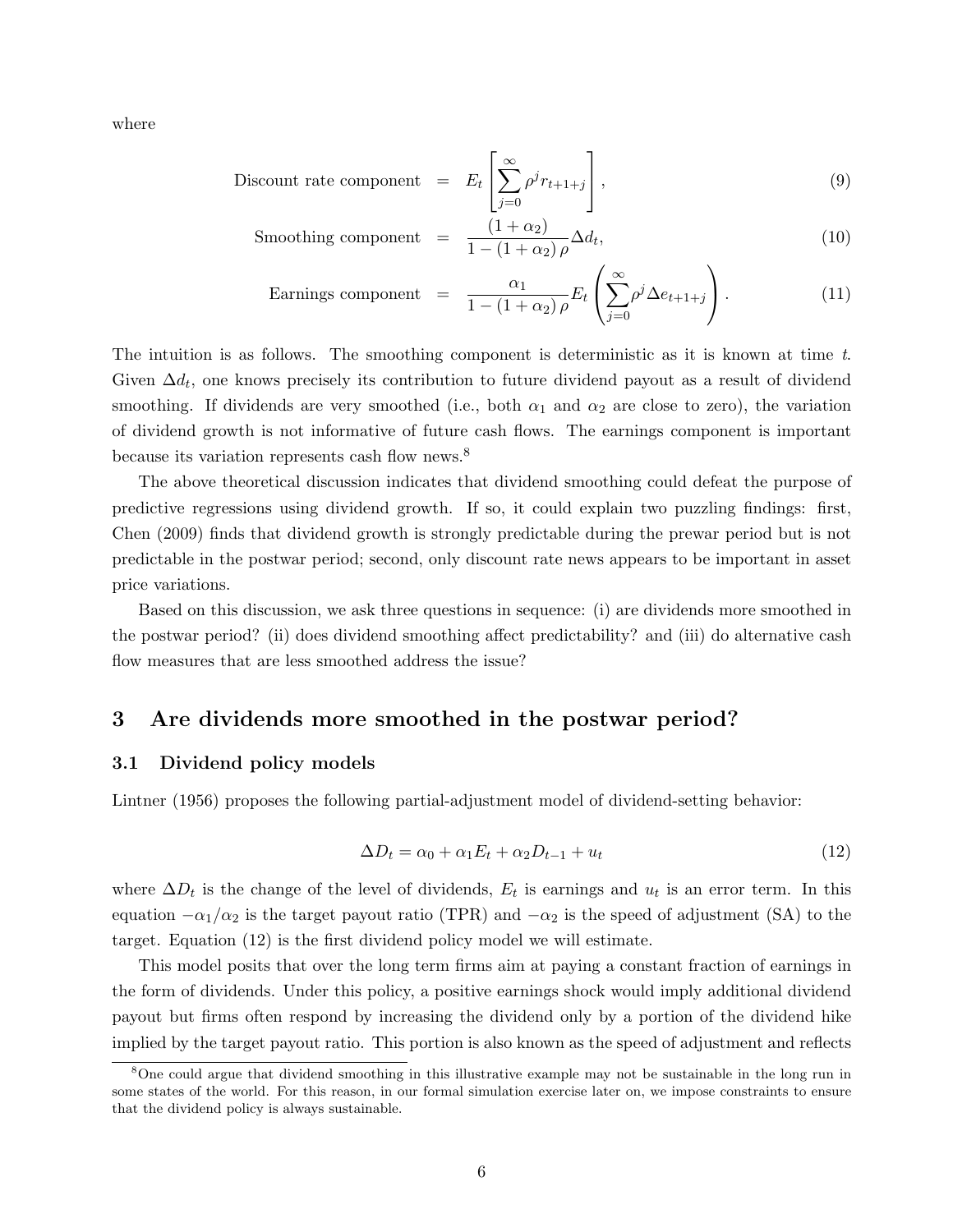the intention of firms to avoid having to cut dividends in response to negative shocks to earnings.

If we take the first difference of equation  $(12)$ , we obtain the second testable model:<sup>9</sup>

$$
\Delta D_t = \beta_0 + \beta_1 \times \Delta E_t + \beta_2 \times \Delta D_{t-1} + \varepsilon_t.
$$
\n(13)

The advantage of equation (13) is that the variables on the right hand side are not persistent. In this equation  $1 - \beta_2$  is the speed of adjustment and thus  $\beta_2$  measures the degree of smoothness.

In a third variation of the dividend policy model, we estimate

$$
\Delta D_t = \gamma_0 + \gamma_1 E_t + \gamma_2 \times \Delta D_{t-1} + v_t. \tag{14}
$$

Equation (14) is the same as equation (12) except that the lagged change of dividends is used as the regressor. Since this deviates from the Linter's model, our focus is on interpreting the persistence parameter  $\gamma_2$ . The higher  $\gamma_2$  is, the more smoothed is the dividend payout.

One drawback of the variants of Lintner's model is that they do not specify whether the dividendsmoothing behavior can be sustained. Addressing this issue, Marsh and Merton (1987) develop a model in which dividend payouts not only respond to permanent earnings in the short run, but converge to a steady-state target ratio in the long run. This is an error-correction model and can be written as

$$
\ln\left[\frac{D_{t+1}}{D_t}\right] + \frac{D_t}{P_{t-1}} = \lambda_0 + \lambda_1 \times \ln\left[\frac{P_t + D_t}{P_{t-1}}\right] + \lambda_2 \times \ln\left[\frac{D_t}{P_{t-1}}\right] + \varpi_{t+1},\tag{15}
$$

where  $\lambda_1$  captures how much dividends respond to permanent earnings changes. The implicit assumption is that price changes adequately capture information regarding changes in permanent earnings. Accordingly, a higher  $\lambda_1$  means less dividend smoothing;  $\lambda_2$  is supposed to be negative and  $-\lambda_2$  captures the speed of convergence to the long-term target: a higher  $-\lambda_2$  (in magnitude) also implies less dividend smoothing.

We will estimate these four versions of dividend policy models. The goal is to examine whether we can draw consistent conclusions without relying on a particular statistical specification.

### 3.2 Evidence on dividend smoothing

We use the annual S&P index data, obtained from Robert Shiller's website, to conduct the dividend policy tests. The data cover 1871-2006. The 1871-1925 sample presumably covers all stocks traded on NYSE during the period (Schwert (1990)); the 1926-2006 sample includes the S&P index firms.

Table 1 reports the summary statistics of the sample. We call 1872-1945 the prewar period and 1946-2006 the postwar period. In Panel A, the average log dividend growth in the prewar period is 1.3% with a standard deviation of 16%; the corresponding postwar growth rate is 5.9% with a standard deviation of 5%. Therefore, the average dividend growth rate has largely increased while the volatility has largely decreased.

<sup>&</sup>lt;sup>9</sup>For equation (12) to be fully consistent with equation (13),  $\beta_0$  should be zero. In the empirical tests, we find that whether  $\beta_0$  is zero or not makes little difference on other estimated parameters. In light of this, we estimate all the models with a constant.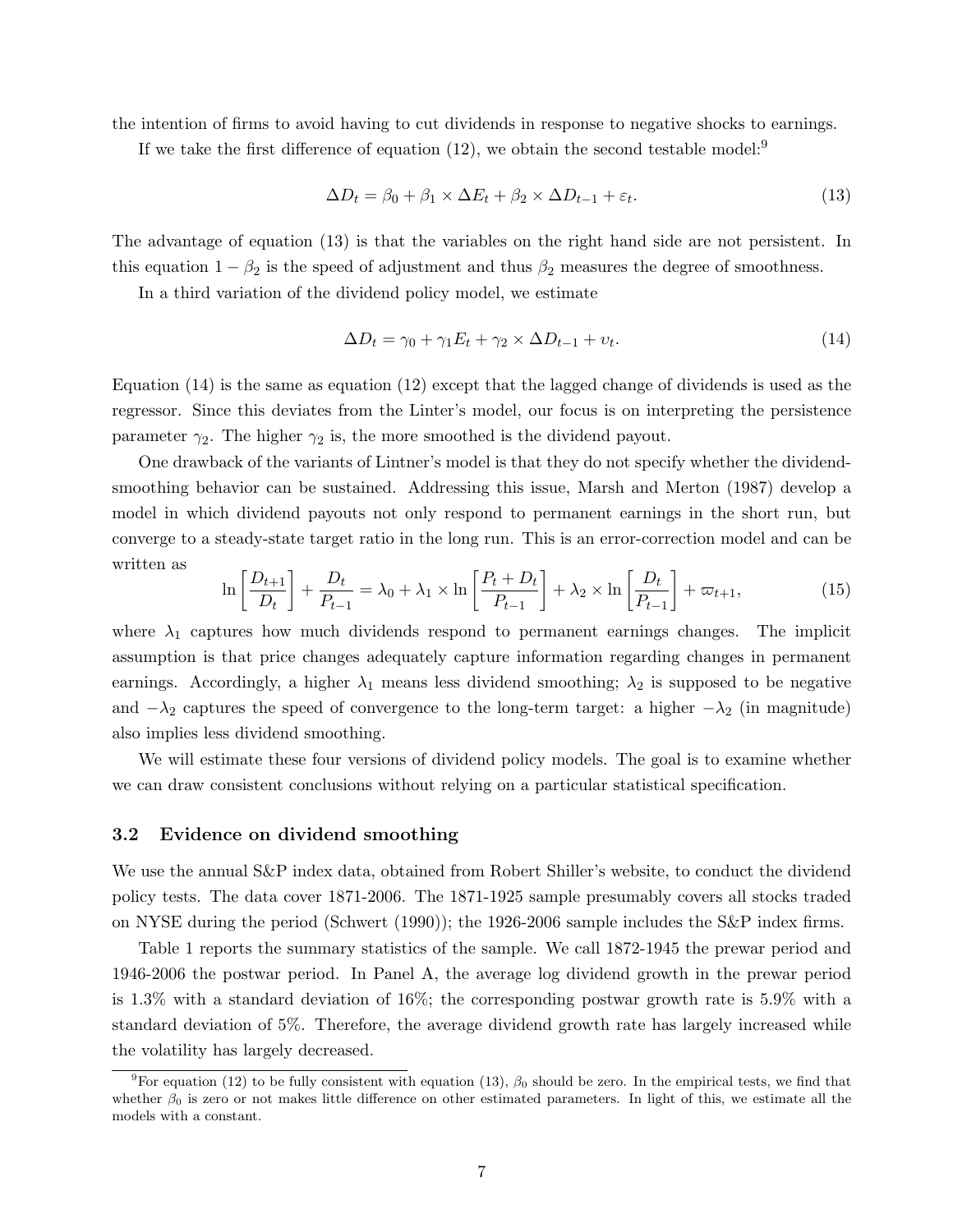#### Table 1: : Summary Statistics

In Panel A, we summarize the annual S&P index.  $\Delta d$  is the log dividend growth rate;  $\Delta e$  is the log earnings growth rate;  $\frac{D}{P}$  is the dividend yield;  $\frac{E}{P}$  is the earnings yield;  $\frac{D}{E}$  is the payout ratio; and S is the standard deviation of dividend growth divided by the standard deviation of earnings growth, which is a measure of dividend smoothing. The data cover 1872-2006. In Panel B, we use data constructed from merging CRSP, COMPUSTAT, and Moody's book equity. The total payout includes dividend and repurchase. The net payout is total payout minus equity issuance. This sample covers 1928-2006.

| Panel A: S&P |              |                 |                                                          |                 |                 |                 |                                                      |  |
|--------------|--------------|-----------------|----------------------------------------------------------|-----------------|-----------------|-----------------|------------------------------------------------------|--|
|              |              | $\Delta d$      | $\Delta e$                                               | $\frac{D}{P}$   | $\frac{E}{P}$   | $\frac{D}{E}$   | $\frac{\sigma(\Delta d)}{\sigma(\Delta e)}$<br>$S =$ |  |
|              | Mean<br>(sd) | 0.034<br>(0.12) | 0.039<br>(0.25)                                          | 0.045<br>(0.02) | 0.075<br>(0.03) | 0.618<br>(0.20) | 0.500                                                |  |
| 1872-2006    | AR(1)        | 0.256           | 0.024                                                    | 0.781           | 0.740           | 0.632           |                                                      |  |
|              | Mean<br>(sd) | 0.013<br>(0.16) | 0.012<br>(0.29)                                          | 0.053<br>(0.14) | 0.077<br>(0.03) | 0.719<br>(0.21) | 0.545                                                |  |
| 1872-1945    | AR(1)        | 0.204           | $-0.017$                                                 | 0.518           | 0.621           | 0.440           |                                                      |  |
|              | Mean<br>(sd) | 0.059<br>(0.05) | 0.073<br>(0.18)                                          | 0.036<br>(0.01) | 0.073<br>(0.03) | 0.497<br>(0.09) | 0.295                                                |  |
| 1946-2006    | AR(1)        | 0.473           | 0.089                                                    | 0.926           | 0.832           | 0.649           |                                                      |  |
|              |              |                 | Panel B: CRSP $(D = \text{dividend} + \text{reprchase})$ |                 |                 |                 |                                                      |  |
|              |              | $\Delta d$      | $\Delta e$                                               | $\frac{D}{P}$   | $\frac{E}{P}$   | $\frac{D-I}{P}$ | $S = \frac{\sigma(\Delta d)}{\sigma(\Delta e)}$      |  |
|              | Mean<br>(sd) | 0.054<br>(0.15) | 0.066<br>(0.53)                                          | 0.045<br>(0.01) | 0.072<br>(0.04) | 0.022<br>(0.02) | 0.283                                                |  |
| 1928-2006    | AR(1)        | 0.115           | $-0.124$                                                 | 0.637           | 0.588           | 0.666           |                                                      |  |
|              | Mean<br>(sd) | 0.069<br>(0.10) | 0.082<br>(0.48)                                          | 0.042<br>(0.01) | 0.074<br>(0.04) | 0.017<br>(0.02) | 0.216                                                |  |
| 1946-2006    | AR(1)        | $-0.081$        | $-0.139$                                                 | 0.765           | 0.734           | 0.723           |                                                      |  |

The reduction of dividend growth volatility is consistent with dividend smoothing; it could also be due to the volatility reduction of the aggregate economy. We are thus more interested in the reduction of dividend volatility relative to the reduction of earnings volatility. To this end, we define the smoothness parameter as

$$
S = \frac{\sigma (\Delta d)}{\sigma (\Delta e)},\tag{16}
$$

where  $\sigma(\Delta d)$  is the volatility of dividend growth and  $\sigma(\Delta e)$  is the volatility of earnings growth (see also Leary and Michaely (2010)). The smoothness parameter is 0.545 in the prewar period but only 0.295 in the postwar period, suggesting that dividends are indeed much more smoothed in the postwar period. Another piece of supporting evidence is that, for the prewar (postwar) period, the dividend yield  $AR(1)$  coefficient is 0.518 (0.926). Interestingly, the  $AR(1)$  coefficient for the earnings yield is 0.621 (0.832) in the prewar (postwar) period. Therefore, dividend growth is less (more) persistent than earnings growth in the prewar (postwar) period. Panel B reports similar statistics for total payout yield (=(dividend+repurchase)/price) and net payout yield (=(dividend+repurchase-equity issuance)/price).<sup>10</sup> The results in Panel B suggest that smoothing is much less likely a problem for payouts other than dividends.

Figure 1 plots the dividend growth and earnings growth during 1872-2006. Both growth rates are volatile and trace each other quite well in the first period leading up to the end of 1940s.

<sup>10</sup>See Section 5.1 for data construction.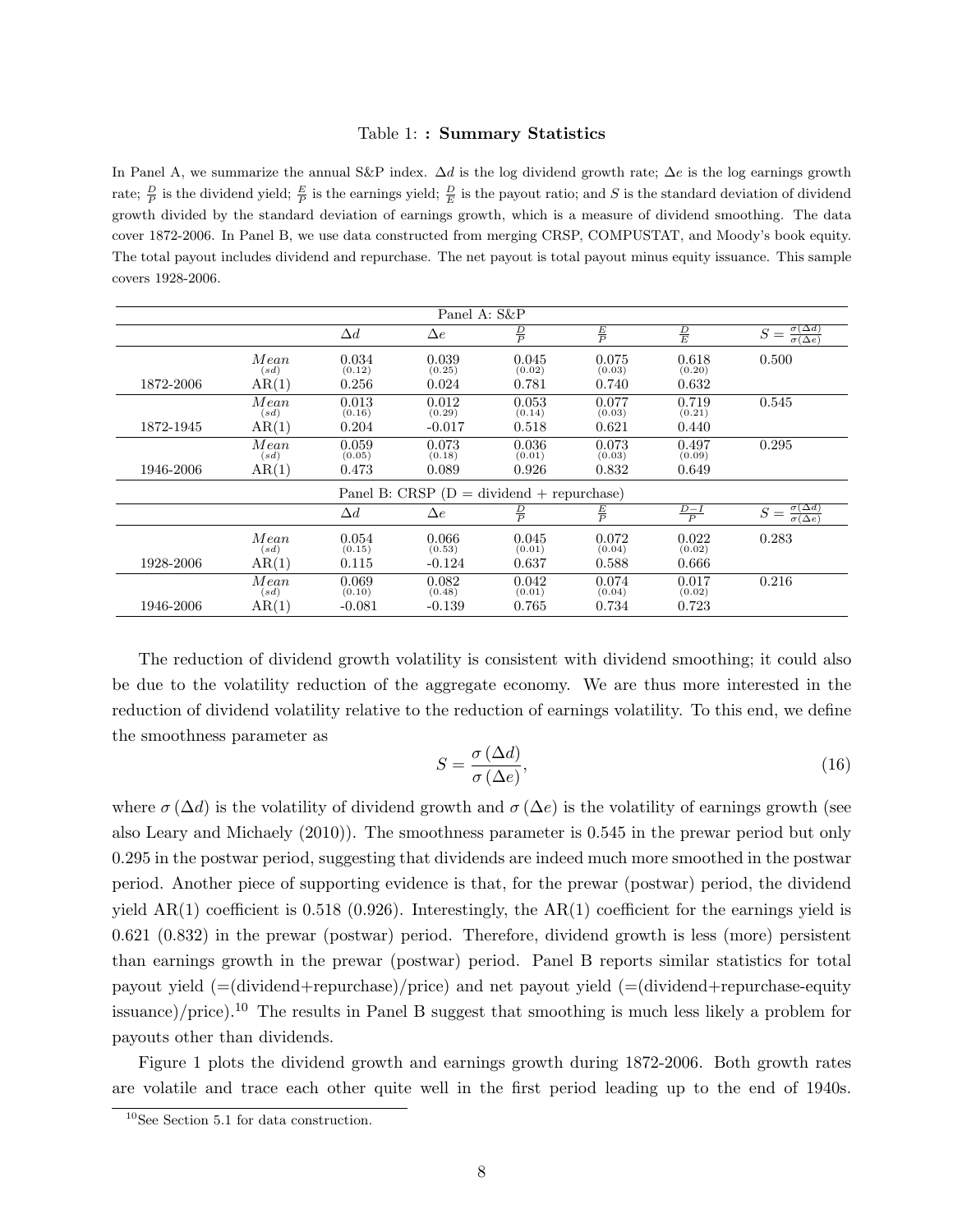Subsequently, dividend growth becomes much less volatile than earnings, less dependent on earnings and more dependent on its own lag, confirming the evidence in Table 1.



Figure 1. Dividend and Earnings Growth Rates Annual dividend growth (DG) and earnings growth (EG) rates during 1872-2006. Data are downloaded from Robert Shiller's website.

We next estimate the four dividend behavior models. Panel A of Table 2 reports the estimates from the standard Lintner model where we find that the speed of adjustment coefficient, SA, is 0.373 in the prewar period and only 0.090 in the postwar period. The final column of Panel A reports a Chow test that indicates a significant structural break around 1945. We also report two F-tests of the null hypothesis that the estimated coefficients are the same in each sample; in both cases the null is clearly rejected. We find similar evidence in Panel B where we use first differences of the independent variables.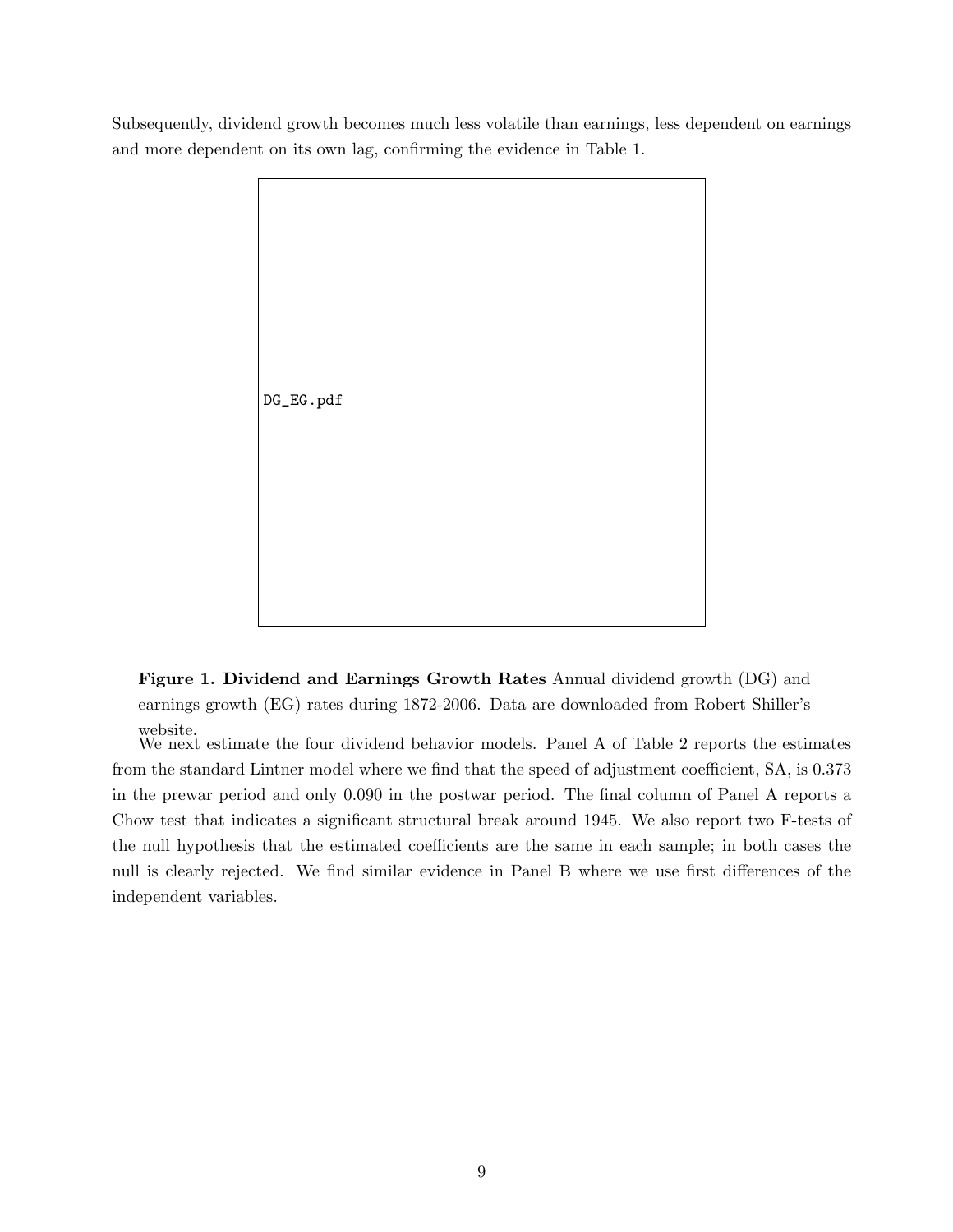In Panel C of Table 2, we report estimates for the third model. The coefficient on the lagged change in dividends is statistically insignificant at 0.061 for the prewar period. In stark contrast, the coefficient is highly significant at 0.687 for the postwar period. Therefore, dividend policy has evolved from little dependence on the lagged dividends in the prewar period to heavy dependence in the postwar period. This finding is consistent with the survey by Brav, Graham, Harvey, and Michaely (2005), in which the managers acknowledge the importance of maintaining the level of dividends but show little willingness to change dividends beyond that.

In Panel D, which reports the Marsh and Merton (1987) model, the coefficient that measures the response to permanent earnings change is 0.673 during 1872-1945 and the implied convergence coefficient is -0.198, both highly significant. These coefficients say that aggregate dividends respond strongly to permanent earnings changes and converge to a long-term target. In contrast, in the postwar period, the response coefficient is 0.003, statistically insignificant, and the implied convergence coefficient is 0.061 indicating no convergence. The Chow test indicates a strong structural break around 1945. Therefore, the overwhelming statistical evidence is that dividends are much more smoothed in the postwar period than in the prewar period.<sup>11</sup>

Figure 2 plots the rolling-regression coefficients and their t-statistics for the three Lintner dividend models, with a rolling window of 30 years. In the first panel for the standard Lintner model, we observe a relatively stable speed-of-adjustment coefficient, around 0.3, between 1872 and the mid 1940s; this coefficient then quickly drops and approaches zero toward the end of the sample. We find a qualitatively similar pattern in the second panel for the second model. In the third panel, the coefficient on the lagged dividend change fluctuates around zero from 1872 until the early 1940s; it then quickly jumps up and approaches 0.7 towards the end of the sample.

 $11$ We have also tested the four models in log form and find very similar results. For brevity we do not report them.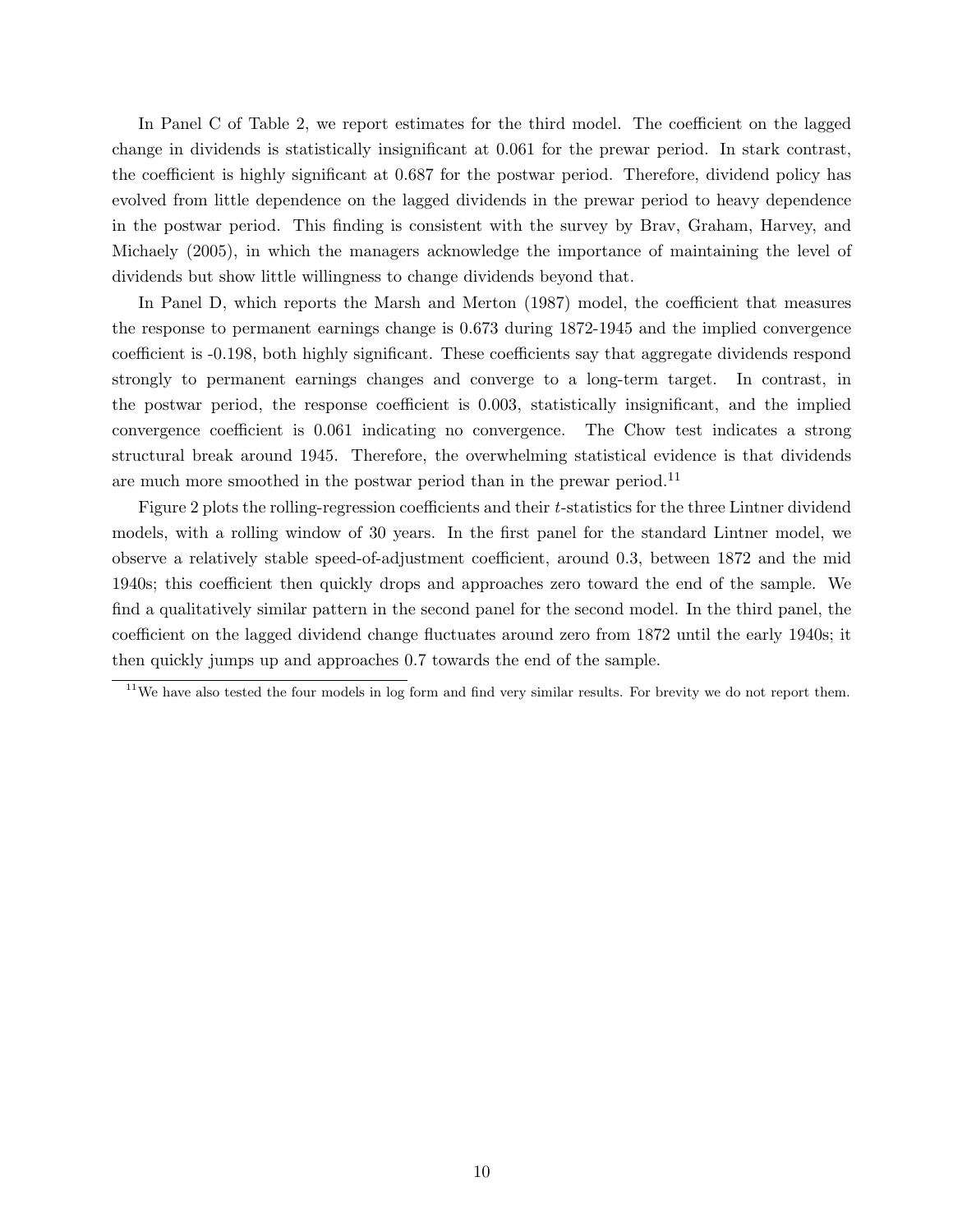### Table 2: : Dividend Policy Models Using Actual Dividends and Earnings

Denote  $D_t$  the level of dividends,  $E_t$  the level of earnings, and  $\Delta$  the change operator. Four dividend behavior models are estimated. The first is the original Lintner (1956) model and the second is estimated using the first differences. For these two models the speed of adjustment  $(SA)$  and the target payout ratio  $(TPR)$  are implied. The focus of the third models is the coefficient on the lagged  $\Delta D_t$ , which measures persistence (smoothness). The fourth is the Marsh and Merton (1987) model, in which  $\lambda_1$  measures response to permanent earnings change and  $-\lambda_2$  measures speed of convergence to long-term target. Newey-West t–values are provided below each coefficient controlling for heteroskadasticity and autocorrelation. We also report the Chow test for structural break around 1945. The full sample is the S&P 500 annual data covering 1872-2006.

|                                                                                                             | Panel A: $\Delta D_t = \alpha_0 + \alpha_1 E_t + \alpha_2 D_{t-1} + u_t$ |                                    |                                                                                                                                                                                                        |                             |           |            |                              |  |  |  |  |  |
|-------------------------------------------------------------------------------------------------------------|--------------------------------------------------------------------------|------------------------------------|--------------------------------------------------------------------------------------------------------------------------------------------------------------------------------------------------------|-----------------------------|-----------|------------|------------------------------|--|--|--|--|--|
|                                                                                                             | $\boldsymbol{c}$                                                         | $E_t$                              | $D_{t-1}$                                                                                                                                                                                              | $\overline{R}^2$            | <b>SA</b> | <b>TPR</b> | Chow $1945$                  |  |  |  |  |  |
| 1872-2006                                                                                                   | 0.035<br>(1.42)                                                          | 0.052<br>(10.99)                   | $-0.079$<br>$(-5.87)$                                                                                                                                                                                  | 0.73                        | 0.08      | 0.08       | 2.656<br>[0.05]              |  |  |  |  |  |
| 1872-1945                                                                                                   | 0.005<br>(0.32)                                                          | 0.248<br>(10.22)                   | $-0.373$<br>$(-8.93)$                                                                                                                                                                                  | 0.60                        | 0.37      | 0.18       |                              |  |  |  |  |  |
| 1946-2006                                                                                                   | 0.120<br>(1.74)                                                          | 0.054<br>(7.69)                    | $-0.090$<br>$(-4.25)$                                                                                                                                                                                  | 0.68                        | 0.09      | 0.05       |                              |  |  |  |  |  |
| $F-Test$                                                                                                    |                                                                          | 766.43<br>[0.00]                   | 175.08<br>[0.00]                                                                                                                                                                                       |                             |           |            |                              |  |  |  |  |  |
| Panel B: $\Delta D_t = \beta_0 + \beta_1 \times \Delta E_t + \beta_2 \times \Delta D_{t-1} + \varepsilon_t$ |                                                                          |                                    |                                                                                                                                                                                                        |                             |           |            |                              |  |  |  |  |  |
|                                                                                                             | $\boldsymbol{c}$                                                         | $\Delta E_t$                       | $\Delta D_{t-1}$                                                                                                                                                                                       | $\overline{R}^2$            | <b>SA</b> | TPR        | Chow $1945$                  |  |  |  |  |  |
| 1872-2006                                                                                                   | 0.025<br>(1.38)                                                          | 0.037<br>(7.30)                    | 0.825<br>(17.25)                                                                                                                                                                                       | 0.81                        | 0.17      | 0.22       | 3.677<br>[0.01]              |  |  |  |  |  |
| 1872-1945                                                                                                   | 0.001<br>(0.20)                                                          | 0.237<br>(6.09)                    | 0.284<br>(2.94)                                                                                                                                                                                        | 0.35                        | 0.72      | 0.33       |                              |  |  |  |  |  |
| 1946-2006                                                                                                   | 0.062<br>(1.47)                                                          | 0.036<br>(5.07)                    | 0.808<br>(10.91)                                                                                                                                                                                       | 0.79                        | 0.19      | 0.19       |                              |  |  |  |  |  |
| $F-Test$                                                                                                    |                                                                          | 773.78<br>[0.00]                   | 50.15<br>[0.00]                                                                                                                                                                                        |                             |           |            |                              |  |  |  |  |  |
|                                                                                                             |                                                                          |                                    | Panel C: $\Delta D_t = \gamma_0 + \gamma_1 E_t + \gamma_2 \times \Delta D_{t-1} + v_t$                                                                                                                 |                             |           |            |                              |  |  |  |  |  |
|                                                                                                             | $\boldsymbol{c}$                                                         | $E_t$                              | $\Delta D_{t-1}$                                                                                                                                                                                       | $\overline{R}^2$            |           |            | Chow 1945                    |  |  |  |  |  |
| 1872-2006                                                                                                   | $-0.012$<br>$(-0.57)$                                                    | 0.011<br>(5.29)                    | 0.652<br>(8.46)                                                                                                                                                                                        | 0.78                        |           |            | $1.\overline{311}$<br>[0.27] |  |  |  |  |  |
| 1872-1945                                                                                                   | $-0.056$<br>$(-2.90)$                                                    | 0.093<br>(3.45)                    | 0.061<br>(0.53)                                                                                                                                                                                        | 0.15                        |           |            |                              |  |  |  |  |  |
| 1946-2006                                                                                                   | $-0.025$<br>$(-0.47)$                                                    | 0.011<br>(3.29)                    | 0.687<br>(4.04)                                                                                                                                                                                        | 0.75                        |           |            |                              |  |  |  |  |  |
| $F-Test$                                                                                                    |                                                                          | 618.87<br>[0.00]                   | 30.39<br>[0.00]                                                                                                                                                                                        |                             |           |            |                              |  |  |  |  |  |
|                                                                                                             | Panel D: ln                                                              | $\frac{D_{t+1}}{D_t}$              | $+$ $\frac{D_{t}}{P_{t-1}}$ $=$ $\lambda_0$ $+$ $\lambda_1$ $\times$ $\ln\left[\frac{P_{t}+D_{t}}{P_{t-1}}\right]$ $+$ $\lambda_2$ $\times$ $\ln\left[\frac{D_{t}}{P_{t-1}}\right]$ $+$ $\varpi_{t+1}$ |                             |           |            |                              |  |  |  |  |  |
|                                                                                                             | $\lambda_0$                                                              | $\frac{P_t+D_t}{P_{t-1}}$<br>$\ln$ | $\frac{D_t}{P_{t-1}}$<br>$\ln$                                                                                                                                                                         | $\overline{\overline{R}^2}$ |           |            | Chow $1945$                  |  |  |  |  |  |
| 1872-2006                                                                                                   | $-0.026$<br>$(-0.33)$                                                    | 0.461<br>(6.21)                    | $-0.021$<br>$(-0.89)$                                                                                                                                                                                  | 0.38                        |           |            | 21.24<br>[0.00]              |  |  |  |  |  |
| 1872-1945                                                                                                   | $-0.565$<br>$(-2.60)$                                                    | 0.673<br>(9.01)                    | $-0.198$<br>$(-2.72)$                                                                                                                                                                                  | 0.62                        |           |            |                              |  |  |  |  |  |
| 1946-2006                                                                                                   | 0.299<br>(3.99)                                                          | 0.003<br>(0.06)                    | 0.061<br>(2.87)                                                                                                                                                                                        | 0.18                        |           |            |                              |  |  |  |  |  |
| $F-Test$                                                                                                    |                                                                          | 176.49<br>[0.00]                   | 246.24<br>[0.00]                                                                                                                                                                                       |                             |           |            |                              |  |  |  |  |  |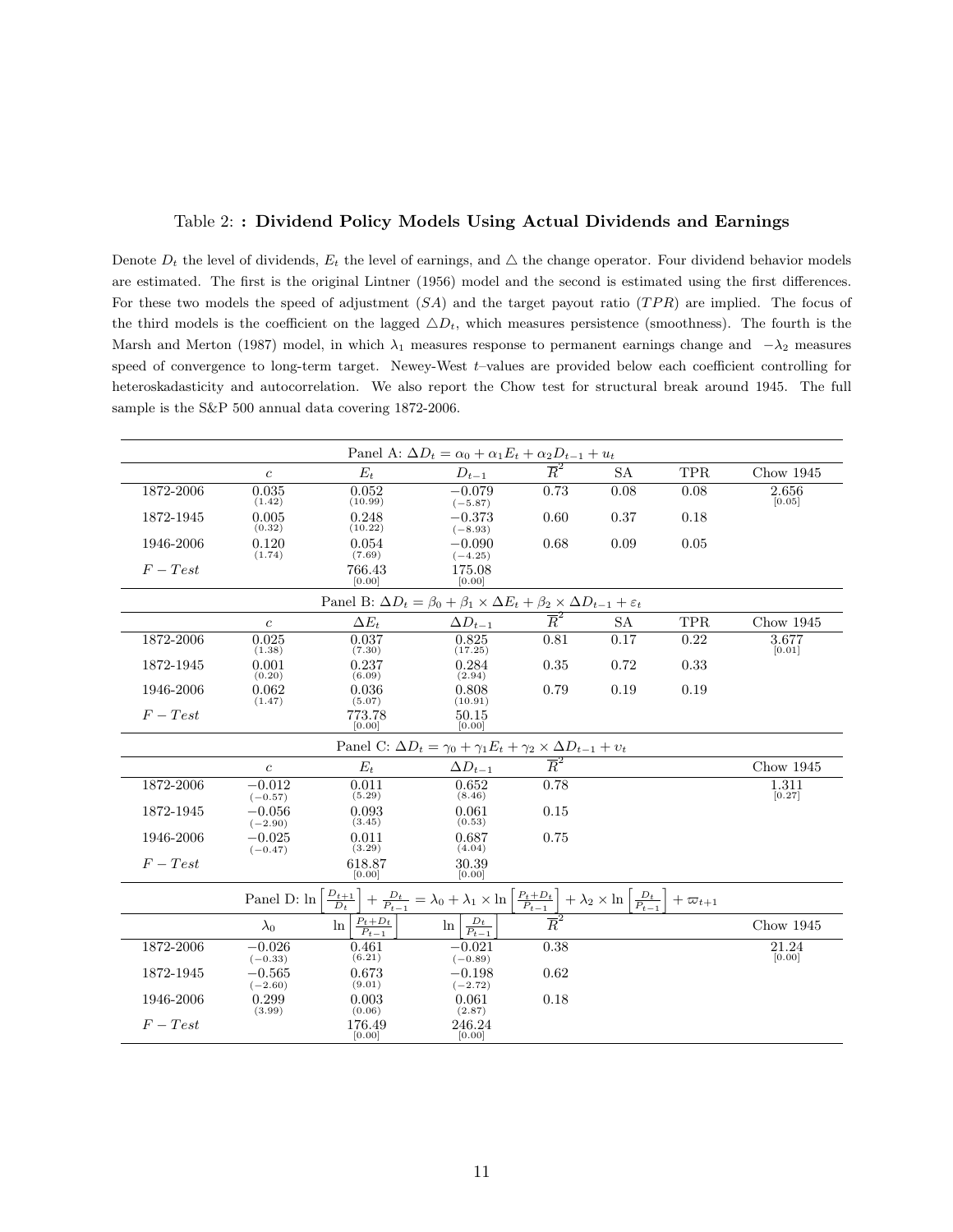

Figure 2. Rolling-Window Regressions for the Lintner Model All panels correspond to variants of Lintner's (1956) model (Equations (12)-(14)). The length of rolling window is 30 years. The first two panels plot the rolling speed-of-adjustment coefficients and their Newey-West t-statistics. The third panel plots the coefficient on the lagged dividend change and its t-statistic.

1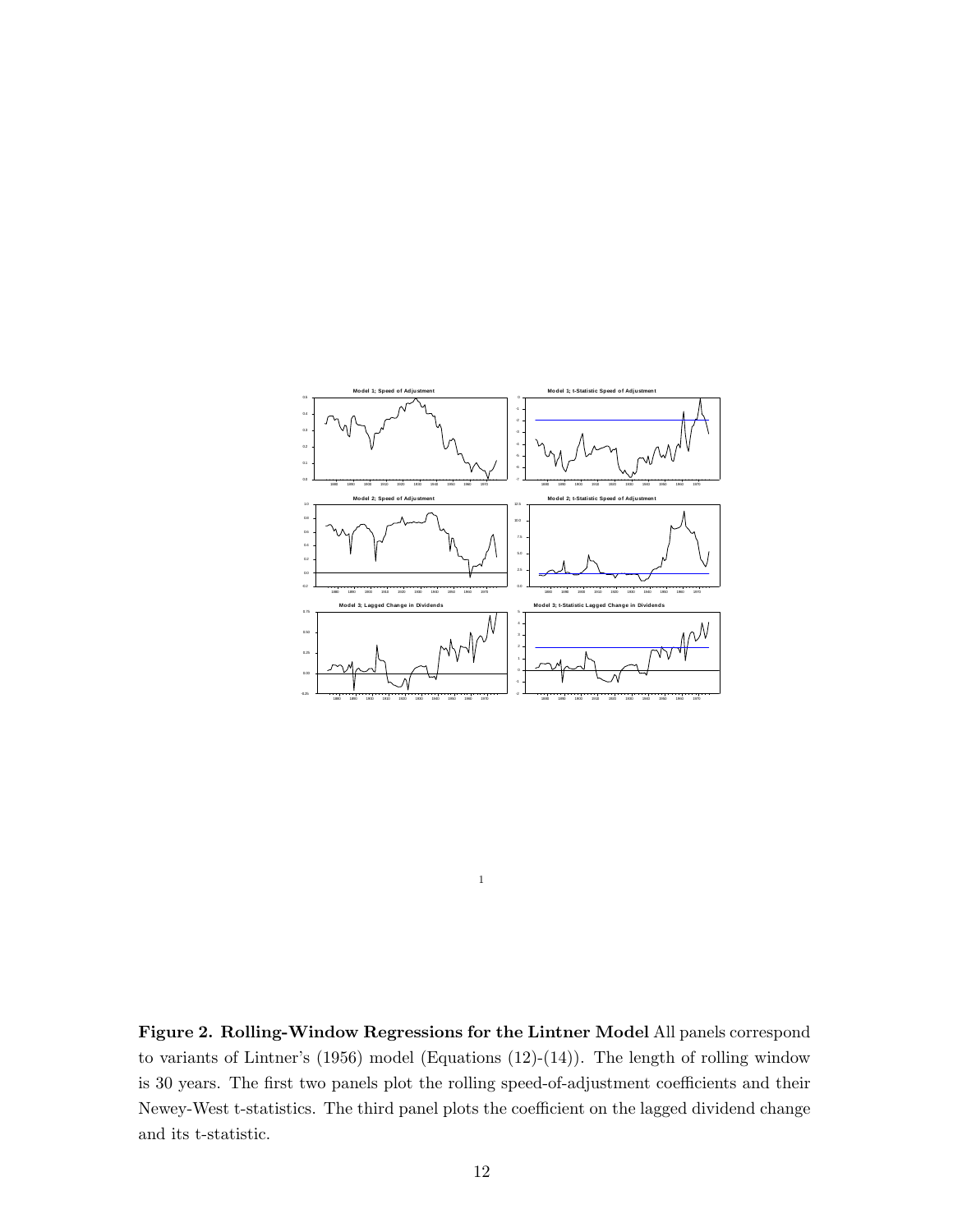Figure 3 plots the rolling parameters for the Marsh and Merton (1987) model. The response to permanent earnings parameter,  $\lambda_1$ , is between 0.4 and 0.75 from 1872 to the end of 1940s; it then quickly drops to close to zero and subsequently remains so. The convergence to the long-run target parameter,  $-\lambda_2$ , is between 0.1 and 0.5 from 1872 to the end of 1940s; it then quickly drops to be lower than zero and remains so. Figures 2 and 3 indicate that the drastically stronger pattern of dividend smoothing in the postwar period represents a genuine change of aggregate dividend behavior.<sup>12</sup> Fama and French (1988) also note that dividends are more smoothed in the postwar period. We reinforce their findings by extending the data back from 1926 to 1872 and forward from 1986 to 2006.

 $12\text{We note that the dramatically increased dividend smoothing in the postwar period is unlikely to be driven by the$ changing composition of the S&P index firms. For example, the S&P index contains only 90 stocks from 1926 to 1957, and 500 firms after that; in comparison, the CRSP market portfolio already contains more than 500 firms in 1926, and more than 1000 firms in 1957 (e.g., Chen (2009)). Yet, we find the same change of dividend smoothing from prewar to postwar period if we use the CRSP market portfolio.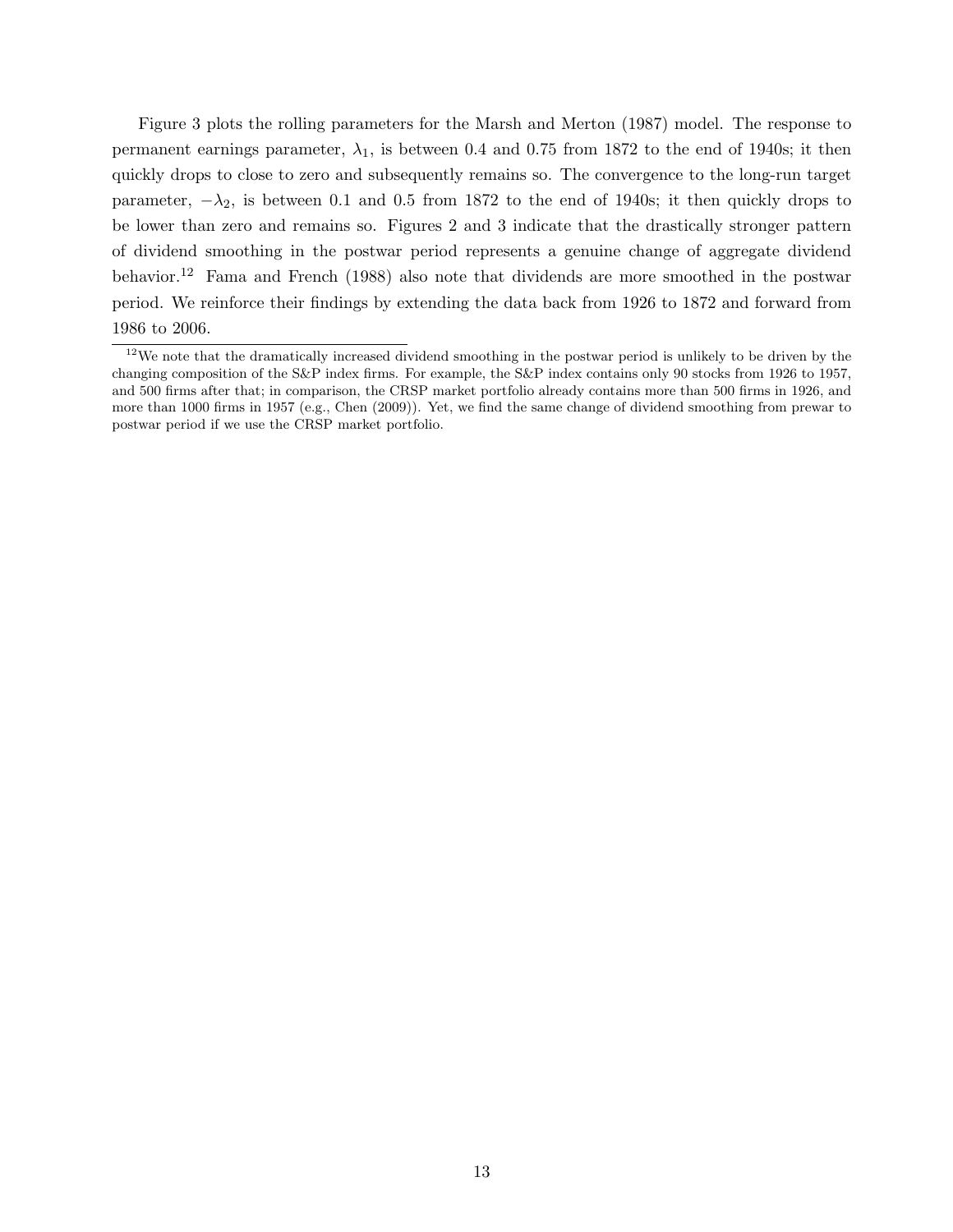

Figure 3. Rolling-Window Regressions for the Marsh-Merton Model The length of rolling window is 30 years. The first panel plots the response-to-permanent-earnings coefficient  $(\lambda_1)$  and its Newey-West t-statistic. A higher coefficient means less dividend smoothing. The second panel plots the implied convergence-to-target coefficient  $(-\lambda_2)$  and its Newey-West t-statistic. A higher coefficient means less dividend smoothing.

1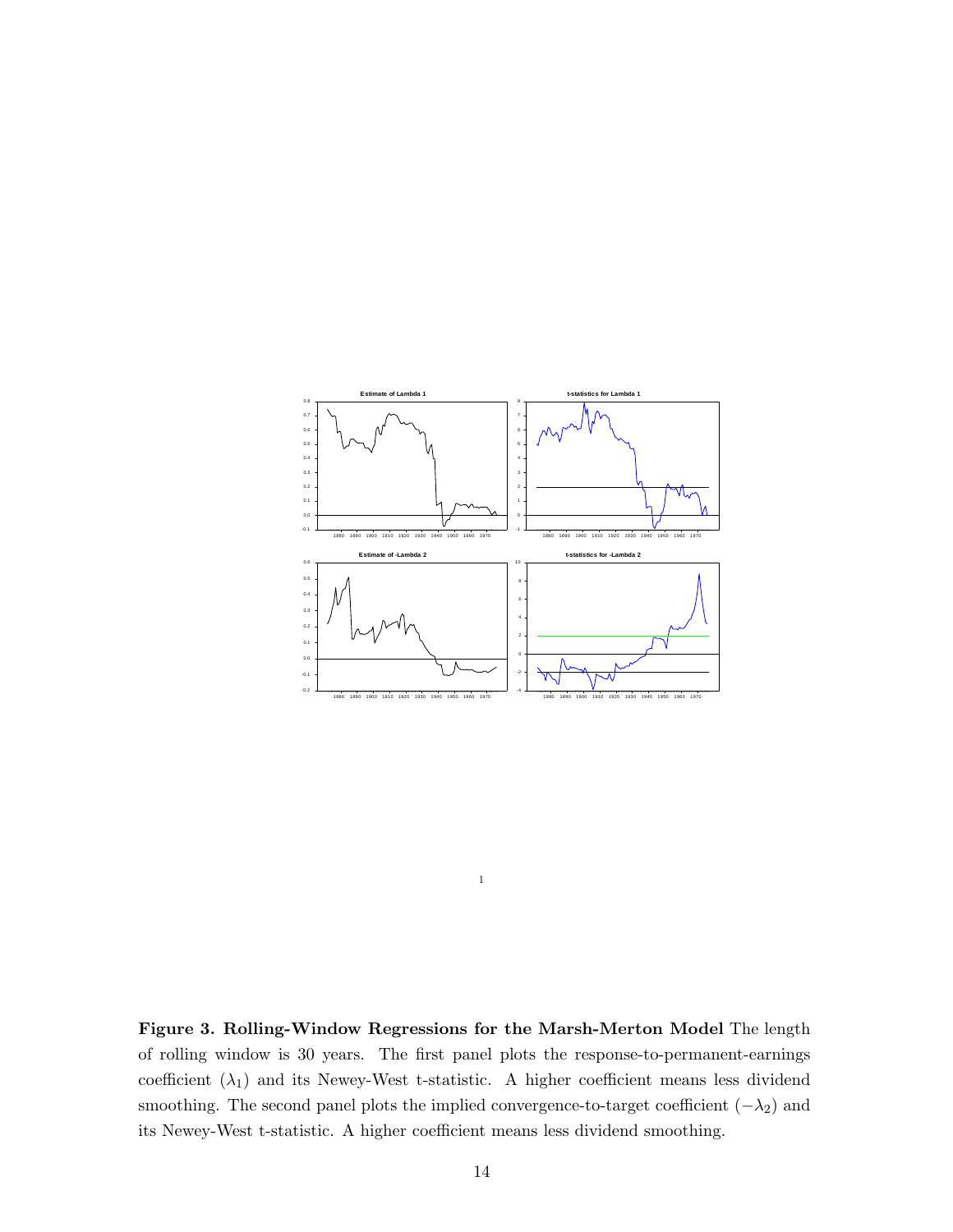Why are dividends so much more smoothed in the postwar period? While there seems to be no authoritative studies on this issue, we can identify two potential explanations. The first is a more liberal attitude from investors toward dividend payout (Graham and Dodd (6th edition, 2008)) and a reluctance to accept dividend cuts (Lintner  $(1956)$ ).<sup>13</sup> This combination suggests that managers will try to (i) pay low dividends when they can (Graham and Dodd (2008)) and (ii) smooth dividends since they are sticky once increased.

A second story is that equity financing has become cheaper, a trend that makes dividend smoothing less costly since managers can use equity repurchase and issuance to adjust payout and funds. In this story what managers target is not dividends, but net payout (i.e., dividends plus repurchase minus equity issuance). $^{14}$ 

Regardless of the interpretation, aggregate dividends are much more smoothed in the postwar period than earlier. The next natural question is the role of dividend smoothing on predictability.

### 4 How does dividend smoothing affect predictability?

Consider a VAR consisting of the log dividend yield  $(dp_t)$ , the dividend growth rate  $(q_t)$ , and returns  $(r_t),$ 

$$
dp_{t+1} = a_{dp} + \phi \times dp_t + \varepsilon_{t+1}^{dp} \tag{17}
$$

$$
g_{t+1} = a_g + b_g \times dp_t + \varepsilon_{t+1}^g \tag{18}
$$

$$
r_{t+1} = a_r + b_r \times dp_t + \varepsilon_{t+1}^r. \tag{19}
$$

One does not have to estimate all three equations. Cochrane (2008) shows that the VAR coefficients are linked:

$$
b_r \approx 1 - \rho \phi + b_g,\tag{20}
$$

where  $\rho$  is a linearization parameter ( $\approx 0.96$  for annual data).

Theoretically,  $b_g$  is expected to be negative if dividend growth is predictable – a higher dividend yield means that dividends will grow slower. With an increasing degree of dividend smoothing,  $b_g$  is expected to be smaller in magnitude. The reason is that when dividend growth is smoothed, it does not adequately reflect the outlook of future cash flows; the latter drives the variation of the dividend yield.

Dividend smoothing also makes the dividend yield more persistent, i.e.,  $\phi$  becomes larger. A more persistent dividend yield has two effects on predictability. First, it biases  $b<sub>g</sub>$  to be more negative and  $b_r$  to be more positive in estimation (e.g., Stambaugh (1999) and Boudoukh, Richardson, and

 $13$ Written more than 50 years ago, Graham and Dodd (2008) point out that "in recent years there has been a definite tendency toward greater liberty in dividend payments." This increased payout liberty, as they discuss, is partly due to the implementation (in 1936) and cancelation (in 1938) of a penalty tax on retained earnings. That is, a policy meant to force dividend payout backfired and caused a more liberal attitude toward dividend payout.

 $14$ Consistent with this story, in untabulated results, we find that net payout, in contrast to dividends, is not more smoothed in the postwar period.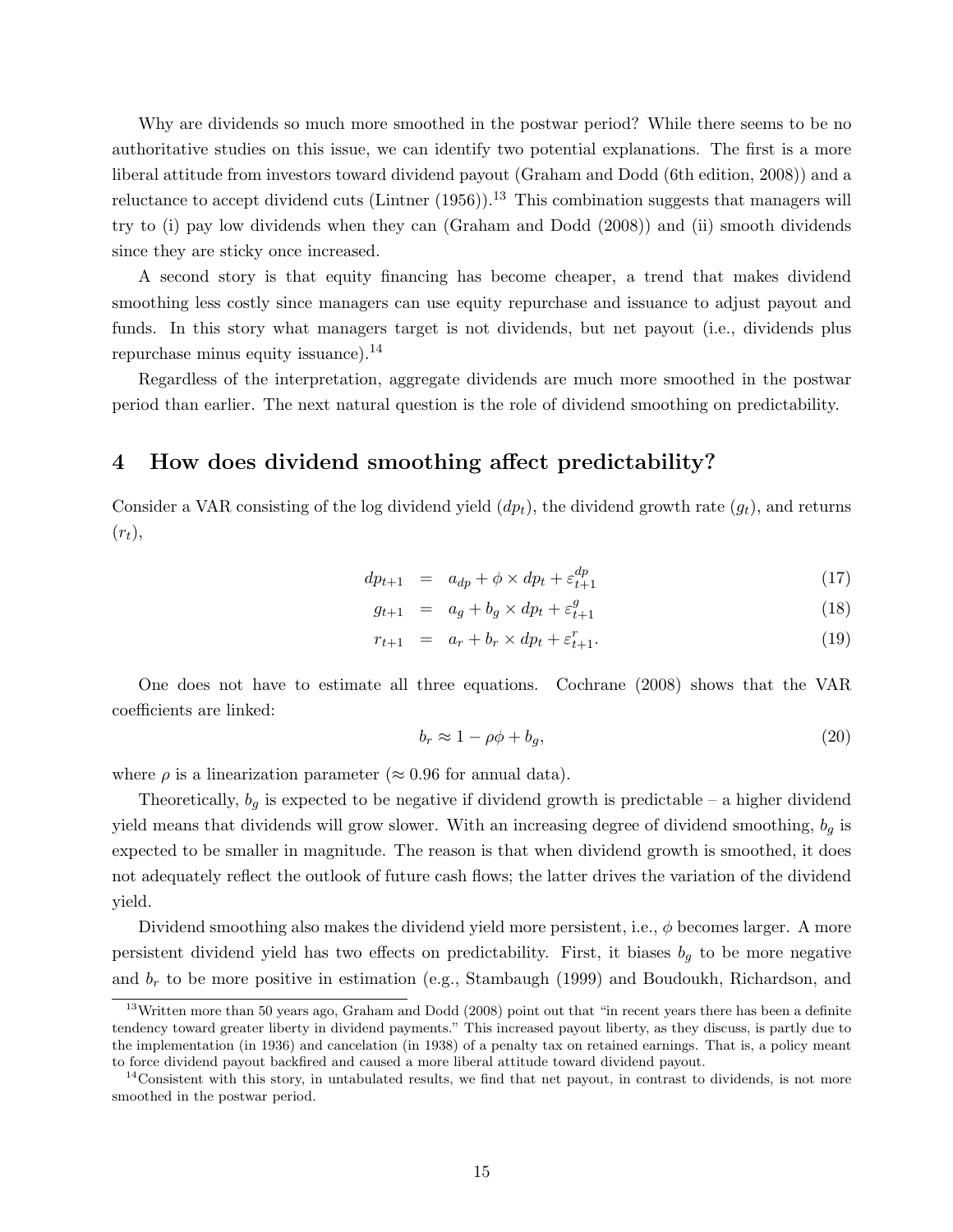Whitelaw (2008)). Second, equation (20) says that, holding all else constant, a higher  $\phi$  makes either  $b_r$  or  $b_q$  smaller in magnitude, i.e., less predictable.

How does dividend smoothing affect return predictability? From equation (20), since it makes  $b_q$ smaller in magnitude but  $\phi$  bigger, the net effect on  $b_r$  is not clear. In addition, a higher  $\phi$  biases returns to appear to be more predictable.

It might appear that we already know how dividend smoothing affects predictability. However, the impact of dividend smoothing is likely to be mitigated in a long sample. Therefore, it is unclear how a sustainable dividend policy, with different degrees of smoothing, affects predictability in a finite sample. This issue has been largely neglected in the literature.

**The benchmark** Before we investigate how a sustainable dividend policy affects predictability, we report in Panel A of Table 3 the regressions of dividend growth and returns on the lagged dividend yield, for prewar and postwar periods separately. Following Kendall (1954), Stambaugh (1999), and Boudoukh, Richardson, and Whitelaw (2006), we simulate the p-values that consider the contemporaneous correlation between the independent and dependent variables, the persistence of the independent variable, and the overlapping nature of the variables when conducting longhorizon tests. The details of the simulation are provided in the appendix. We boldface the simulated p-values that are smaller or equal to 10%.

Dividend growth is strongly predictable during the prewar period: the one, three, and fiveyear coefficients are  $-0.448$ ,  $-.596$ , and  $-0.406$  respectively, and are highly statistically significant.<sup>15</sup> In comparison, the one-year return coefficients is  $0.024$  and is insignificant; the three and five-year return coefficients are 0.303 and 0.636 and are significant. Overall, during the prewar period dividend growth is strongly predictable and returns are less predictable, especially at the short horizon.<sup>16</sup>

Dividend growth is not predictable in the postwar period: the one, three, and five-year coefficients are all insignificant with the wrong sign: 0.026, 0.076, and 0.088 respectively. Stock returns appear to be more predictable at the one-year horizon in the postwar period than in the prewar period, but none of the coefficients for the postwar period are significant. The fact that stock return predictability (by dividend yield) lacks statistical power is well documented (e.g., Stambaugh (1999) and Cochrane  $(2008)$ .

Another important piece of evidence is that the dividend yield is much more persistent in the postwar period than in the prewar period (Table 1). The empirical evidence documented above will serve as the benchmark case when we analyze the impact of dividend smoothing below.

<sup>&</sup>lt;sup>15</sup>The lack of monotonicity in the coefficients is related to the Great Depression period. In particular, the dividendprice ratio was very low reflecting high equity valuation before the 1929 stock market crash, and the dividend growth collapsed for a few years after the crash, opposite to the prediction of a low dividend-price ratio. If we remove a few years surrounding 1929 from our sample, the coefficients will be monotonically decreasing as the horizon increases.

 $^{16}$ Chen (2009) shows that, for 1872-1945, returns are not predictable beyond the five-year horizon. In contrast, dividends are much more predictable at 15-year and 20-year horizons.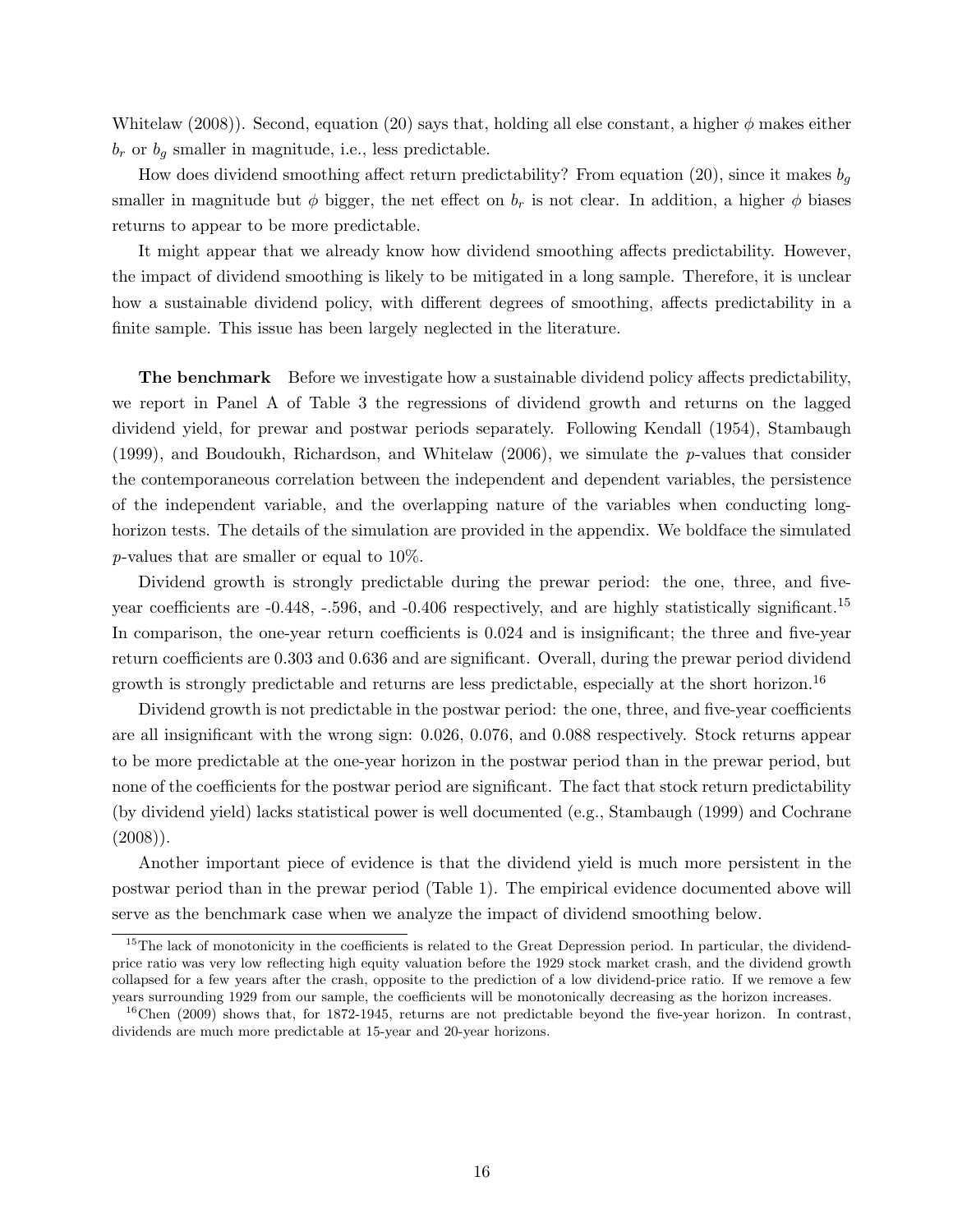### Table 3: : Predictability by Dividend Yield in the S&P Sample: Empirical and Simulation Evidence (First case)

We examine the S&P 500 annual data covering 1872-2006. In Panel A, we regress cumulative log dividend growth or returns, from one to five years, on the lagged log dividend yield, for 1872-1945 and 1946-2006 separately. For example,  $dg_t^1$  is the annual dividend growth,  $dg_t^5$  is the five-year dividend growth,  $r_t^1$  is annual return, and  $r_t^5$  is the five-year return. We provide the simulated p-values below each coefficients. The simulation considers the biases caused by the persistence of the variables, the contemporaneous correlation between the dependent and independent variables, and the overlapping small sample. We boldface the  $p$ -value if it is lower than or equal to 0.10. In Panel B, we regress simulated cumulative log dividend growth or returns, from one to five years, on the lagged simulated log dividend yield. We first fit the Marsh and Merton (1987) dividend smoothing model for 1872-1945 and 1946-2006 separately. We then simulate dividend growth using the fitted model and simulate returns under the null of no predictability. We match the historical means and standard deviations of dividend growth and return and the covariance between them. We back out the stock price from the simulated total return and dividend, and then calculate the dividend yield. We also set the maximum and minimum log dividend yields to be -1 and -10 and adjust dividends (when needed) to ensure that the dividend policy is sustainable. We report the regression coefficients and the associated  $p$ -values and the  $AR(1)$ coefficient for the log dividend yield.

| Panel A: Actual Data |          |          |                         |                      |         |               |        |  |  |  |
|----------------------|----------|----------|-------------------------|----------------------|---------|---------------|--------|--|--|--|
|                      | $dq_t^1$ | $dg_t^3$ | $dg_t^{\rm b}$          | $r_{t}$ <sup>+</sup> | $r_t^3$ | $r_t^{\rm o}$ | AR(1)  |  |  |  |
| 1872-1945            | $-0.448$ | $-0.596$ | $-0.406$                | 0.024                | 0.303   | 0.636         | 0.557  |  |  |  |
|                      | [0.00]   | [0.00]   | [0.07]                  | [0.27]               | [0.07]  | [0.01]        | [0.00] |  |  |  |
| 1946-2006            | 0.026    | 0.076    | 0.088                   | 0.101                | 0.289   | 0.505         | 0.956  |  |  |  |
|                      | [0.35]   | [0.25]   | [0.26]                  | [0.17]               | [0.19]  | [0.15]        | [0.00] |  |  |  |
|                      |          |          | Panel B: Simulated Data |                      |         |               |        |  |  |  |
|                      | $dg_t^1$ | $dg_t^3$ | $dg_t^{\circ}$          | $r_{\star}$          | $r_t^3$ | $r_t^5$       | AR(1)  |  |  |  |
| 1872-1945            | $-0.460$ | $-0.679$ | $-0.798$                | 0.032                | 0.086   | 0.135         | 0.565  |  |  |  |
|                      | [0.00]   | [0.00]   | [0.00]                  | [0.37]               | [0.34]  | [0.32]        | [0.00] |  |  |  |
| 1946-2006            | $-0.033$ | $-0.096$ | $-0.156$                | 0.020                | 0.058   | 0.094         | 0.983  |  |  |  |
|                      | [0.43]   | [0.42]   | [0.41]                  | [0.17]               | [0.18]  | [0.19]        | [0.00] |  |  |  |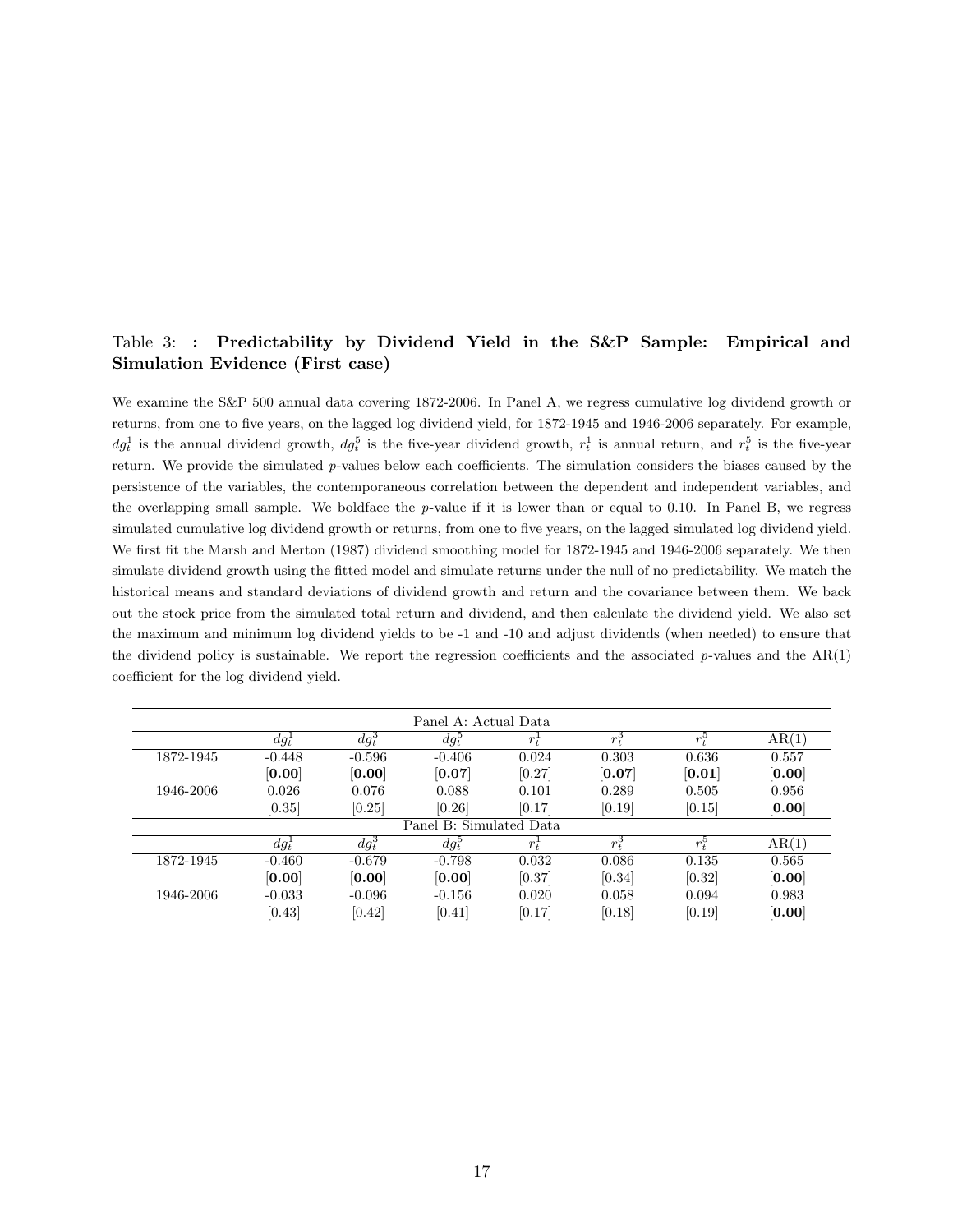### 4.1 Three cases of dividend smoothing

### 4.1.1 First case

We simulate three cases of dividend smoothing. In the first case, we first fit the Marsh and Merton (1987) dividend smoothing model (equation (15)) for the prewar and postwar periods separately, as shown in Panel D of Table 2. We then simulate dividend growth using the fitted equation (15). We also simulate returns under the null that returns are not predictable,

$$
r_{t+1} = a_r + \varepsilon_{t+1}^r,\tag{21}
$$

where  $a_r$  is a constant and  $\varepsilon_{t+1}^r$  the residual. We match the historical means and standard deviations of dividend growth and returns and the covariance between them. We back out stock prices from the simulated total return and dividend series, and then calculate the dividend yield. We also set the maximum and minimum log dividend yields to be -1 and -10 and once these points are reached we adjust the dividends to bring the dividend yield within the acceptable range. In this way, we ensure that the dividend policy is sustainable.

We perform 10,000 simulations, each time matching the sample size of the postwar data. For each simulation, we regress dividend growth and returns on the lagged dividend yield, for one, three and five years. Panel B of Table 3 reports the results for the dividend smoothing model that fits the prewar data. Similar to the actual data, dividend growth is strongly predictable: the coefficients are -0.460, -0.679, and -0.798 for one, three, and five-year horizons (the historical counterparts are -0.448, -.0596, and -0.406 respectively). Compared to the actual data, the return coefficients are small and insignificant. Panel B of Table 3 also reports the results for the dividend smoothing model that fits the postwar data. With highly smoothed dividends, dividend growth is not predictable at either one, three, or five-year horizons. Stock returns are not predictable at any horizon.

Therefore, when dividends are not highly smoothed and when the predictability is on the dividend side, dividend growth predictability can be easily detected, as in the prewar case. In contrast, when dividends are highly smoothed, even though the null is that dividends are predictable, dividend growth might not be predictable.

Regressing the simulated log dividend yield on its own lag yields a coefficient of 0.565 for 1872- 1945 and 0.983 for 1946-2006. These numbers are close to their empirical counterparts and support the earlier finding that dividends are much more smoothed in the postwar period.

### 4.1.2 Second case

In this case, we start with a "true world" without dividend smoothing that defines how dividends (before paying out) are generated. The null is that dividend growth is predictable without smoothing but return is not:

$$
g_{t+1} = a_g - 0.1 \times dp_t + \varepsilon_{t+1}^g \tag{22}
$$

$$
r_{t+1} = a_r + \varepsilon_{t+1}^r, \tag{23}
$$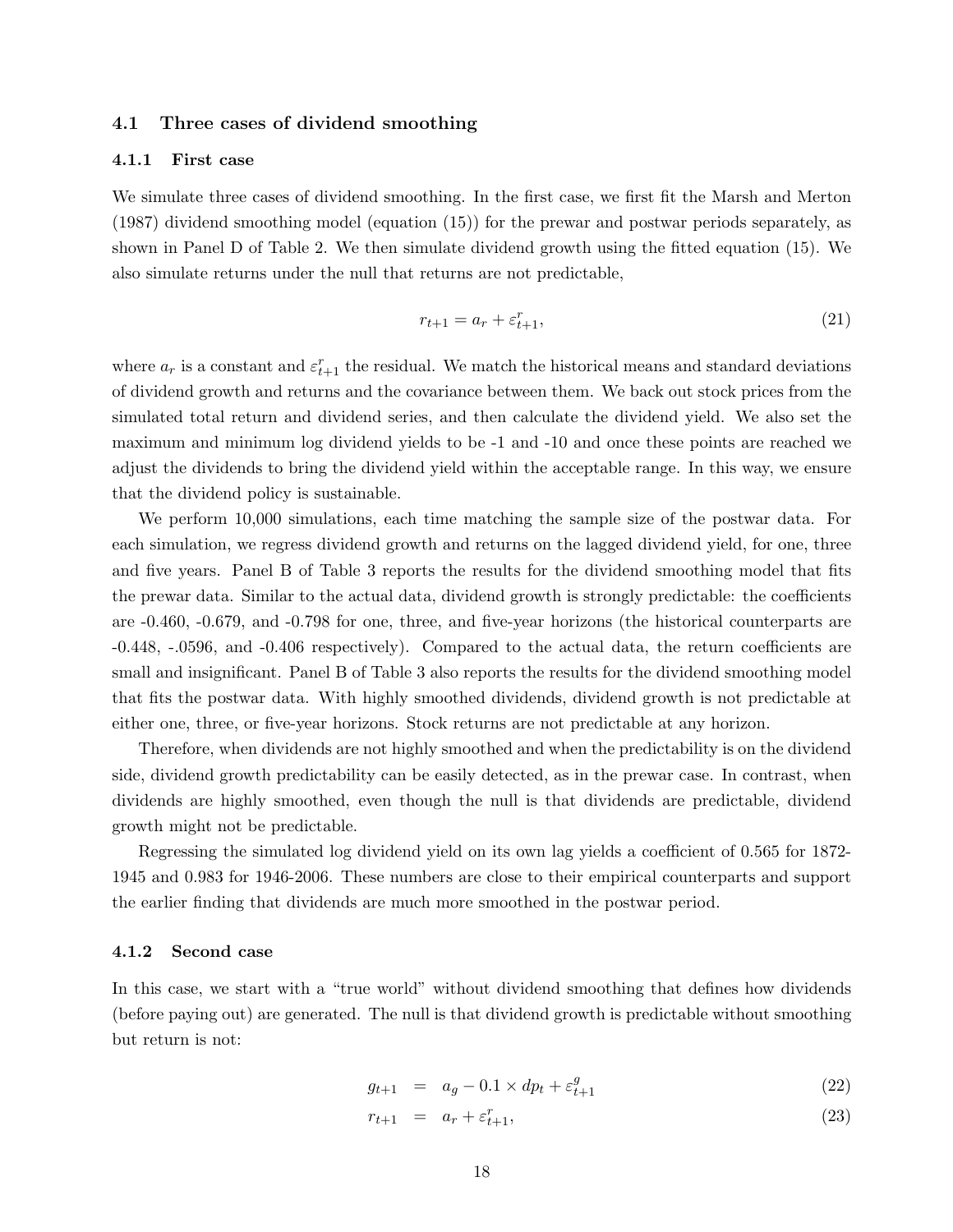where  $g_{t+1}$  is dividend growth rate. The coefficient of -0.1 is chosen based on equation 23 with a persistent dividend yield and an unpredictable return (see Cochrane (2008) for a similar choice). Given the "true world" without smoothing, we assume that the actual dividend growth is governed by a smoothness parameter  $\lambda$ :

$$
g_{t+1} = (1 - \lambda) \left( a_g - 0.1 \times dp_t + \varepsilon_{t+1}^g \right) + \lambda \times \left( g_{ave} + \varepsilon_{t+1}^{ave} \right), \tag{24}
$$

where  $g_{ave}$  is the historical average dividend growth rate and  $\varepsilon_{t+1}^{ave}$  is a shock to this target. The more smoothed the dividend policy, the higher  $\lambda$  is. The residuals  $\varepsilon_{t+1}^g$  and  $\varepsilon_{t+1}^r$  are chosen such that the historical variance-covariance matrix of dividend growth and returns in the prewar period is matched.

We simulate stock returns under the null of no predictability and simulate dividend growth according to equation (24). As in the first case, we back out new stock prices from the simulated total return and dividend series. We ensure that prices are always higher than dividends by adjusting dividends. In addition, whenever the dividend yield reaches an upper or lower limit, we adjust the dividends to pull the dividend yield back. In sum, our null is that stock returns are unpredictable, dividends are predictable but are also smoothed, and the dividend policy is sustainable.

We report the results in Panel A of Table 4. In the scenario of the "true world", dividend growth is strongly predictable at all horizons and stock returns have insignificant but positive coefficients at all horizons. With increasing  $\lambda$ , the dividend yield becomes more and more persistent, as shown by the AR(1) coefficients, and the dividend growth coefficient steadily goes down. When  $\lambda$  is equal to 0.95, the  $AR(1)$  coefficient of dividend yield is 0.973, and the dividend growth coefficients become insignificant at the 5% level for one, three, and five-year horizons.

The point that dividends might not be predictable by the dividend yield when dividends are highly smoothed is not trivial. For example, a firm might find it difficult to pursue a constant dividend policy forever while keeping the dividend yield stationary. Indeed, in simulations we have to adjust dividends whenever the dividend yield hits some boundaries. The point of the simulations is to show that these adjustments do not necessarily translate into predictability. Therefore, the simulation cases, even when  $\lambda = 1$ , provide new information.

### 4.1.3 Third case

In this case, we first use the prewar data to obtain the following estimated equations:

$$
g_{t+1} = -1.315 - 0.448 \times dp_t + \varepsilon_{t+1}^g \tag{25}
$$

$$
r_{t+1} = 0.142 + 0.024 \times dp_t + \varepsilon_{t+1}^r. \tag{26}
$$

This set of equations show strong dividend growth predictability but little return predictability. We ask the following question: if the "true world" without smoothing in the postwar world is actually the same as the prewar world, except that dividends are smoothed, what kind of dividend growth predictability should we expect?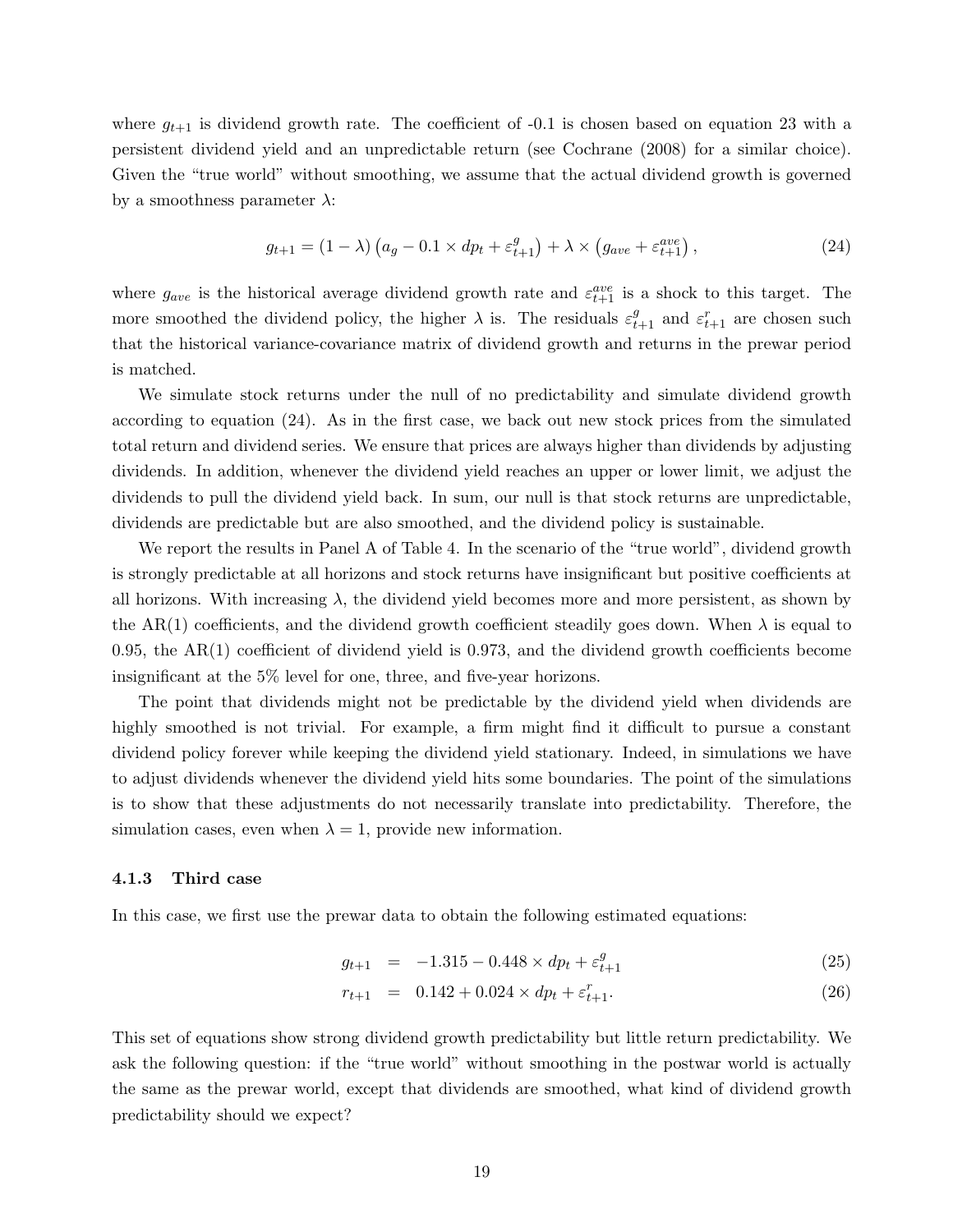### Table 4: : Dividend Smoothing and Predictability by the Dividend Yield: Simulation Evidence (Second and Third Cases)

Panel A reports the second case of simulation. We simulate dividend growth rates, returns and dividend yields under the null that dividend growth is predictable without smoothing but return is not:

$$
g_{t+1} = a_g - 0.1 \times dp_t + \varepsilon_{t+1}^g
$$
  

$$
r_{t+1} = a_r + \varepsilon_{t+1}^r,
$$

where  $g_{t+1}$  is dividend growth rate and  $r_{t+1}$  stock return. The residuals  $\varepsilon_{t+1}^g$  and  $\varepsilon_{t+1}^r$  are chosen such that the historical variance-covariance matrix of dividend growth and return in the prewar period is matched. We assume that the actual dividend growth is governed by a smoothness parameter  $\lambda$ :

$$
g_{t+1} = (1 - \lambda) \left( a_g - 0.1 \times dp_t + \varepsilon_{t+1}^g \right) + \lambda \times (g_{ave} + \varepsilon_{t+1}^{ave}),
$$

where  $g_{ave}$  is historical average dividend growth rate and  $\varepsilon_{t+1}^{ave}$  is a shock to this target. The more smoothed the dividend policy, the higher  $\lambda$  is. We back out new prices from the simulated total returns and dividends. Panel B reports the third case of simulation. We simulate dividend growth rates and returns from the fitted equations:

$$
g_{t+1} = (1 - \lambda) (-1.315 - 0.448 \times dp_t + \varepsilon_{t+1}^g) + \lambda \times (g_{ave} + \varepsilon_{t+1}^{ave})
$$
  
\n
$$
r_{t+1} = 0.142 + 0.024 \times dp_t + \varepsilon_{t+1}^r.
$$

In both panels the more smoothed the dividend policy, the higher  $\lambda$  is. We match the standard deviations of dividend growth and return and the covariance between them. We back out new prices from the simulated total returns and dividends. We also set the maximum and minimum log dividend yields to be -1 and -10 and adjust dividends (when needed) to ensure that the dividend policy is sustainable. We regress simulated cumulative log dividend growth or returns, from one to five years, on the lagged simulated log dividend yield. We report the regression coefficients and the associated p-values and the  $AR(1)$  coefficient for the log dividend yield. We boldface the p-value if it is lower than or equal to 0.10.

|                      | $dg_t^1$ | $dg_t^3$ | $dg_t^5$ | $r_t^1$ | $r_t^3$ | $r_t^5$ | AR(1)  |
|----------------------|----------|----------|----------|---------|---------|---------|--------|
| Panel A: Second Case |          |          |          |         |         |         |        |
| $\lambda = 0$        | $-0.124$ | $-0.325$ | $-0.477$ | 0.052   | 0.146   | 0.227   | 0.903  |
|                      | [0.00]   | [0.00]   | [0.00]   | [0.19]  | [0.18]  | [0.17]  | [0.00] |
| $\lambda = 0.5$      | $-0.097$ | $-0.272$ | $-0.423$ | 0.053   | 0.150   | 0.234   | 0.946  |
|                      | [0.01]   | [0.01]   | [0.01]   | [0.11]  | [0.11]  | [0.12]  | [0.00] |
| $\lambda = 0.95$     | $-0.081$ | $-0.239$ | $-0.389$ | 0.037   | 0.105   | 0.164   | 0.973  |
|                      | [0.09]   | [0.10]   | [0.10]   | [0.12]  | [0.13]  | [0.14]  | [0.00] |
| $\lambda = 1$        | $-0.079$ | $-0.233$ | $-0.381$ | 0.033   | 0.095   | 0.148   | 0.976  |
|                      | [0.15]   | [0.15]   | [0.16]   | [0.13]  | [0.14]  | [0.15]  | [0.00] |
|                      |          |          |          |         |         |         |        |
| Panel B: Third Case  |          |          |          |         |         |         |        |
| $\lambda = 0$        | $-0.456$ | $-0.809$ | $-0.882$ | 0.058   | 0.126   | 0.170   | 0.533  |
|                      | [0.00]   | [0.00]   | [0.00]   | [0.29]  | [0.29]  | [0.28]  | [0.00] |
| $\lambda = 0.5$      | $-0.236$ | $-0.544$ | $-0.708$ | 0.062   | 0.150   | 0.214   | 0.769  |
|                      | [0.00]   | [0.00]   | [0.00]   | [0.24]  | [0.24]  | [0.24]  | [0.00] |
| $\lambda = 0.95$     | $-0.104$ | $-0.305$ | $-0.493$ | 0.051   | 0.139   | 0.212   | 0.955  |
|                      | [0.03]   | [0.03]   | [0.04]   | [0.08]  | [0.10]  | [0.11]  | [0.00] |
| $\lambda = 1$        | $-0.096$ | $-0.284$ | $-0.462$ | 0.039   | 0.105   | 0.159   | 0.970  |
|                      | [0.14]   | [0.14]   | [0.15]   | [0.10]  | [0.12]  | [0.14]  | [0.00] |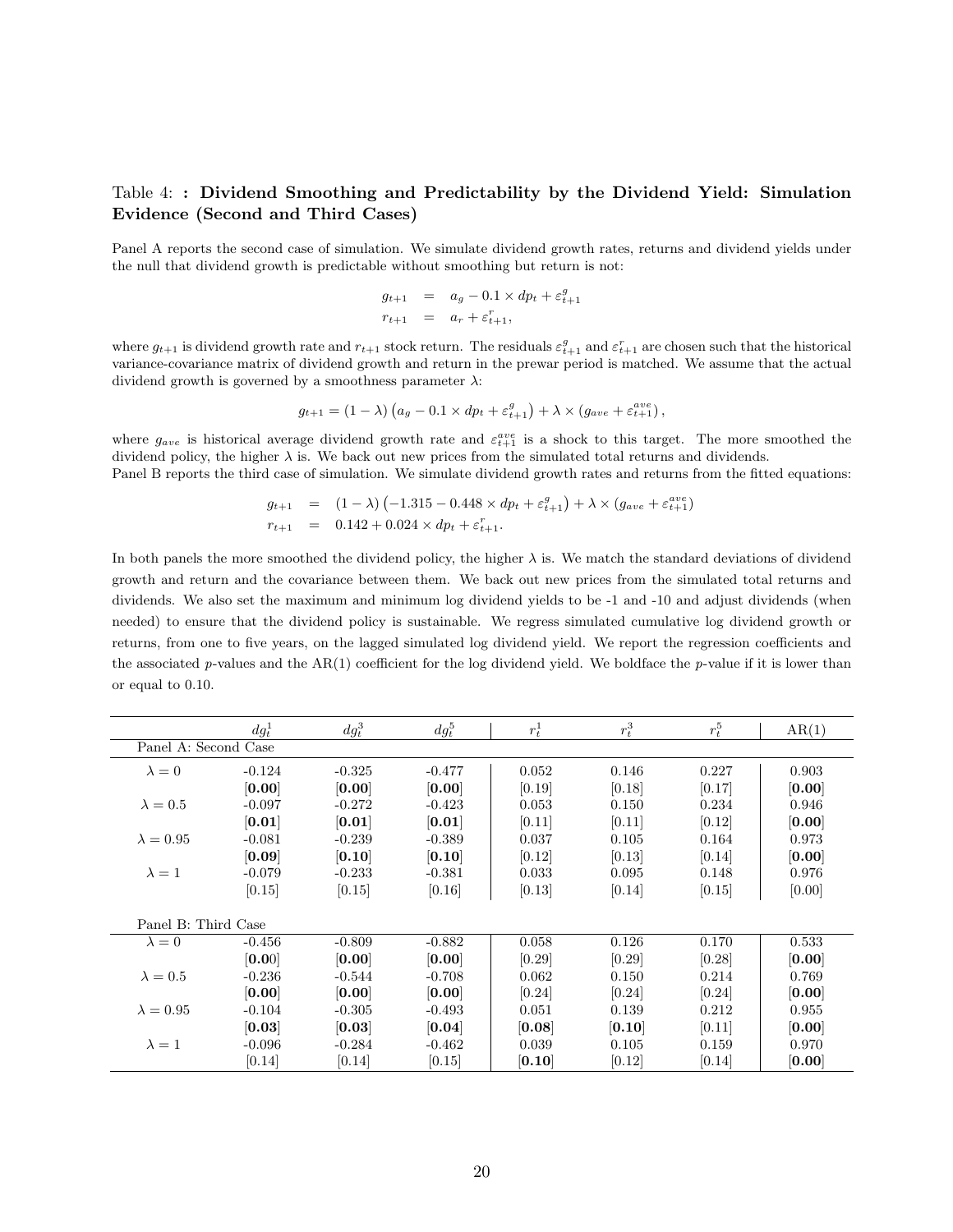To answer this question, we simulate dividend growth according to different degrees of smoothness:

$$
g_{t+1} = (1 - \lambda) \left( -1.315 - 0.448 \times dp_t + \varepsilon_{t+1}^g \right) + \lambda \times \left( g_{ave} + \varepsilon_{t+1}^{ave} \right).
$$

As before, stock prices are backed out from these simulations. Dividends are adjusted to ensure that the dividend yield is within the range identified earlier.

The results are reported in Panel B of Table 4. If dividends are not smoothed, then dividends are strongly predictable at all horizons, returns are not predictable, and the AR(1) coefficient of the log dividend yield is only 0.533. When  $\lambda$  is equal to 0.5, the one-year dividend growth coefficient drops to  $-0.236$ , about half of the corresponding number without smoothing; the  $AR(1)$  coefficient of the log dividend yield jumps to 0.769. This pattern continues as  $\lambda$  increases. In the extreme case of  $\lambda$  being equal to one, dividends are still supposed to be predictable since by construction we adjust dividends when the dividend yield reaches boundaries. The simulated  $AR(1)$  coefficient is 0.970 (compared to 0.956 for the postwar data); the dividend growth coefficient is insignificant at one to five-year horizons.

Thus far, we have shown that dividends might not be predictable by the dividend yield at a sample size similar to the postwar data. How about longer horizons? We find that the answer comes down to the particular assumptions on dividend policy. In particular, if the assumption is that the firm only pulls the dividend yield back within the boundaries, then dividends might not be predictable even at a horizon of 100 years. In one experiment, when we assume that the firm, whenever it reaches the boundary, pulls the dividend yield back to the starting point of the simulation, then dividends become predictable at the 100-year horizon. It seems difficult to pin down a general conclusion. What we can conclude is that, depending on the particular policies, dividends might not be predictable by the dividend yield at long horizons even though dividend yield does not "explode" in the long run.

Our empirical evidence and the simulation exercise provide a reasonable interpretation on why dividend growth is strongly predictable in the prewar period, but not so in the postwar period. In particular, the lack of dividend growth predictability in the postwar period does not necessarily imply that the variation in stock prices contains no information regarding future cash flows; rather, it might only mean that dividends are severely smoothed. As such, dividends are a poor measure of future cash flows, and it becomes pointless to infer cash flow predictability from dividend predictability.

## 5 Predictability and yield decomposition using alternative cash flow measures

A main purpose of running predictive regressions using the dividend yield is to conduct dividend yield decomposition, through which price variation can be understood. Since dividend smoothing makes this exercise ineffective, it is natural to conduct alternative yield decompositions using alternative cash flow measures. We explore this issue in this section.

To test return and cash flow predictability, we use CRSP data. Besides producing the more widely used market portfolio, the data also allow us to separately consider repurchases and equity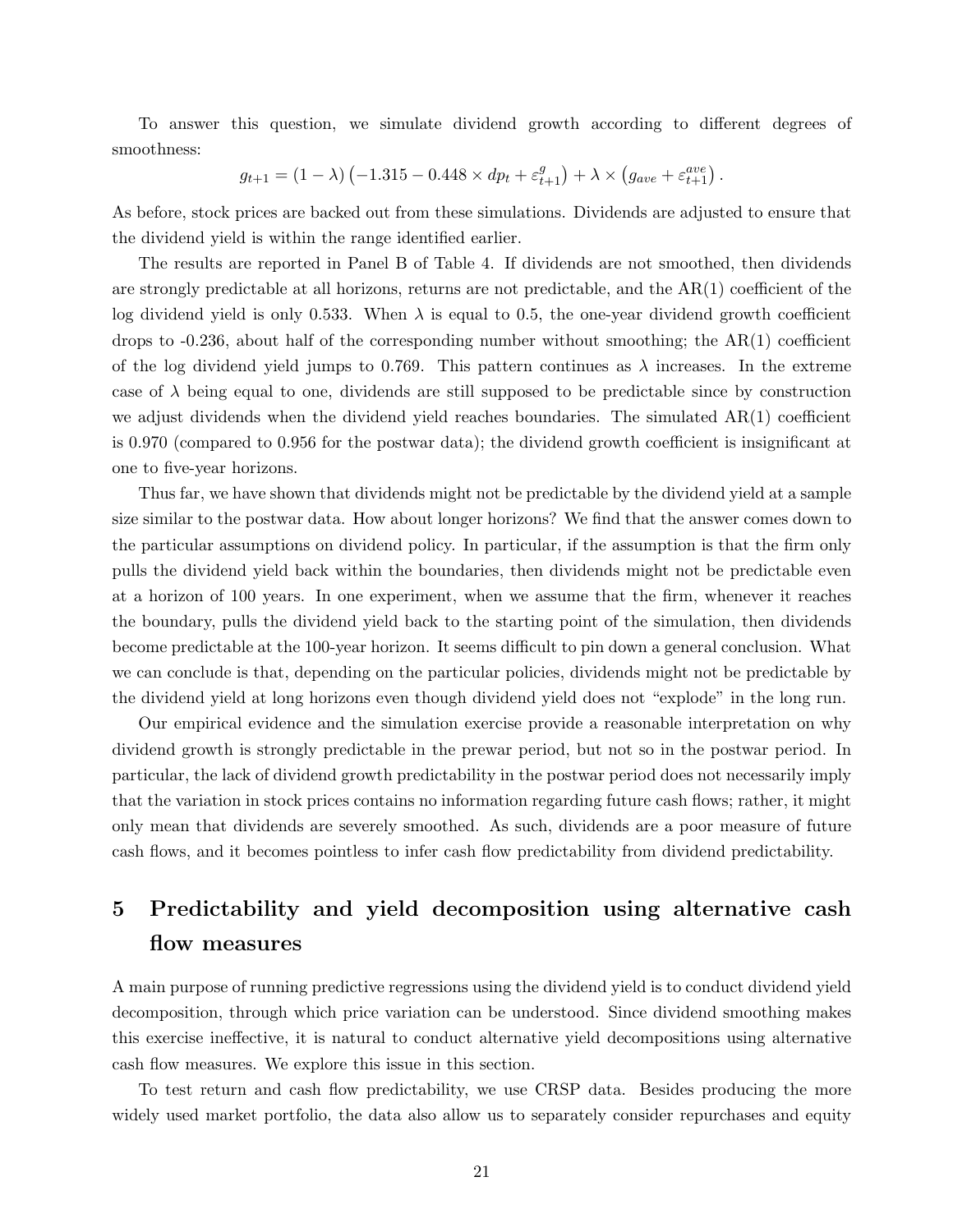issuances.

### 5.1 Data construction

We follow Bansal, Dittmar, Lundblad (2005) and Larrian and Yogo (2008) to separately consider equity repurchase and issuance. In particular, denote  $n_t$  the number of shares (after adjusting for splits, stock dividends, etc. using the CRSP share adjustment factor) and  $P_t$  stock price. Then repurchases are defined as

$$
rp = \frac{P_{t+1}}{P_t} \times \left[1 - \min\left(\frac{n_{t+1}}{n_t}, 1\right)\right].
$$
\n(27)

When there is a repurchase,  $\frac{n_{t+1}}{n_t} < 1$  and  $\left[1 - \min\left(\frac{n_{t+1}}{n_t}\right)\right]$  $\left[\frac{t+1}{n_t},1\right)$  is the proportional repurchase;  $rp$ then captures the repurchase return. Similarly, stock issue returns are defined as

$$
si = \frac{P_{t+1}}{P_t} \times \left[ \max\left(\frac{n_{t+1}}{n_t}, 1\right) - 1 \right]. \tag{28}
$$

We calculate dividends, repurchases, and issues in dollars for each firm month, and sum them across months to get the annual numbers for each firm. We then merge this annual data with the COMPUSTAT annual tape. The COMPUSTAT data are used to calculate book equity following Cohen, Polk, and Vuolteenaho (2003). For earlier years when book equity is not available we use the book equity data from Davis, Fama, and French (2000). Earnings for each firm year are then obtained through the clean surplus formula:

$$
E_t = B_t - B_{t-1} + RP_t - SI_t + D_t, \t\t(29)
$$

where  $E_t$  is earning in year t,  $B_t$  is book equity,  $RP$  is repurchase, SI is share issuance, and  $D_t$  is dividend. The equation says that earnings are equal to the change of book equity plus repurchases and minus net issues; retained earnings plus dividends gives total earnings.<sup>17</sup> We then aggregate the data to obtain the market portfolio. The final annual data cover 1928-2006.

### 5.2 Predictability and yield decomposition: dividend yield

Table 5 reports results from running the following predictive regression:

$$
y_t = \alpha_0 + \alpha_1 \times x_{t-1} + \varepsilon_t,\tag{30}
$$

where  $y_t$  is either the cumulative log dividend growth  $(\Delta d_t)$  or log returns  $(r_t)$ ; and  $x_{t-1}$  is the log dividend yield. The regressions are run for the full sample (1928-2006) and the postwar sample (1946-2006). For each regression coefficient, we provide the simulated  $p$ -values (see appendix). We boldface the simulated  $p$ -values that are smaller or equal to 10%.

 $17$ We take a number of steps to remove outliers. First, we treat the earnings data as missing if they are more negative than the market capitalization of stocks. Second, we winsorize  $RP$  (repurchases) and  $SI$  (share issuances) at 99.9%.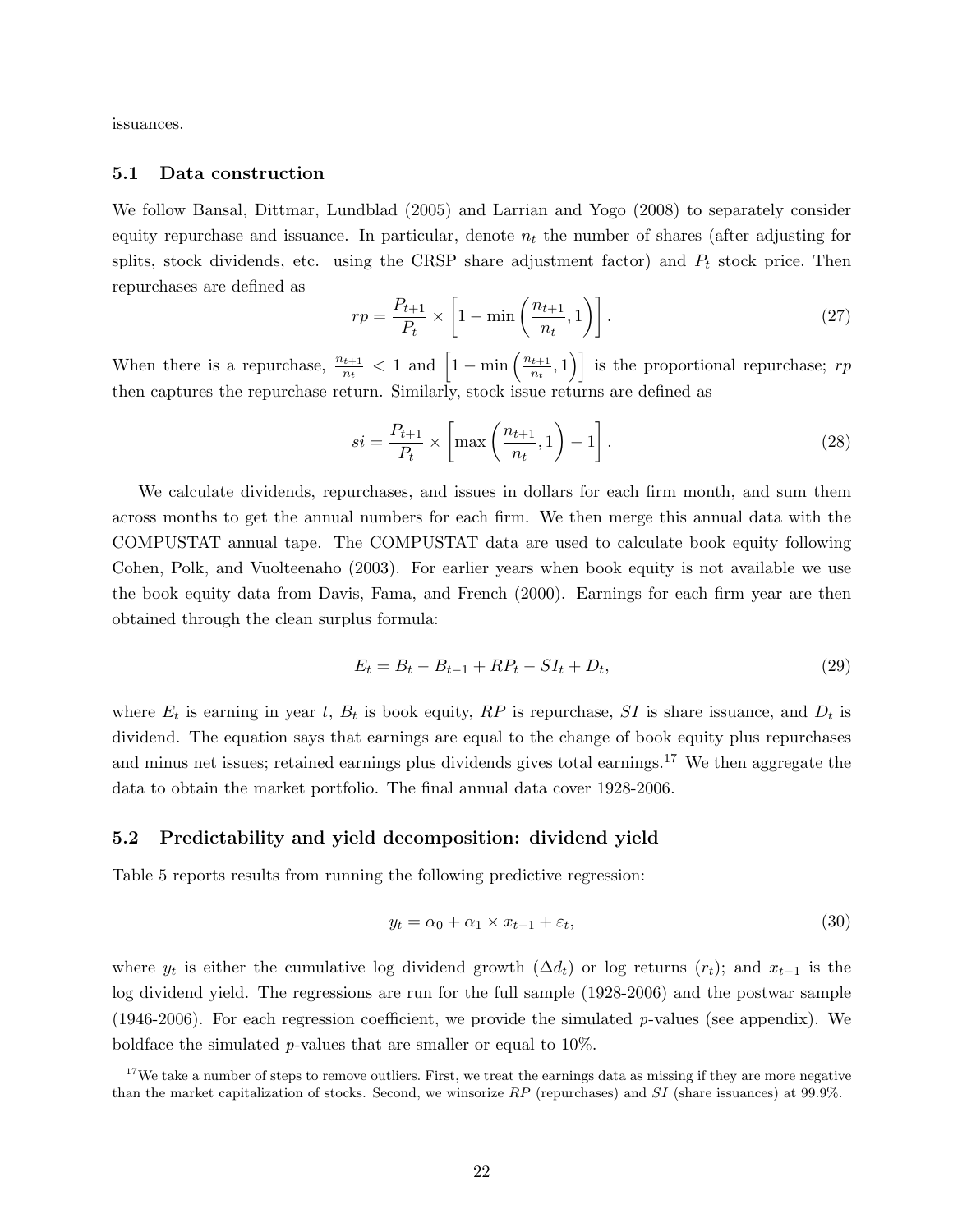### Table 5: : Predictability by the Dividend Yield

We regress cumulative log dividend growth  $(g)$  or returns  $(r)$ , from one to five years, on the lagged log dividend yield. We provide the simulated  $p$ -value for each coefficients. The simulation considers the biases caused by the persistence of the variables, the contemporaneous correlation between the dependent and independent variables, and the overlapping small sample. We boldface the  $p$ -value if it is lower than or equal to 0.10. The sample is constructed using the merged dataset of CRSP and COMPUSTAT.

|                |          |                  | 1928-2006        |                  | 1946-2006      |                  |                  |                  |
|----------------|----------|------------------|------------------|------------------|----------------|------------------|------------------|------------------|
| Horizon        | 9        | $\overline{R}^2$ | $\boldsymbol{r}$ | $\overline{R}^2$ | $\mathfrak{g}$ | $\overline{R}^2$ | $\boldsymbol{r}$ | $\overline{R}^2$ |
|                | $-0.087$ | 8.7              | 0.049            | 1.2              | 0.012          | $-0.9$           | 0.103            | 6.9              |
|                | [0.01]   |                  | [0.28]           |                  | [0.67]         |                  | [0.20]           |                  |
| $\overline{2}$ | $-0.114$ | 5.6              | 0.135            | 3.2              | 0.03           | 0.7              | 0.207            | 15.9             |
|                | [0.07]   |                  | [0.22]           |                  | [0.79]         |                  | [0.17]           |                  |
| 3              | $-0.121$ | $3.5\,$          | 0.199            | 5.3              | 0.033          | $-0.2$           | 0.274            | 22.8             |
|                | [0.14]   |                  | [0.24]           |                  | [0.76]         |                  | [0.20]           |                  |
| $\overline{4}$ | $-0.097$ | 1.1              | 0.277            | 9.9              | 0.042          | $-0.1$           | 0.349            | 29.3             |
|                | [0.27]   |                  | [0.22]           |                  | [0.78]         |                  | [0.20]           |                  |
| 5              | $-0.067$ | $-0.2$           | 0.349            | 15.7             | 0.036          | $-0.6$           | 0.455            | 36.2             |
|                | [0.38]   |                  | [0.21]           |                  | [0.74]         |                  | [0.17]           |                  |
| Decomposition  | 64.04%   |                  | 34.49%           |                  | $-11.92\%$     |                  | 103.84\%         |                  |

For the full sample, the one-year coefficient on the lagged dividend yield is -0.087 with a p-value of 0.01 and an adjusted  $R^2$  of 9%. At the two-year horizon dividend growth is predictable but the adjusted  $R^2$  falls to 6%. At longer horizons the dividend yield coefficient becomes statistically insignificant. For the postwar period, the coefficient has the wrong (positive) sign from one to five-year horizons and is insignificant. In comparison, the estimated coefficients on the return predictability regression for the full sample and the post war sample are never significant at any horizon.

We also report the decomposition of the variance of the dividend yield using the one-year coefficients.<sup>18</sup> Based on the full sample estimates, about 64.04% (34.49%) of the dividend yield variance is due to dividend growth (returns). In stark contrast, based on the postwar sample, about -11.92% (103.84%) of the dividend yield variance is due to dividend growth (returns). The lack of dividend growth predictability, which is a postwar phenomenon, leads to the conclusion that almost all the dividend yield variation is driven by discount rates.

<sup>18</sup>If a vector of  $[\Delta d_t r_t dp_t]$  follows a first-order VAR, then equation (20) indicates that

$$
\frac{b_r}{1-\rho\phi} + \frac{-b_g}{1-\rho\phi} \approx 1.
$$

What this says is that 100% of the dividend yield variance can be approximately decomposed into the return component and cash flow component.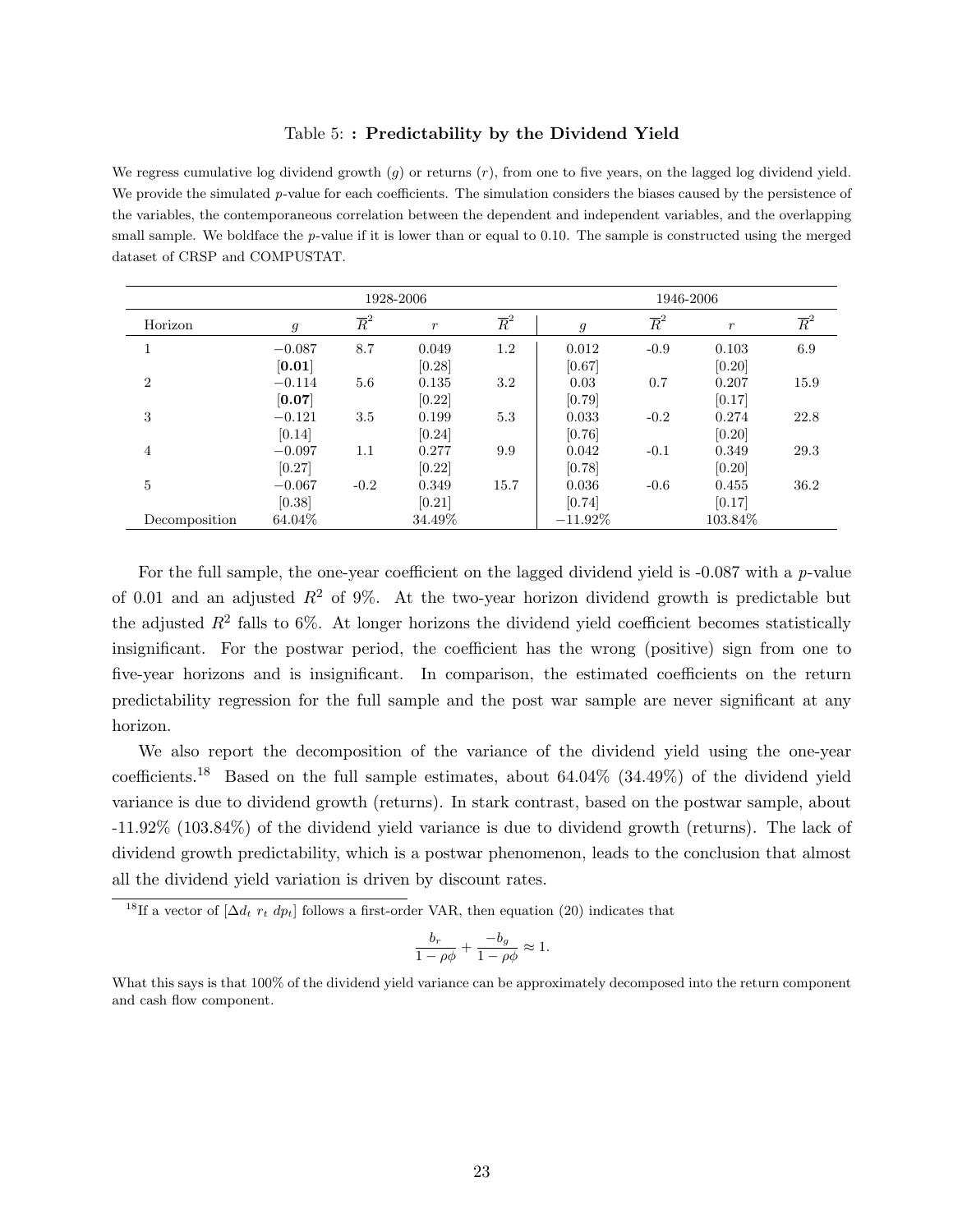#### Table 6: : Predictability by Net Payout Yield

We regress cumulative log return, total payout (= dividend + repurchase) growth  $(\Delta d)$ , issuance growth  $(\Delta i)$ , or total net payout growth  $(\theta \Delta d - (\theta - 1)\Delta i)$  from one to five years, on the lagged log net payout yield  $(v)$ . We provide the simulated  $p$ -value for each coefficients. The simulation considers the biases caused by the persistence of the variables, the contemporaneous correlation between the dependent and independent variables, and the overlapping small sample. We boldface the p-value if it is lower than or equal to 0.10. The estimated value for  $\theta$  is 1.6933.

|                |                  |            | 1928-2006  |                                           |                  | 1946-2006  |            |                                           |  |  |
|----------------|------------------|------------|------------|-------------------------------------------|------------------|------------|------------|-------------------------------------------|--|--|
| Horizon        | $\boldsymbol{r}$ | $\Delta d$ | $\Delta i$ | $\theta \Delta d - (\theta - 1) \Delta i$ | $\boldsymbol{r}$ | $\Delta d$ | $\Delta i$ | $\theta \Delta d - (\theta - 1) \Delta i$ |  |  |
|                | 0.054            | $-0.044$   | 0.150      | $-0.179$                                  | 0.086            | $-0.015$   | 0.272      | $-0.215$                                  |  |  |
|                | [0.04]           | [0.03]     | [0.29]     | [0.13]                                    | [0.04]           | [0.34]     | [0.06]     | [0.10]                                    |  |  |
| $\overline{2}$ | 0.106            | $-0.032$   | 0.322      | $-0.277$                                  | 0.177            | 0.007      | 0.479      | $-0.320$                                  |  |  |
|                | [0.05]           | [0.23]     | [0.13]     | [0.04]                                    | [0.01]           | [0.64]     | [0.02]     | $\left[0.05\right]$                       |  |  |
| 3              | 0.133            | $-0.021$   | 0.416      | $-0.323$                                  | 0.219            | 0.006      | 0.529      | $-0.357$                                  |  |  |
|                | [0.08]           | [0.36]     | [0.14]     | [0.07]                                    | [0.02]           | [0.62]     | [0.04]     | [0.09]                                    |  |  |
| $\overline{4}$ | 0.148            | 0.003      | 0.518      | $-0.354$                                  | 0.231            | 0.021      | 0.543      | $-0.341$                                  |  |  |
|                | [0.11]           | [0.50]     | [0.13]     | [0.09]                                    | [0.04]           | [0.69]     | [0.07]     | [0.17]                                    |  |  |
| 5              | 0.157            | 0.015      | 0.604      | $-0.393$                                  | 0.301            | 0.004      | 0.668      | $-0.456$                                  |  |  |
|                | [0.15]           | [0.54]     | [0.13]     | [0.10]                                    | [0.02]           | [0.60]     | [0.05]     | [0.11]                                    |  |  |
| Decomposition  | 21.78%           | 30.19%     | 42.24\%    | 72.43\%                                   | 27.80%           | 8.40\%     | 60.79%     | 69.19\%                                   |  |  |

### 5.3 Predictability and yield decomposition: net payout yield

We next consider the case of the net payout yield. As shown in the appendix of Larrain and Yogo (2008), the Campbell-Shiller decomposition of the net payout yield,  $v_t$ , (see equation (1)) is

$$
v_t = [\theta \times d_t - (\theta - 1) \times i_t] - p_t \tag{31}
$$

$$
= E_t \left[ \sum_{j=0}^{\infty} \rho^j r_{t+1+j} \right] - E_t \left[ \sum_{j=0}^{\infty} \rho^j \left[ \theta \times \Delta d_{t+1+j} - (\theta - 1) \times \Delta i_{t+1+j} \right] \right],
$$
(32)

where  $d_t$  is the logarithm of total payout,  $i_t$  is the logarithm of equity issuance, and thus  $[\theta \times d_t - (\theta - 1) \times i_t]$  is essentially the log net payout; the log-linearization parameter  $\theta$  is greater than one.<sup>19</sup>

Table 6 reports the predictability results. We note that the net payout yield predicts returns significantly in both the full sample and the postwar sample. The finding that the net payout yield can help predict returns is consistent with Boudoukh, Michaely, Richardson, and Roberts (2007), Larrain and Yogo (2008), and Pontiff and Woodgate (2008).

The net payout yield can predict total payout growth (dividends plus repurchases) only at the one-year horizon in the full sample with a coefficient of -0.044 (p-value 0.03); the postwar coefficients are all insigificant irrespective of horizon. Therefore, measuring cash flows by adding repurchases to dividends helps cash flow predictability only marginally.

The fifth and ninth columns of Table 6 report the results that measure cash flows as the growth

<sup>&</sup>lt;sup>19</sup>The reason why total payout and equity issuance need to be log-linearized separately is that net payout  $(=$ total payout - equity issuance) can be negative.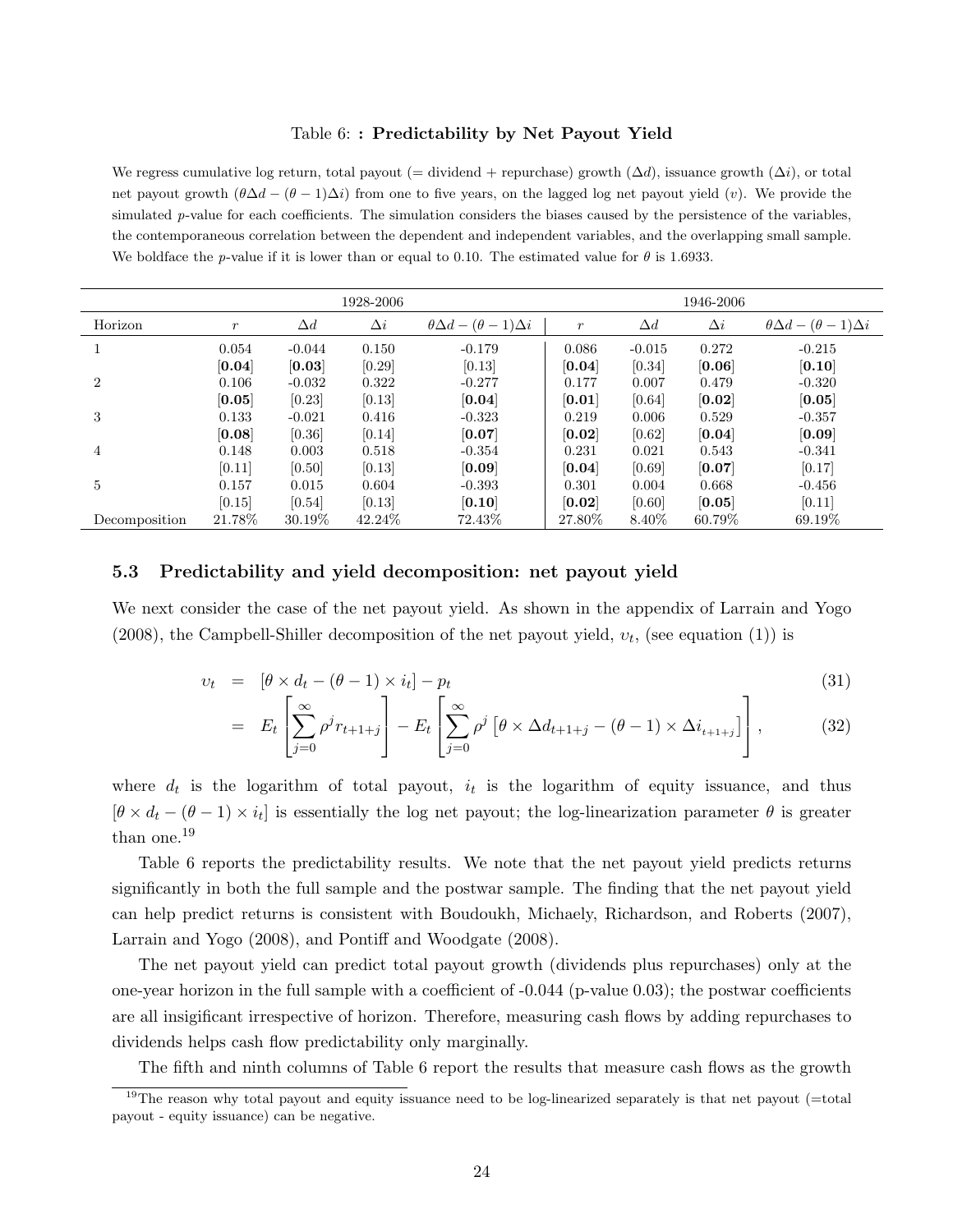in net payout. The net payout yield predicts net payout growth significantly for both the full sample and the postwar sample, and from short to long horizons.

Using one-year coefficients, for the full sample about 21.78% of the net payout yield variance is due to returns, 30.19% due to total payout, and 42.24% due to issuance; combined, 72.34% is due to net payout. For the postwar sample, 27.80% of net payout variance is due to returns and 69.19% is due to net payout. Therefore, in contrast to the case of dividend yield, discount rate news explains less than 50% of the net payout yield variance even in the postwar sample, suggesting that a large portion of price variation is due to cash flows. Importantly, despite dividend smoothing, the role of discount rate news remains very stable for both the full sample and the postwar sample. Equity issuance plays a crucial role in this stability, as shown in the coefficients.

### 5.4 Predictability and yield decomposition: earnings yield

We can also understand price variation through the earnings yield. Denote dividends  $D_t$  and earnings  $E_t$ , then the payout ratio is  $DE_t = \frac{D_t}{E_t}$  $\frac{D_t}{E_t}$ , and dividend growth is

$$
\Delta d_t = \ln(E_t \times DE_t) - \ln(E_{t-1} \times DE_{t-1})
$$
  
=  $\Delta e_t + \Delta de_t,$  (33)

where  $\Delta de_t$  is the growth rate of the payout ratio. Equation (1) can be rewritten as

$$
e_{t} - p_{t} = E_{t} \left[ \sum_{j=0}^{\infty} \rho^{j} r_{t+1+j} \right] - E_{t} \left[ de_{t} + \sum_{j=0}^{\infty} \rho^{j} \left( \Delta e_{t+1+j} + \Delta de_{t+1+j} \right) \right]
$$
  

$$
= E_{t} \left[ \sum_{j=0}^{\infty} \rho^{j} r_{t+1+j} \right] - E_{t} \left[ \sum_{j=0}^{\infty} \rho^{j} \left( \Delta e_{t+1+j} + (1-\rho)de_{t+1+j} \right) \right].
$$
 (34)

We can use the earnings yield to predict returns, earnings growth, and payout ratio, and decompose the earnings yield accordingly.

Compared to dividends, predictability involving earnings requires additional care. In particular, when we use the log earnings yield  $(ep_{t-1})$  to predict return, we use the return from April of year t to April of year  $t + 1$ . This lag is to ensure that earnings become public information before we count future returns. When predicting log earnings growth rates  $(eg_t)$ , we use  $ep0_{t-1}$  which uses price at the beginning of year  $t - 1$ . When we predict returns and the payout rates we use price at the end of year  $t - 1$ . The use of  $ep0_{t-1}$  ensures that, regardless of the fiscal year end, the price we use is way ahead of earnings information.<sup>20</sup>

Table 7 reports the results. The earnings yield coefficients are always significant when predicting earnings growth. In particular, for the full sample, the  $ep0<sub>t-1</sub>$  coefficient at the one-year horizon is -0.721 with a p-value of 0.00 and an adjusted  $R^2$  of 36%. At horizons greater than one year

<sup>&</sup>lt;sup>20</sup>When the aggregate earning is negative, we set the earnings yield to be 0.0001, which translates to a log earnings yield of −9.21. Negative earnings occur only during 1933 following the great depression. Omitting this observation does not alter our results in any significant way.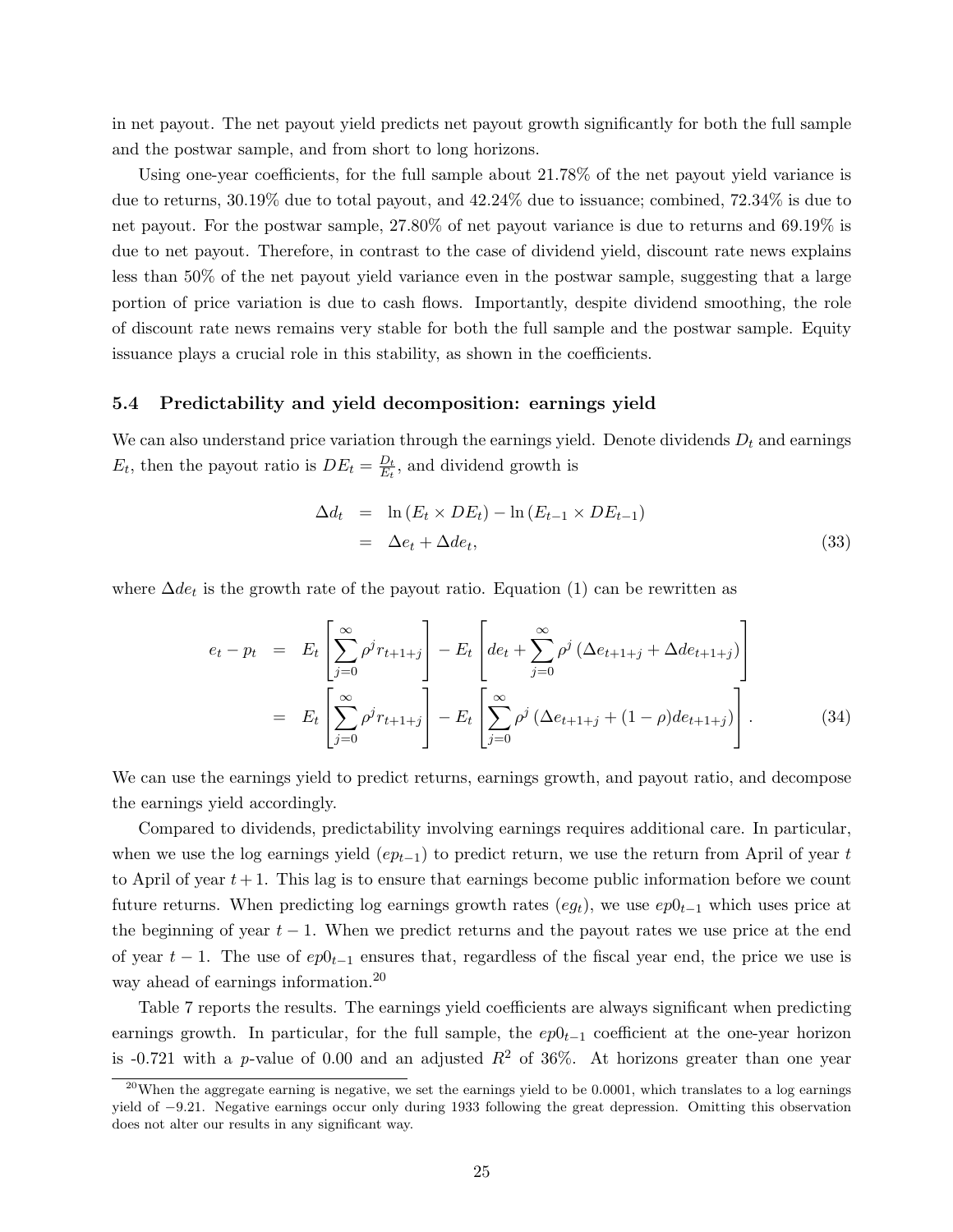### Table 7: : Predictability by Earnings Yield

We regress cumulative log earnings growth (eg), return  $(r)$ , and payout ratio  $((1 - \rho)de)$ , from one to five years, on the lagged log earnings yield  $(ep_{t-1}$  or  $ep_{t-1}^0$ ). When predicting earnings growth, we use  $ep_{t-1}^0$ , in which the price is from the beginning (rather than the end) of the year. We provide the simulated  $p$ -value for each coefficient. The simulation considers the biases caused by the persistence of the variables, the contemporaneous correlation between the dependent and independent variables, and the overlapping small sample. We boldface the  $p$ -value if it is lower than or equal to 0.10. The sample is constructed using the merged dataset of CRSP, COMPUSTAT, and Moody's book equity.

|                | 1928-2006 |                  |                  |                  |              |                  | 1946-2006 |                  |                  |                  |              |                  |
|----------------|-----------|------------------|------------------|------------------|--------------|------------------|-----------|------------------|------------------|------------------|--------------|------------------|
| Horizon        | eg        | $\overline{R}^2$ | $\boldsymbol{r}$ | $\overline{R}^2$ | $(1-\rho)de$ | $\overline{R}^2$ | eq        | $\overline{R}^2$ | $\boldsymbol{r}$ | $\overline{R}^2$ | $(1-\rho)de$ | $\overline{R}^2$ |
|                | $-0.721$  | 36.2             | 0.037            | 2.6              | $-0.006$     | 1.8              | $-0.651$  | 32.1             | 0.027            | 1.9              | $-0.006$     | 1.5              |
|                | [0.00]    |                  | [0.10]           |                  | 0.64         |                  | [0.02]    |                  | [0.12]           |                  | [0.45]       |                  |
| $\overline{2}$ | $-0.855$  | 40.2             | 0.035            | 0.4              | $-0.006$     | $-0.2$           | $-0.827$  | 40.7             | 0.038            | 2.7              | $-0.004$     | $-0.9$           |
|                | [0.00]    |                  | [0.19]           |                  | [0.69]       |                  | [0.00]    |                  | [0.13]           |                  | [0.56]       |                  |
| 3              | $-0.839$  | 38.2             | 0.032            | $-0.2$           | $-0.007$     | $-0.4$           | $-0.849$  | 42.7             | 0.030            | $-0.1$           | $-0.003$     | $-1.6$           |
|                | [0.00]    |                  | [0.26]           |                  | [0.56]       |                  | [0.02]    |                  | [0.24]           |                  | [0.58]       |                  |
| 4              | $-0.898$  | 40.4             | 0.085            | 5.6              | $-0.006$     | $-0.8$           | $-0.880$  | 45.3             | 0.037            | 0.2              | 0.000        | $-1.8$           |
|                | [0.00]    |                  | [0.08]           |                  | [0.55]       |                  | [0.02]    |                  | [0.23]           |                  | [0.64]       |                  |
| 5              | $-0.846$  | 37.6             | 0.071            | 3.85             | $-0.008$     | $-0.7$           | $-0.850$  | 43.7             | 0.022            | $-1.30$          | 0.000        | $-1.8$           |
|                | [0.01]    |                  | [0.15]           |                  | [0.44]       |                  | [0.04]    |                  | [0.35]           |                  | [0.59]       |                  |
| Decomposition  | 95.41\%   |                  | 4.93%            |                  | $0.89\%$     |                  | 96.62%    |                  | 4.07%            |                  | $0.96\%$     |                  |

the estimated coefficients are around -0.85 and are always statistically significant. Remarkably, considering the earlier results regarding dividend growth predictability, the results are as strong in the postwar sample as in the full sample. In all cases the coefficients are statistically significant.

The predictive power of the earnings yield for returns is much weaker than that for earnings growth, consistent with Lamont (1998) and Goyal and Welch (2008). With the exception of the four-year horizon, the remaining estimates are insignificant.

For the full sample, 95.41% of the earnings yield variance is due to earnings growth, 4.93% due to discount rates, and 0.89% due to payout ratio. For the postwar sample, 96.62% of the earnings yield variance is due to earnings growth, 4.07% due to discount rates, and 0.96% due to payout ratio. Overall, the payout ratio plays a very minor role in driving earnings yield variance and hence we will ignore it for the remaining analysis in the paper.

In summary, to get around the issue of dividend smoothing, one can decompose either the net payout yield or the earnings yield. When doing so, the results are very stable and suggest a large role of cash flow news in stock price variation.

### 5.5 Portfolio tests

### 5.5.1 Smooth versus flexible dividend portfolios

We have the following additional testable hypotheses on dividend smoothing: for the postwar period, dividend growth should (not) be predictable for the least (most) smoothed firms. In contrast, earnings growth should be predictable for all firms regardless of how much dividends are smoothed.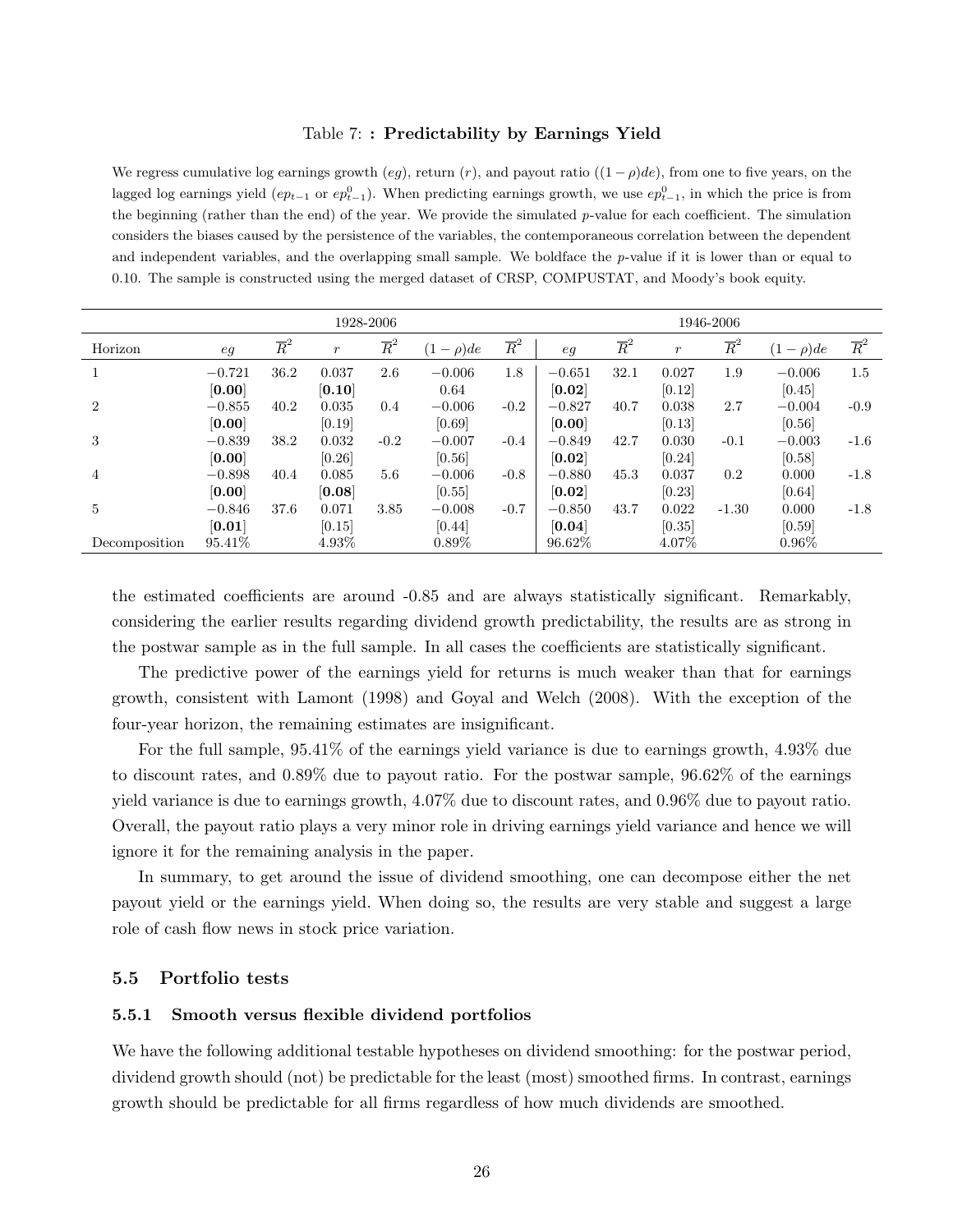### Table 8: : Smooth- versus Flexible-dividend Portfolios

We sort firms into three portfolios according to the ratio of the standard deviation of dividend growth to the standard deviation of earnings growth. The firms with the lowest (highest) ratios consist the smooth-(flexible-) dividend portfolio. For the smooth and flexible portfolios respectively, we regress cumulative log dividend growth  $(dg)$  or log earnings growth (eg) and returns  $(r)$  on the lagged log dividend yield  $(dp)$ . We provide the simulated p-value for each coefficient. The simulation considers the biases caused by the persistence of the variables, the contemporaneous correlation between the dependent and independent variables, and the overlapping small sample. We boldface the p-value if it is lower than or equal to 0.10. The sample is constructed using the merged dataset of CRSP, COMPUSTAT, and Moody's book equity. We provide dividend yield decomposition in Panel A and earnings yield decomposition in Panel B.

|                                           |               |                     | Smooth portfolios |                  |               | Flexible portfolios |                |               |
|-------------------------------------------|---------------|---------------------|-------------------|------------------|---------------|---------------------|----------------|---------------|
|                                           |               | 1928-2006           |                   | 1946-2006        |               | 1928-2006           | 1946-2006      |               |
| Panel A: Predictability by dividend yield |               |                     |                   |                  |               |                     |                |               |
| Horizon                                   | $\mathfrak g$ | $\boldsymbol{r}$    | $\mathfrak{g}$    | $\boldsymbol{r}$ | $\mathfrak g$ | $\boldsymbol{r}$    | $\mathfrak{g}$ | $\mathcal{r}$ |
| 1                                         | $-0.142$      | 0.153               | 0.014             | 0.211            | $-0.548$      | 0.111               | $-0.432$       | 0.182         |
|                                           | [0.01]        | $\left[0.02\right]$ | [0.71]            | [0.02]           | [0.00]        | [0.05]              | [0.06]         | [0.00]        |
| 3                                         | $-0.145$      | 0.476               | 0.077             | 0.476            | $-0.436$      | 0.319               | $-0.285$       | 0.303         |
|                                           | [0.14]        | [0.00]              | [0.86]            | [0.02]           | [0.04]        | [0.01]              | [0.31]         | [0.00]        |
| $\overline{5}$                            | $-0.022$      | 0.683               | 0.109             | 0.715            | $-0.370$      | 0.482               | $-0.475$       | 0.450         |
|                                           | [0.44]        | [0.01]              | [0.86]            | [0.01]           | [0.17]        | [0.00]              | [0.08]         | [0.00]        |
| Decomposition                             | 49.31\%       | 53.30\%             | $-7.40\%$         | 110.02\%         | 84.09%        | 16.98%              | 71.21\%        | 30.00%        |
| Panel B: Predictability by earnings yield |               |                     |                   |                  |               |                     |                |               |
| Horizon                                   | eg            | $\boldsymbol{r}$    | eg                | $\boldsymbol{r}$ | eg            | $\boldsymbol{r}$    | eg             | $\mathcal{r}$ |
| 1                                         | $-0.779$      | 0.055               | $-0.714$          | 0.028            | $-0.769$      | 0.043               | $-0.449$       | 0.106         |
|                                           | [0.01]        | [0.01]              | [0.01]            | [0.08]           | [0.00]        | [0.10]              | [0.05]         | [0.00]        |
| 3                                         | $-0.613$      | 0.049               | $-0.848$          | 0.027            | $-0.844$      | 0.081               | $-0.570$       | 0.152         |
|                                           | [0.04]        | [0.08]              | [0.01]            | [0.23]           | [0.00]        | [0.11]              | [0.06]         | [0.02]        |
| $\overline{5}$                            | $-0.856$      | 0.086               | $-0.851$          | 0.017            | $-0.737$      | 0.151               | $-0.518$       | 0.254         |
|                                           | [0.01]        | [0.03]              | [0.03]            | [0.37]           | [0.00]        | [0.04]              | [0.17]         | [0.00]        |
| Decomposition                             | 96.18\%       | $6.81\%$            | 98.12\%           | $3.97\%$         | 95.75%        | $5.43\%$            | 75.45\%        | 17.94\%       |

To test these hypotheses, we sort firms into three portfolios according to the smoothness parameter  $S = \frac{\sigma(\Delta d)}{\sigma(\Delta e)}$ . Panel A of Table 8 reports the results using the dividend yield. For the smoothed portfolio in the postwar period, the dividend growth coefficients all have the wrong sign and are statistically insignificant. In contrast, for the flexible dividend portfolio, dividend growth is predictable in both the full and the postwar samples, and for different horizons. If we take the flexible dividend portfolio as indicative of the case with little dividend smoothing, then for the postwar period 71.21% of the dividend yield variance is due to cash flows (dividend growth) and only 30.00% is due to discount rates.

Interestingly, for both portfolios, return coefficients become significant for both the full and postwar samples. This is in contrast to Table 3 and Table 5 where returns are never significant. Therefore, grouping firms by dividend smoothing not only helps interpreting dividend growth predictability, but also helps in recovering return predictability.

Panel B of Table 8 reports the results using earnings yield. Remarkably, for both the smooth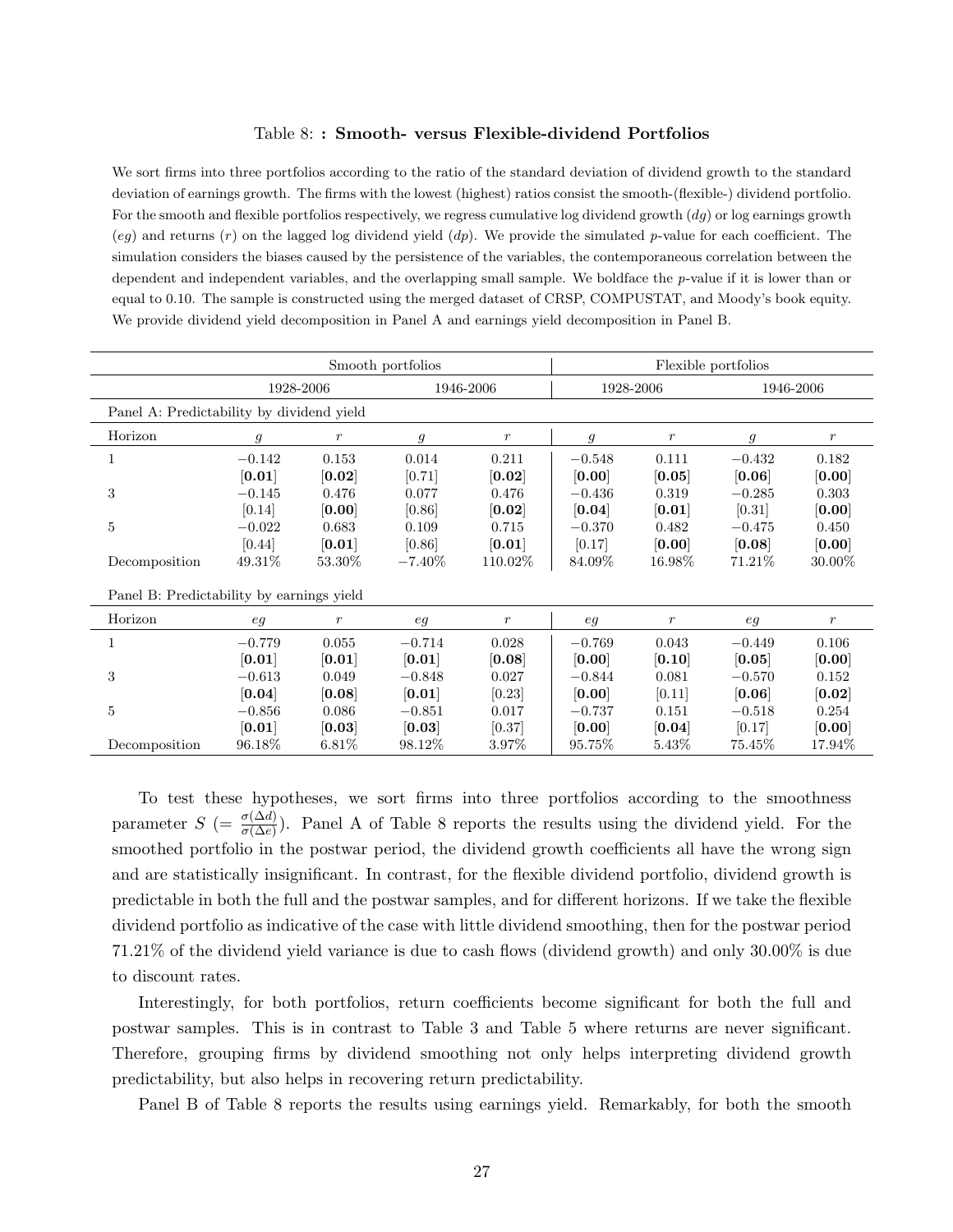and flexible dividend portfolios, across short and long horizons, and for both the full and postwar samples, the earnings growth is highly predictable. Returns are also predictable with the earnings yield for both smooth and flexible portfolios and at all horizons except long horizons for the smooth portfolio in the post war period. Examining the final row of Panel B reveals that only a small portion of earnings yield variance is due to discount rates even in the postwar period.

### 5.6 Further robustness checks

We conduct the follwoing further robustness checks without reporting the results in tables.

### 5.6.1 Smooth versus flexible earnings portfolios

If dividend smoothing kills dividend growth predictability, then earnings smoothing should kill earnings growth predictability. Therefore, one way to validate our argument is to examine portfolios according to earnings smoothing. The smoothness measure is computed as the ratio between the standard deviation of the firm's earnings (scaled by total asset) and the standard deviation of the firm's operating cash flow (scaled by total asset). We sort firms into three portfolios according to the earnings smoothness measure; the firms with the lowest (highest) ratios comprise the smooth (flexible) earnings portfolio. The sample is constructed using the merged dataset of CRSP and COMPUSTAT. The sample period starts in 1951 as COMPUSTAT data are required to compute the earnings smoothness measure. We find that there is no evidence that the smooth earnings portfolio is predictable with the earnings yield. In contrast, the earnings growth of the portfolio of firms with flexible earnings is highly predictable with the earnings yield. For both portfolios, returns are predictable with the earnings yield. The evidence is consistent our claim that cash flow smoothing, whether it is dividends or earnings, can kill cash flow predictability.

### 5.6.2 Stable versus volatile earnings growth portfolios

The volatility of both dividend and earnings growth has decreased in the postwar period. Chen (2009) finds that dividend volatility per se does not explain the lack of dividend growth predictability. To further verify this point, we sort firms into three portfolios according to the standard deviation of annual earnings growth. We find that separating firms by earnings volatility leads to the same conclusions as in the case of the aggregate portfolio: dividend growth is not predictable in the postwar period, but earnings growth is predictable. The evidence further strengthens our hypothesis that it is cash flow smoothing, rather than volatility per se, that contributes to the lack of predictability.

### 5.6.3 Payout "dinosaurs" versus "non-dinosaurs"

DeAngelo, DeAngelo, and Skinner (2004) and Skinner (2008) show that earnings and dividends have become increasingly concentrated in a small set of firms. Following Skinner (2008), we form a portfolio based on a small group of firms that consistently make both dividend payments and repurchases and call them payout "dinosaurs." These are firms making dividend payments for more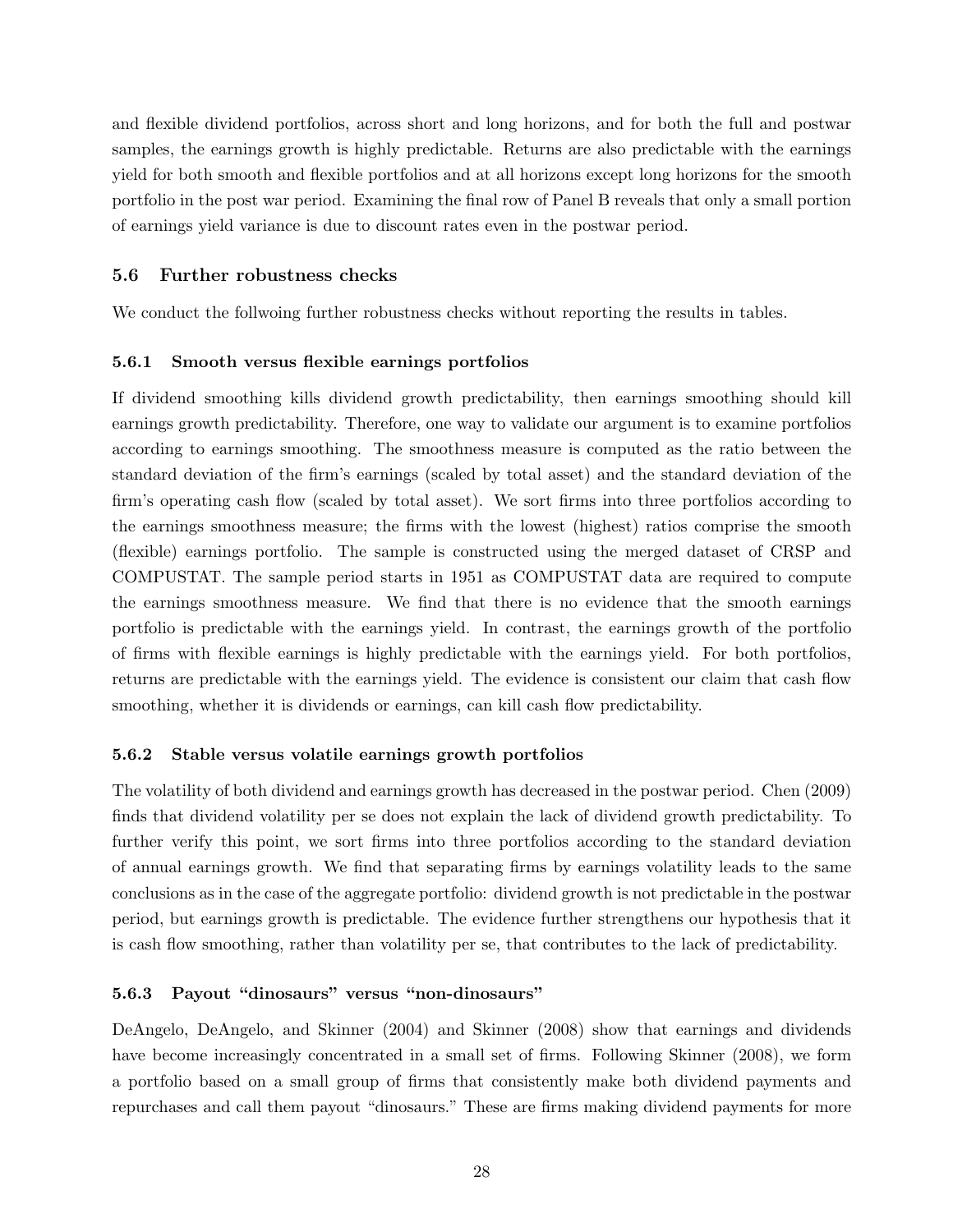than 15 years and making repurchases for more than 10 years. The portfolio using the rest of the firms are payout "non-dinosaurs." For both the "dinosaurs" and "non-dinosaurs," we uncover the same patterns as in the case of the aggregate portfolio.

An intriguing finding is that returns are strongly predictable by dividend yield in the postwar period for both "dinosaurs" and "non-dinosaurs." In fact, returns are strongly predictable by dividend yield for all portfolios regardless of whether we separate firms by "dinosaurs," by dividend smoothing, by earnings smoothing, or even by earnings volatility. Such evidence contrasts with the standard finding that return predictability by the dividend yield lacks statistical power. It is clear that cash flow patterns and payout behavior affect return predictability. We leave a thorough study on this issue for future work.

### 5.6.4 Other robustness tests

The earnings data in most tests are calculated using the clean surplus formula. This approach helps to increase our sample length and allows more firms and thus represents the market better. For robustness, we construct the following alternative: starting from 1950 (the starting year of COMPUSTAT data) we only include those firm years with earnings data available from COMPUSTAT; before 1950 we still use the clean surplus formula to calculate earnings. We find that the main conclusions remain.

In addition, since we have used the S&P index portfolio earlier to establish the results regarding dividend policy, it is useful to also examine the predictability using S&P index firms. We thus construct a market portfolio as earlier but with only CRSP firms belonging to the S&P index. We find that our conclusions are robust to the case of S&P index firms.

## 6 Conclusion

A central issue for financial economists is to understand stock price variations. The answer to this question is usually obtained by comparing the relative predictability of cash flows and returns by the dividend yield. In this regard, the usual finding is that, at the aggregate level, returns are predictable by the dividend yield but dividend growth is not. This leads to the somewhat uncomfortable conclusion that there is little cash flow news in stock price variations.

Chen (2009) shows that dividend growth is strongly predictable in the prewar period, but this predictability completely disappears in the postwar period. It is difficult to imagine that financial markets have evolved in such a way that a lot of cash flow news is incorporated in price variations in the prewar period but little is incorporated in the postwar period. Rather, it is natural to suspect that the dramatic change of cash flow predictability has more to do with the cash flow measures than with the way investors evaluate securities.

To verify this conjecture, we first document a significant change of dividend policy at the aggregate level from the prewar to the postwar period. In the postwar period, dividends are much more smoothed and respond much more to their past levels rather than to the outlook of future cash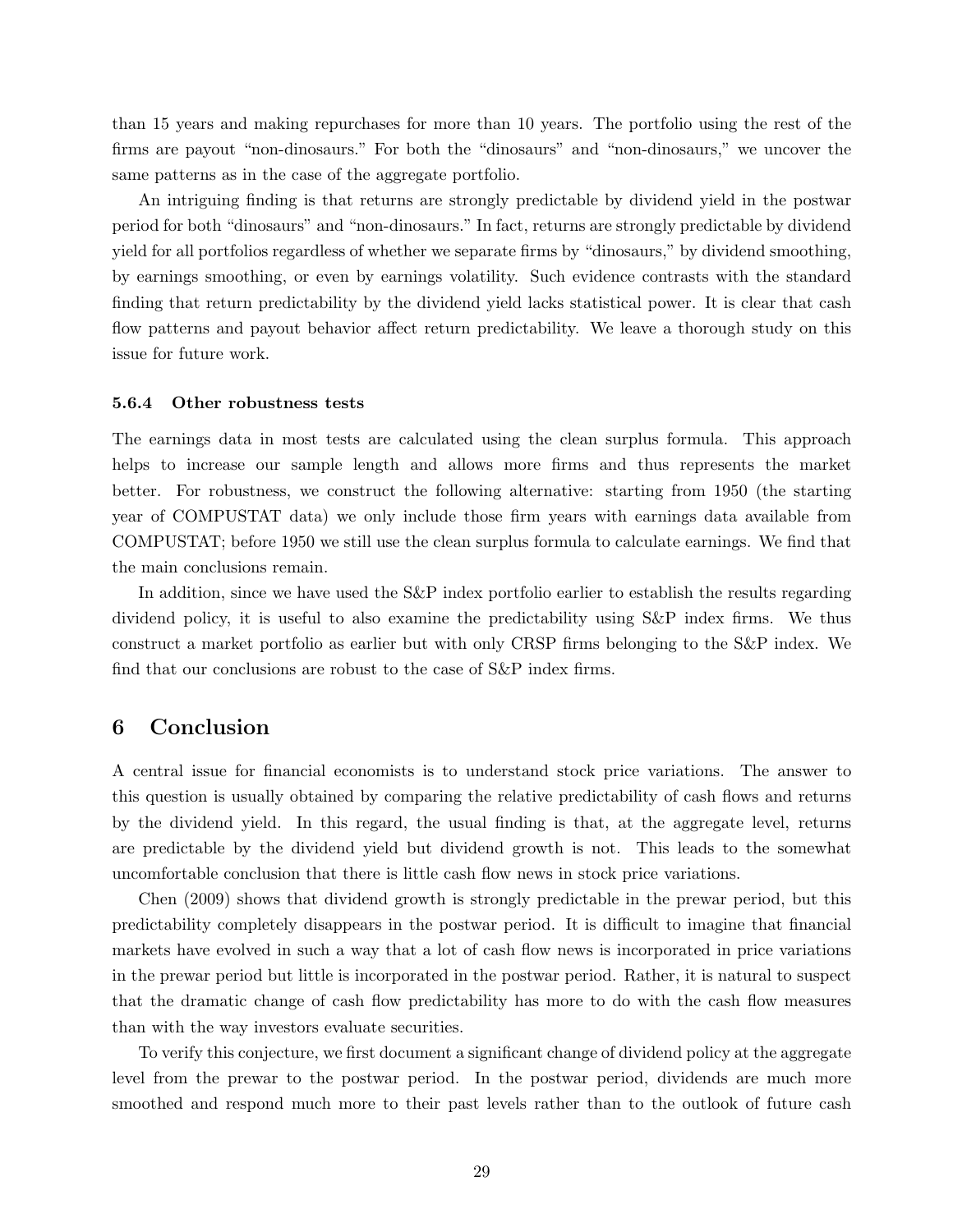flows.

Our simulated results provide two conclusions regarding dividend smoothing. First, even if dividends are supposed to be strongly predictable without smoothing, dividend smoothing can bury this predictability in a finite sample. Second, dividend smoothing leads to a persistent dividend yield, a phenomenon that can be verified in the data.

The finding that dividends are dramatically more smoothed in the postwar period, combined with the finding from the simulations that dividend smoothing can kill predictability, provides a reasonable interpretation on why dividend growth is predictable in the prewar period but not so in the postwar period.

We proceed to show how one can interpret price variation by using measures that are less subject to dividend smoothing: net payout and earnings. In both cases, we find remarkably consistent results for both the full and the postwar sample: the majority of the variation of the net payout (earnings) yield comes from net payout (earnings) growth, suggesting a role of cash flow news much larger than discount rate news.

We further sort firms according to the degree of dividend smoothness. For the most smoothed portfolio, dividend growth is not predictable in the postwar period; for the least smoothed portfolio, dividend growth is predictable. In contrast, for both portfolios, earnings growth is predictable in the full sample as well as the postwar sample. Therefore, the lack of cash flow predictability has more to do with dividend smoothness than with cash flow per se.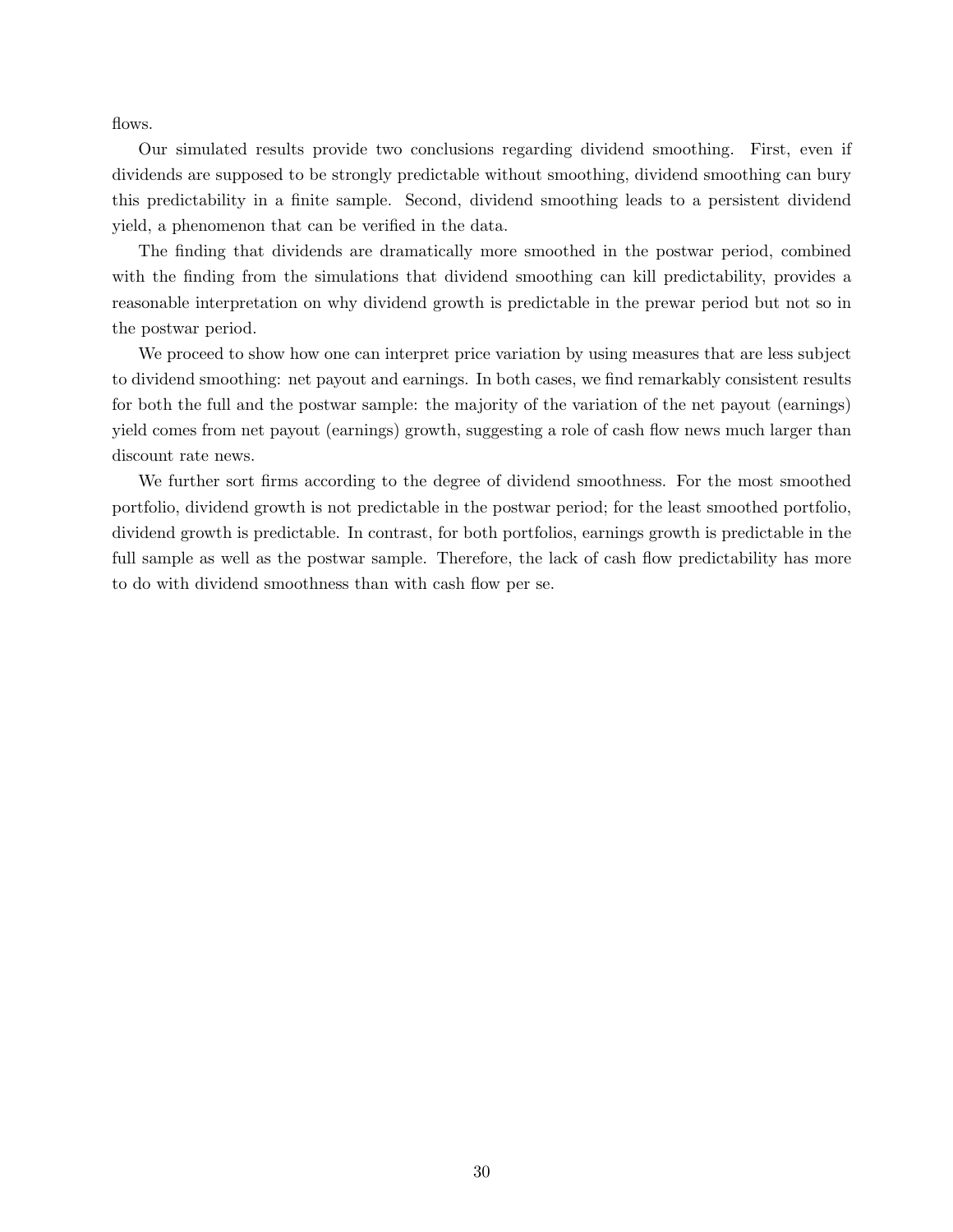### References

- Ang, A., 2002, Characterizing the ability of dividend yields to predict future dividends in log-linear present value models, working paper, Columbia University.
- Ang, A. and G. Bekaert, 2007, Stock return predictability: Is it there? Review of Financial Studies, 20 (3): 651-707.
- Ang, A. and J. Liu, 2004, How to discount cashflows with time-varying expected returns, *Journal* of Finance, 59 (6): 2745-2783.
- Bansal, R., R. Dittmar, and C. Lundblad, 2005, Consumption, dividends, and the cross section of equity returns, Journal of Finance, 60: 1639-1672.
- Bansal, R., V. Khatchatrian, and A. Yaron, 2005, Interpretable asset markets?, European Economic Review, 49 (3): 531-560.
- Bansal, R. and A. Yaron, 2004, Risks for the long run: A potential resolution of asset pricing puzzles, Journal of Finance, 59: 1481-1509.
- Bansal, R. and A. Yaron, 2007, The asset pricing-macro nexus and return-cash flow predictability, working paper, Duke University.
- Binsbergen, J.H. and R. Koijen, 2009, Predictive regressions: A present-value approach, Journal of Finance, 65: 1439-1471.
- Boudoukh, J., M. Richardson, and R.F. Whitelaw, 2008, The myth of long-horizon predictability, Review of Financial Studies, 21: 1577-1605.
- Boudoukh, J., R. Michaely, M. Richardson, and M. Roberts, 2007, On the importance of measuring payout yield: Implications for empirical asset pricing," Journal of Finance, 62: 877-915.
- Brav, A., J. Graham, C. Harvey, and R. Michaely, 2005, Payout policy in the 21st century, *Journal* of Financial Economics, 77 (3): 483-527.
- Campbell, J. and J. Ammer, 1993, What moves the stock and bond market? A variance decomposition of long term asset returns, Journal of Finance, 48: 3-37.
- Campbell, J. and J. Cochrane, 1999, By force of habit: A consumption-based explanation of stock market behavior, *Journal of Political Economy*, 107: 205-251.
- Campbell, J. and R. Shiller, 1988, The dividend yield and expectations of future dividends and discount factors, Review of Financial Studies, 1: 195-228.
- Campbell, J. and R. Shiller, 1998, Valuation ratios and the long-run stock market outlook: An update, working paper, Harvard University.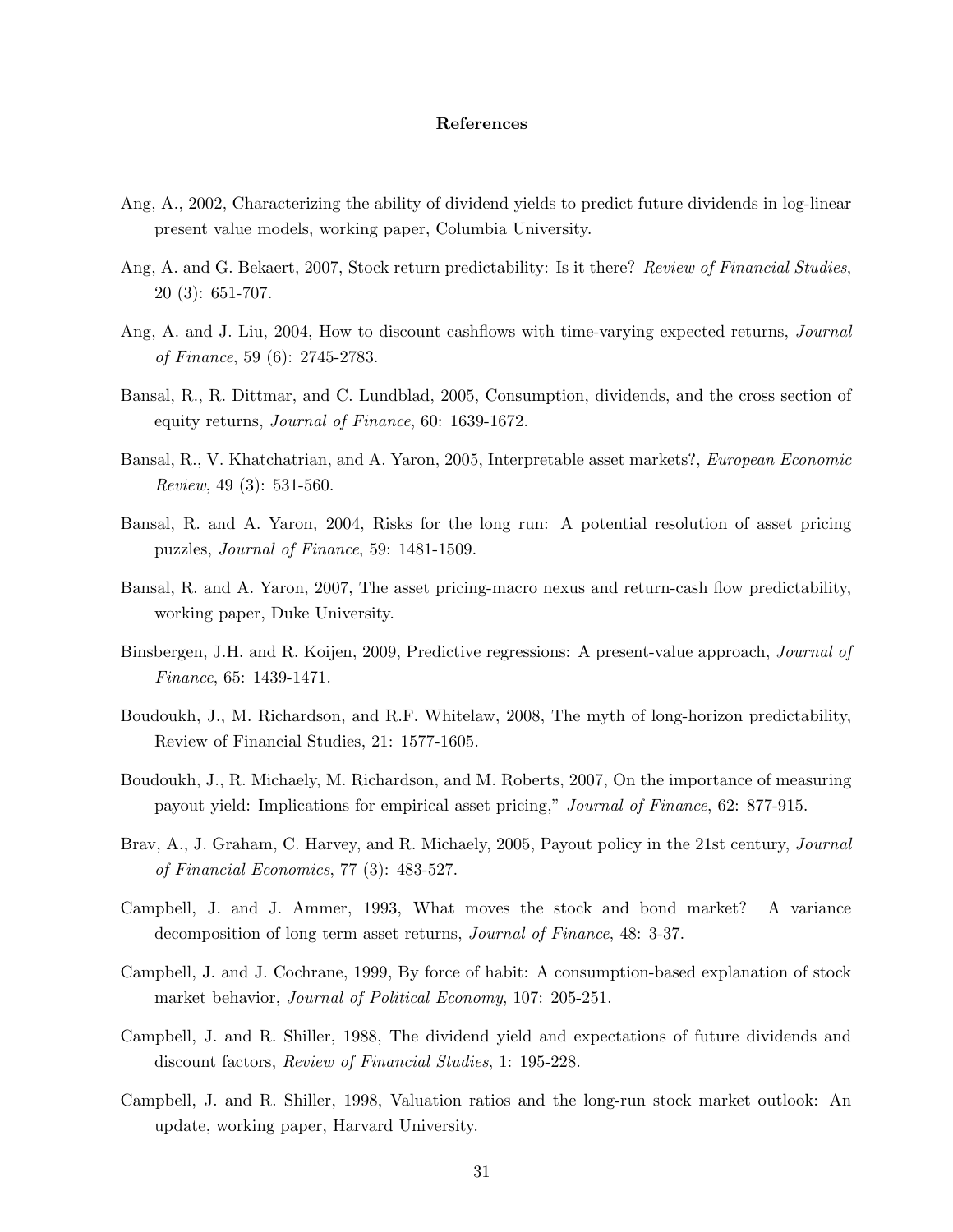- Chen, L. 2009, On the reversal of return and dividend predictability: A tale of two periods, Journal of Financial Economics, 92: 128-151.
- Chen, L. and X. Zhao, 2009, Return decomposition, Review of Financial Studies, 22(12): 5213-5249.
- Cochrane, J. H., 1992, Explaining the variance of price-dividend ratio, Review of Financial Studies, 5: 243-280.
- Cochrane, J. H., 2001, Asset pricing, Princeton University Press, Princeton, New Jersey.
- Cochrane, J. H., 2008, The dog that did not bark: A defense of return predictability, Review of Financial Studies, 21(4): 1533-1575.
- Cohen, R. B., C. Polk, and T. Vuolteenaho, 2003, The value spread, Journal of Finance, 58: 609-641.
- Davis, J. L., E. F. Fama, and K. R. French, 2000, Characteristics, covariances, and average returns: 1929 to 1997, Journal of Finance, 40: 389-406.
- DeAngelo, H., L. DeAngelo, and D. J. Skinner, 2004, Are dividends disappearing? Dividend concentration and the consolidation of earnings, Journal of Financial Economics, 72: 425-456.
- Engsted, T. and T. Q. Pedersenz, 2009, The dividend-price ratio does predict dividend growth: International evidence, working paper, University of Aarhus.
- Fama, E. F. and K. R. French, 1988, Dividend yields and expected stock returns, Journal of Financial Economics, 22: 3-25.
- Goyal, A. and I. Welch, 2003, Predicting the equity premium with dividend ratios, Management Science, 49: 639-654.
- Goyal, A. and I. Welch, 2008, A comprehensive look at the empirical performance of equity premium prediction, Review of Financial Studies, 21: 1455-1508.
- Graham, B. and D. Dodd, 2008. Security analysis, sixth edition, McGraw-Hill.
- Hansen, L. P., J. C. Heaton, and N. Li, 2008, Consumption strikes back? Measuring long-run risk, Journal of Political Economy, 116 (2): 260-302.
- Kendall, M., 1954, Note on bias in the estimation of autocorrelation, Biometrics, 41: 403-404.
- Lacerda, F. and P. Santa-Clara, 2010, Forecasting dividend growth to better predict returns, Working Paper, University of Chicago.
- Lamont, O., 1998, Earnings and expected returns, *Journal of Finance*, 53 (5): 1563-1587.
- Larrain, B. and M. Yogo, 2008, Does firm value move too much to be justified by subsequent changes in cash flow? Journal of Financial Economics, 87(1): 200–226.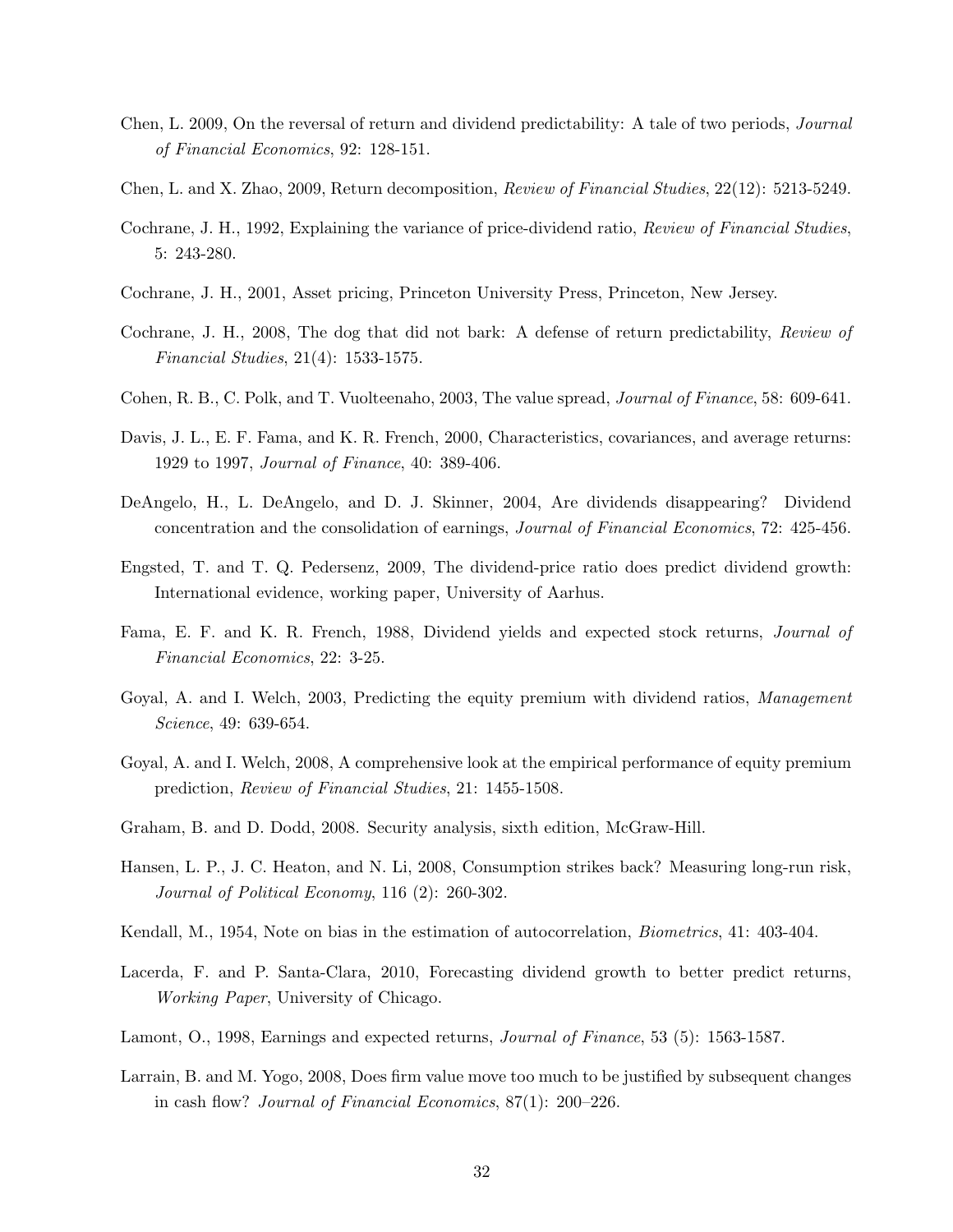- Leary, M. and R. Michaely, 2010, Determinants of dividend smoothing: empirical evidence, working paper, Washington University in St. Louis and Cornell University.
- Lettau, M. and S. C. Ludvigson, 2005, Expected returns and expected dividend growth, Journal of Financial Economics, 76: 583-626.
- Lettau, M. and S. V. Nieuwerburgh, 2008, Reconciling the return predictability evidence, Review of Financial Studies, 21(4): 1607-1652.
- Lintner, J., 1956, Distribution of incomes of corporations among dividends, retained earnings and taxes, American Economic Review, 46: 97-113.
- Mankiw, N. G. and J. A. Miron, 1986, The changing behavior of the term structure of interest rates, Quarterly Journal of Economics, 101: 211-228.
- Marsh, T. A., and R. Merton, 1987, Dividend behavior for the aggregate stock market, *Journal of* Business, 60: 1-40.
- Miller, M. H. and Modigliani, F., 1961, Dividend policy, growth, and the valuation of shares, *Journal* of Business, 34: 411-433.
- Newey, W. and K. West, 1987, A simple positive semi-definite, heteroskedasticity and autocorrelation consistent covariance matrix, Econometrica, 55: 703–708.
- Pastor, L. and R. F. Stambaugh, 2009, Predictive systems: Living with imperfect Predictors, forthcoming, Journal of Finance.
- Pontiff, J. and A. Woodgate, 2008, Share issuance and cross-sectional returns, *Journal of Finance*, 63: 921-945.
- Rangvid, J., M. Schmeling, and A. Schrimpf, 2009, Cash flow-predictability: Still going strong, Working Paper, Copenhagen Business School.
- Robertson, D. and S. Wright, 2006, Dividends, total cash flow to shareholders, and predictive return regressions, The Review of Economics and Statistics, 88(1): 91-99.
- Sadka, G., 2007, Understanding stock-price volatility: The role of earnings, *Journal of Accounting* Research, 48: 199-228.
- Schwert, G. W. 1990, Indexes of U.S. stock prices from 1802 to 1987, Journal of Business, 63: 399-426.
- Skinner, D., 2008, The evolving relation between earnings, dividends, and stock repurchases, *Journal* of Financial Economics, 87: 582-609. 375-421.
- Stambaugh, R., 1986, Bias in regression with lagged stochastic regressors, working paper, University of Chicago.